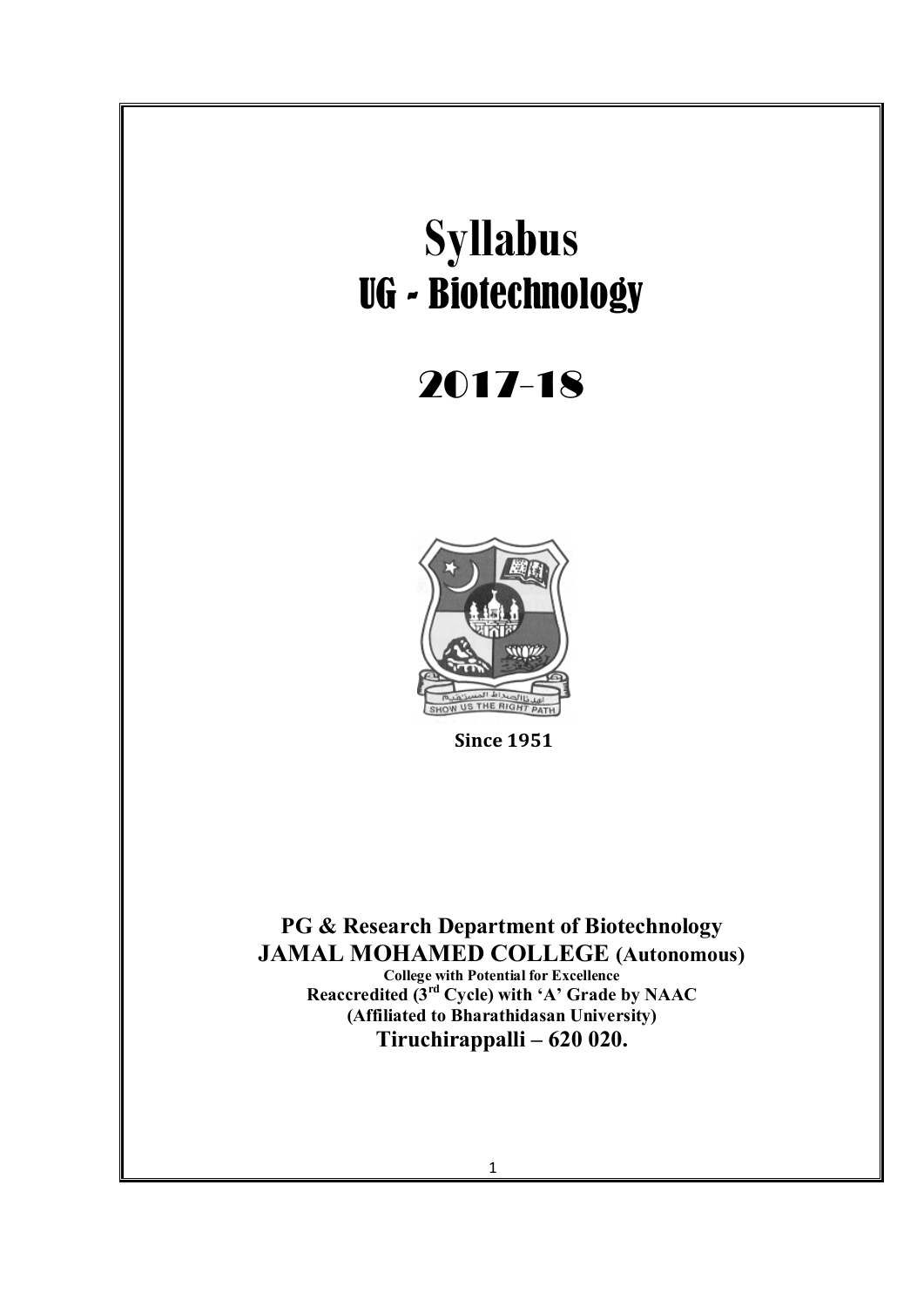|--|

| <b>SEM</b>         | <b>COURSE CODE</b>      | <b>PART</b>             | <b>COURSE</b>                                                             | <b>COURSE TITLE</b>                                 | HRS/                                      | <b>CREDIT</b>                         |                                | <b>MARKS</b>   | <b>TOT</b> |
|--------------------|-------------------------|-------------------------|---------------------------------------------------------------------------|-----------------------------------------------------|-------------------------------------------|---------------------------------------|--------------------------------|----------------|------------|
|                    | 17U1LT1/LA1/            | T                       |                                                                           |                                                     | <b>WEEK</b>                               |                                       | <b>CIA</b>                     | <b>ESE</b>     | AL         |
|                    | LF1/LH1/LU1             |                         | Language - I                                                              | Tamil / other Languages                             | 6                                         | 3                                     | 25                             | 75             | 100        |
|                    | 17UCN1E1                | $\rm II$                | English-I                                                                 |                                                     | 6                                         | $\overline{\mathbf{3}}$               | 25                             | 75             | 100        |
|                    | 17UBT1C1                | $\overline{m}$          | $Core - I$                                                                | Cell Biology                                        | 5                                         | 5                                     | 25                             | 75             | 100        |
| I                  | 17UBT1C2P               |                         | $Core - II$                                                               | Cell Biology - Practical                            | $\overline{3}$                            | $\overline{2}$                        | 20                             | 80             | 100        |
|                    | 17UBT1A1                |                         | Allied-I                                                                  | <b>Plant Diversity</b>                              | 5                                         | $\overline{4}$                        | $\overline{25}$                | 75             | 100        |
|                    | 17UBT1A1P               |                         | Allied $-II$                                                              | Plant Diversity - Practical                         | 3                                         | $\overline{2}$                        | 20                             | 80             | 100        |
|                    | 17UCN1VE                |                         | Value Education                                                           |                                                     | $\overline{2}$                            | $\overline{2}$                        | $\overline{\phantom{a}}$       | 100            | 100        |
|                    |                         |                         | <b>TOTAL</b>                                                              |                                                     | 30                                        | 21                                    | --                             | --             | 700        |
|                    | 17U2LT2/LA2/            | Ι.                      | Language -II                                                              | Tamil / other Languages                             | 6                                         | $\overline{\mathbf{3}}$               | 25                             | 75             | 100        |
|                    | LF2/LH2/LU2             |                         |                                                                           |                                                     |                                           |                                       |                                |                |            |
|                    | 17UCN2E2<br>17UBT2C3    | $\mathbf{I}$<br>III     | English -II<br>$Core-III$                                                 | Principles of Genetics and                          | 6                                         | 3                                     | 25<br>25                       | 75<br>75       | 100        |
|                    |                         |                         |                                                                           | Molecular Biology                                   | 6                                         | 5                                     |                                |                | 100        |
| $\mathbf{I}$       | 17UBT2C3P               |                         | $Core-IV$                                                                 | Principles of Genetics and                          |                                           |                                       | 20                             | 80             |            |
|                    |                         |                         |                                                                           | Molecular Biology - Practical                       | $\overline{3}$                            | $\sqrt{2}$                            |                                |                | 100        |
|                    | 17UBT2A3                |                         | Allied-III                                                                | Biophysics and Biochemistry                         | $\overline{4}$                            | $\overline{\mathbf{3}}$               | 25                             | 75             | 100        |
|                    | 17UBT2A4P               |                         | Allied-IV                                                                 | Biophysics and Biochemistry -                       | $\overline{3}$                            | $\overline{c}$                        | 20                             | 80             | 100        |
|                    |                         |                         |                                                                           | Practical                                           |                                           |                                       |                                |                |            |
|                    | 17UCN2ES                |                         | <b>Environmental Studies</b>                                              |                                                     | $\overline{2}$                            | $\overline{c}$                        | $\overline{a}$                 | 100            | 100        |
|                    |                         |                         | <b>TOTAL</b>                                                              |                                                     | 30                                        | 20                                    |                                |                | 700        |
|                    | 17U3LT3/LA3/            | $\bf{I}$                | Language - III                                                            | Tamil <sup>*</sup> /other Languages                 | 6                                         | $\overline{\mathbf{3}}$               | 25                             | 75             |            |
|                    | LF3/LH3/LU3             |                         |                                                                           |                                                     |                                           |                                       |                                |                | 100        |
|                    | 17UCN3E3                | $\mathbf{I}$            | English-III                                                               |                                                     | 6                                         | 3                                     | $\overline{25}$                | 75             | 100        |
|                    | 17UBT3C5                | $\mathbf{III}$          | $Core - V$                                                                | Bioinstrumentation                                  | $\overline{4}$                            | $\overline{4}$                        | 25                             | 75             | 100        |
| Ш                  | 17UBT3C6                |                         | $Core-VI$                                                                 | Animal Diversity                                    | $\mathfrak{Z}$                            | $\sqrt{2}$                            | 25                             | 75             | 100        |
|                    | 17UBT3A1                |                         | $Allied - I$                                                              | Microbiology                                        | 5                                         | $\overline{4}$                        | $\overline{25}$                | 75             | 100        |
|                    | 17UBT3A2P<br>17UBT3N1   | IV                      | Allied $-II$                                                              | Microbiology-Practical                              | 3<br>$\overline{2}$                       | $\sqrt{2}$<br>$\overline{\mathbf{3}}$ | 20<br>$\overline{a}$           | 80<br>100      | 100<br>100 |
|                    | 17UCN3S1                |                         | Non Major Elective – $I^{\dagger}$<br>Skill Based Elective - $I^{\omega}$ | Soft Skill Development                              | $\overline{2}$                            | $\overline{c}$                        | $\overline{\phantom{a}}$       | 100            | 100        |
|                    |                         |                         | <b>TOTAL</b>                                                              |                                                     | 30                                        | 21                                    |                                |                | 800        |
|                    | 17U4LT4/LA4/            | $\bf{I}$                | Language - IV                                                             | Tamil / other Languages                             |                                           |                                       | 25                             | 75             |            |
|                    | LF4/LH4/LU4             |                         |                                                                           |                                                     | 6                                         | $\overline{\mathbf{3}}$               |                                |                | 100        |
|                    | 17UCN4E4                | $\overline{\mathbf{u}}$ | English-IV                                                                |                                                     | 6                                         | $\mathfrak{Z}$                        | 25                             | 75             | 100        |
|                    | 17UBT4C6                | $\overline{III}$        | $Core-VI$                                                                 | Recombinant DNA Technology                          | 6                                         | 5                                     | $\overline{25}$                | 75             | 100        |
| IV                 | 17UBT4C7P               |                         | $Core-VII$                                                                | Recombinant DNA Technology-                         | $\overline{3}$                            | $\overline{c}$                        | 20                             | 80             | 100        |
|                    |                         |                         |                                                                           | Practical                                           |                                           |                                       |                                |                |            |
|                    | 17UBT4A3                |                         | Allied -III<br>$Allied - IV$                                              | Immunology                                          | $\overline{4}$                            | $\overline{\mathbf{3}}$               | 25                             | 75<br>80       | 100        |
|                    | 17UBT4A4P<br>17UBT4N2   | IV                      | Non Major Elective - $II^*$                                               | Immunology- Practical                               | $\overline{\mathbf{3}}$<br>$\overline{2}$ | $\sqrt{2}$<br>$\overline{2}$          | 20<br>$\overline{\phantom{a}}$ | 100            | 100<br>100 |
|                    | 17UCN4EA                | $\overline{\mathbf{V}}$ | <b>Extension Activities</b>                                               | NCC, NSS, etc.,                                     |                                           |                                       |                                |                |            |
|                    |                         |                         |                                                                           |                                                     |                                           | $\mathbf{1}$                          | $\overline{a}$                 | $\overline{a}$ |            |
|                    |                         |                         | <b>TOTAL</b>                                                              |                                                     | 30                                        | 21                                    |                                |                | 700        |
|                    | 17UBT5C8                | $\rm III$               | $Core-VIII$                                                               | Plant Biotechnology                                 | 6                                         | 5                                     | 25                             | 75             | 100        |
|                    | 17UBT5C9<br>17UBT5C10   |                         | $Core-IX$<br>$Core-X$                                                     | Animal Biotechnology<br>Environmental Biotechnology | 5<br>5                                    | 5<br>5                                | 25<br>25                       | 75<br>75       | 100<br>100 |
|                    | 17UBT5C11P              |                         | $Core-XI$                                                                 | Plant Biotechnology, Animal                         |                                           |                                       | 20                             | 80             |            |
| V                  |                         |                         |                                                                           | Biotechnology and Environmental                     | 5                                         | $\overline{4}$                        |                                |                | 100        |
|                    |                         |                         |                                                                           | Biotechnology - Practical                           |                                           |                                       |                                |                |            |
|                    | 17UBT5M1A/B             |                         | Major Based Elective $-I^*$                                               |                                                     | 5                                         | 5                                     | 25                             | 75             | 100        |
|                    | 17UBT5S2 A/B            | V                       | Skill Based Elective - $II^{(a)}$                                         |                                                     | $\overline{2}$                            | $\overline{2}$                        | $\overline{\phantom{a}}$       | 100            | 100        |
|                    | 17UBT5S3A/B             |                         | Skill Based Elective - $III^{@}$                                          |                                                     | $\overline{2}$                            | $\overline{c}$                        | $\overline{\phantom{a}}$       | 100            | 100        |
|                    | 17UBT5EC1               |                         | Extra Credit - I                                                          | Ethnobotany and Herbal Medicine                     |                                           | $4^*$                                 | $\overline{\phantom{a}}$       | $100*$         |            |
|                    |                         |                         |                                                                           |                                                     |                                           |                                       |                                |                | $100*$     |
|                    | 17UBT6C12               | Ш                       | <b>TOTAL</b><br>$Core-XII$                                                | <b>Bioprocess Technology</b>                        | 30<br>5                                   | 28<br>5                               | 25                             | 75             | 700<br>100 |
|                    | 17UBT6C13               |                         | Core-XIII                                                                 | Developmental Biology and                           |                                           |                                       | 25                             | 75             |            |
|                    |                         |                         |                                                                           | Human Physiology                                    | 5                                         | 5                                     |                                |                | 100        |
|                    | 17UBT6C14               |                         | Core-XIV                                                                  | <b>Bioinformatics</b>                               | 5                                         | 5                                     | 25                             | 75             | 100        |
| VI                 | 17UBT6C15P              |                         | Core-XV                                                                   | Bioprocess Technology,                              |                                           |                                       | 20                             | 80             |            |
|                    |                         |                         |                                                                           | Developmental Biology and                           | 5                                         | 5                                     |                                |                | 100        |
|                    |                         |                         |                                                                           | Human Physiology,                                   |                                           |                                       |                                |                |            |
|                    |                         |                         |                                                                           | <b>Bioinformatics - Practical</b>                   |                                           |                                       |                                |                |            |
|                    | 17UBT6M2A/B             |                         | Major Based Elective $-II^*$                                              |                                                     | 5                                         | $\overline{4}$                        | $\overline{25}$                | 75             | 100        |
|                    | 17UBT6M3A/B<br>17UCN6GS | V                       | Major Based Elective $-III$ <sup>*</sup><br>Gender Studies                |                                                     | $\overline{4}$                            | $\overline{4}$                        | 25                             | 75<br>100      | 100<br>100 |
|                    | 17UBT6EC2               |                         | Extra Credit - II                                                         | Marine Ecology and Biodiversity                     | $\overline{a}$                            | $\boldsymbol{4}^*$                    | $\overline{\phantom{a}}$<br>÷. | $100*$         |            |
|                    |                         |                         |                                                                           | Conservation                                        |                                           |                                       |                                |                | $100*$     |
|                    |                         |                         | <b>TOTAL</b>                                                              |                                                     | 30                                        | 29                                    |                                |                | 700        |
| <b>GRAND TOTAL</b> |                         |                         |                                                                           |                                                     | 180                                       | 140                                   |                                |                | 4300       |

\* Not considered for Grand Total and CGPA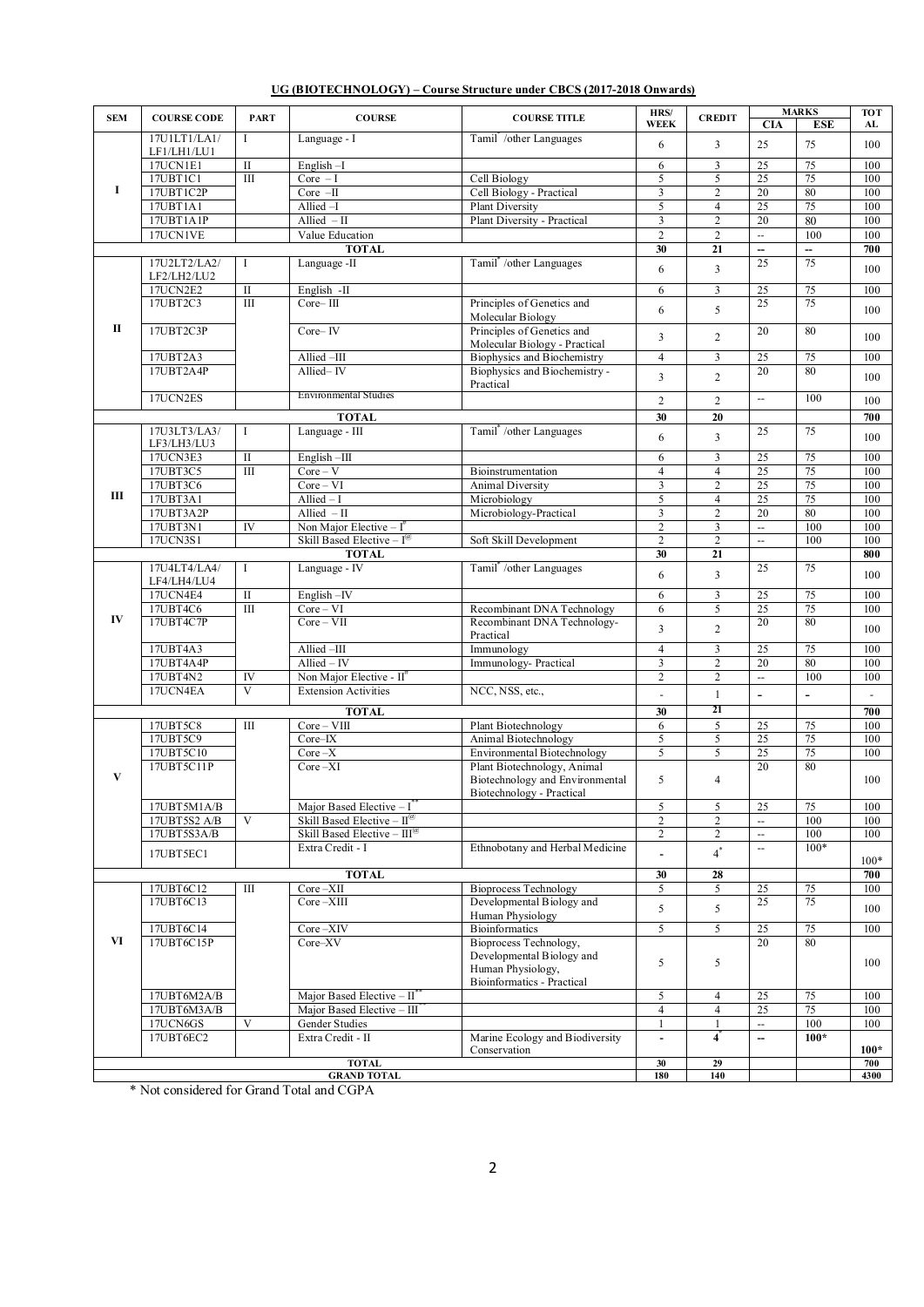### **@ Skill Based Electives**

| <b>SEMESTER</b> | <b>COURSE CODE</b> | <b>COURSE TITLE</b>                                |
|-----------------|--------------------|----------------------------------------------------|
|                 | 17UBT5S2A          | Biostatistics and Computer Applications in Biology |
| V               | 17UBT5S2B          | Forensic Science                                   |
|                 | 17UBT5S3A          | <b>Textile Science</b>                             |
|                 | 17UBT5S3B          | Textile Dyeing                                     |

# **\*\* Major Based Electives**

| <b>SEMESTER</b> | <b>COURSE CODE</b> | <b>COURSE TITLE</b>                    |
|-----------------|--------------------|----------------------------------------|
| V               | 17UBT5M1A          | Pharmacognosy and Pharmacology         |
|                 | 17UBT5M1B          | Genomics and Proteomics                |
|                 | 17UBT6M2A          | Cancer and Stem Cell Biology           |
| VI              | 17UBT6M2B          | Food Biotechnology                     |
|                 | 17UBT6M3A          | IPR, Biosafety and Bioethics           |
|                 | 17UBT6M3B          | Analytical techniques in Biotechnology |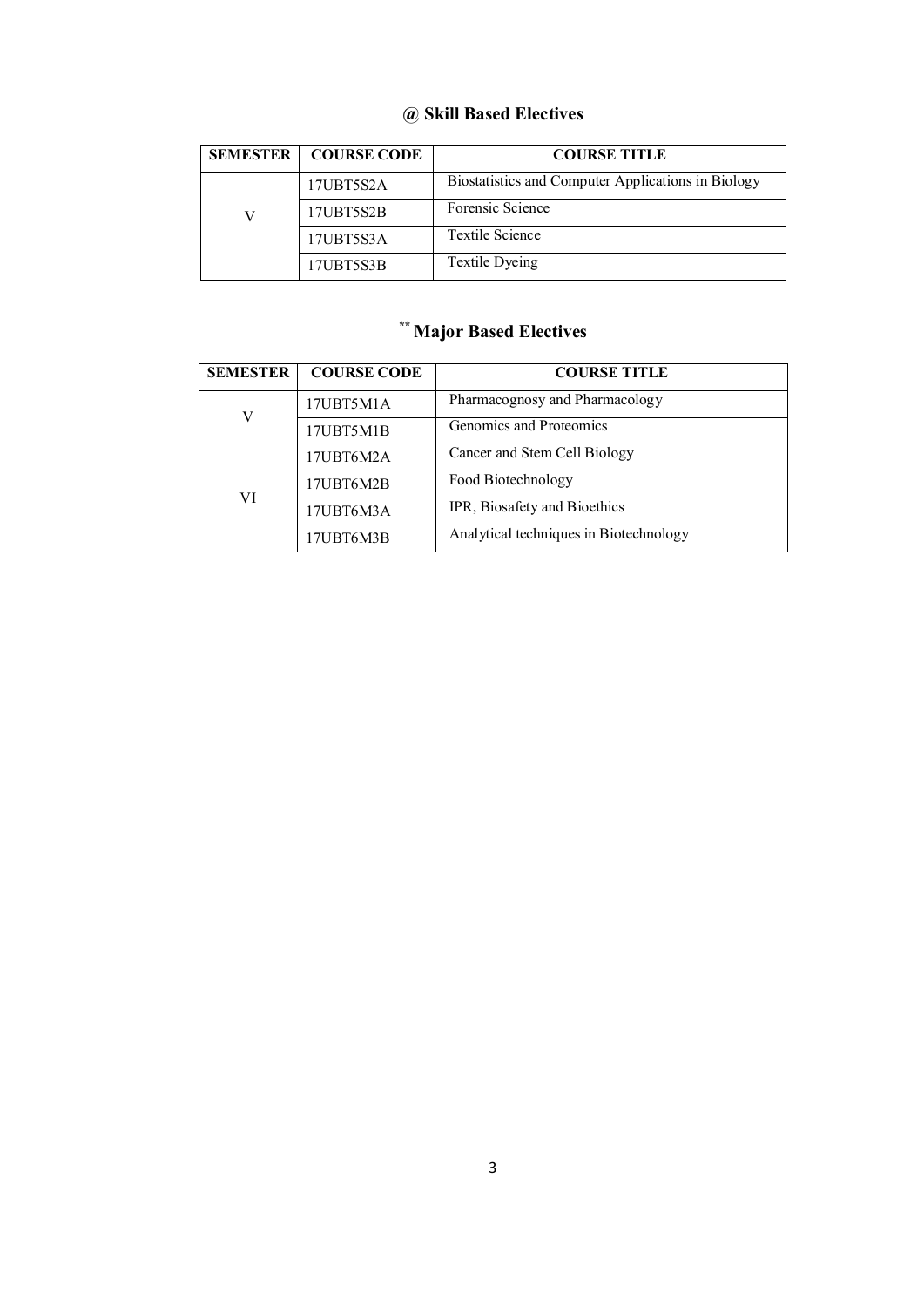#### **SEMESTER I: CORE - I CELL BIOLOGY**

**Course Code:** 17UBT1C1 **Max Marks:100 Hours/week:5 Internal Marks:25 Credit:5 External Marks:75**

#### **Objectives:**

- Cell biology is the study of the structure and function of prokaryotic and eukaryotic cells.
- The students will learn different areas of cellular biology including the structure and functions of cell and its organelles.

**Fundamentals of cell structure:** Discovery of cells; physiological properties of cells; structure of Prokaryotic and eukaryotic cells. Cell division: Cell cycle; mitosis; meiosis, "binary fission".

**Unit II:** 15 hours

**Cellular membranes and matrices**: Chemical composition; dynamic nature of membranes; transportation across cell membrane; membrane potentials; extracellular matrices – structure and function; cytoskeleton – structure and function.

### **Unit III:** 15 hours

**Cellular organelles:** Structure and functions of Endoplasmic reticulum – smooth & rough; Golgi complex; Ribosomes. Morphology and functions of peroxisomes and glyoxisomes; Plant cell vacuoles.

**Unit IV: 15 hours**

**Cellular organelles:** Mitochondria – structure and function; Chloroplast – structure and function. Structure of nucleus – nuclear membrane, nucleolus, chromatin, structure of nucleic acids.

**Unit V: 15 hours**

**Methods in cell biology:** Microscopy - Light microscope- bright field, dark field, phase contrast, fluorescence microscope, electron microscopy- Scanning electron microscope (SEM), Transmission electron microscopy (TEM), Staining procedures, #CLSM, AFM#.

*#....# Self-study portion* 

# **Unit I**: **15 hours**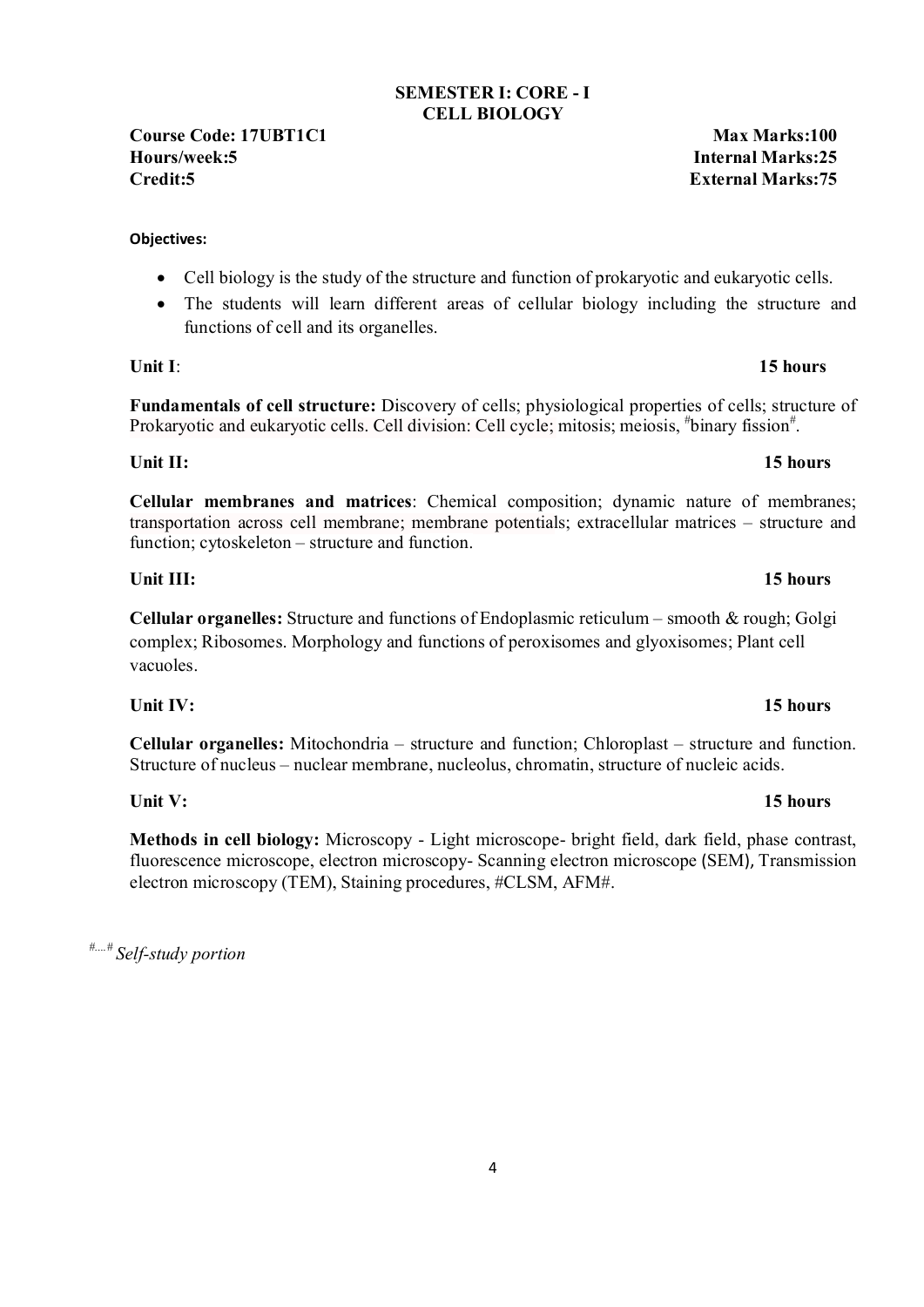- 1. Lodish. H., Arnold Berk, S Lawrence Zipursky, Paul Matsudaira, David Baltimore, and James Darnell. Molecular Cell Biology, W.H. Freeman and Company, New York, (2013).
- 2. Arumugam. N., Cell Biology, SRS Publication, Tamilnadu, (2007).
- 3. Aruna Sarangi., Principles of Cell Biology, Pacific Publication, Delhi, (2010).

Unit I Chapter IV, T.B-2, pg. 60-75

Unit II Chapter X, T.B-1, Pg. 443-445

Unit III Chapter XI-XV, T.B-2, Pg. 167-218.

Unit IV Chapter IV, T.B-3, Pg. 97-120.

Unit V Chapter II, T.B-2, Pg. 16-29.

#### **Books for References:**

- 1. Brown T.A.., Introduction to genetics: A molecular approach. II<sup>nd</sup> Edition. Garland Science. (2016).
- 2. Watson J.D., Tania A. Baker, Stephen P. Bell, Michael Levine and Richard Losick. Molecular Biology of the Gene. 7th Edition. Benjamin/Cummings Publ. Co., Inc., California (2015).
- 3. Benjamin Lewin. Genes XI. 9th Edition. Jones & Bartlett Learning, (2015).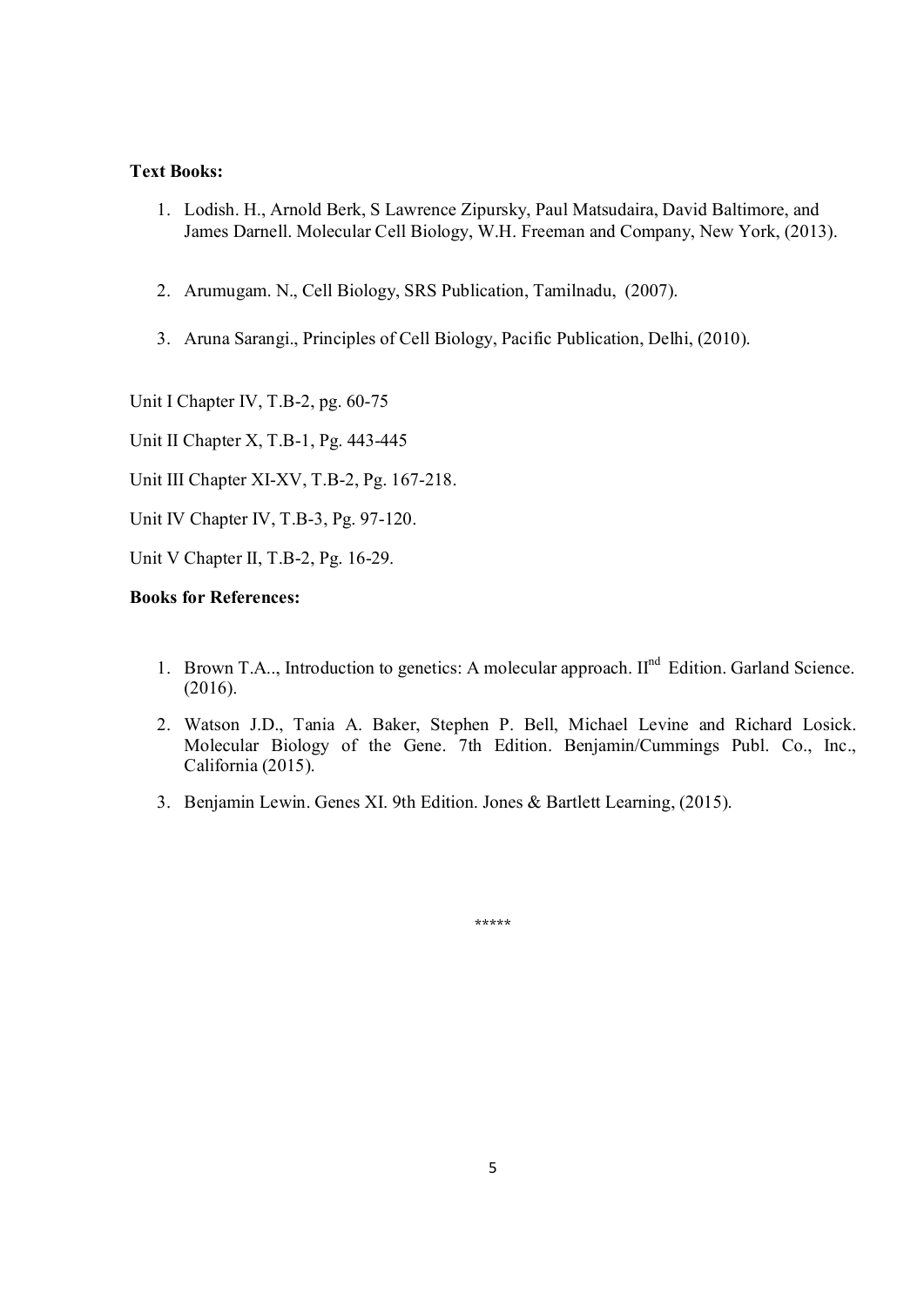### **SEMESTER I: CORE – II CELL BIOLOGY - PRACTICAL**

#### **Course Code:17UBT1C2P Max Marks:100 Hours/Week :3 Internal Marks:20 Credit:2 External Marks:80**

**Objective**

To understand & develop skill and hands on training in basics of cell biology

- 1. Microscope Bright field and Dark field
- 2. Micrometry-Size and shape of an organism (prokaryote) simple staining, use of ocular micrometer
- 3. Structure observation Prokaryotic & Eukaryotic cell
- 4. Cell count Prokaryotic & Eukaryotic cell
- 5. Observation of different types of cells parenchyma, collenchymas, sclerenchyma, epithelium.
- 6. Cell Staining Cytochemical methods Demonstration of Cellular and sub-cellular components
- 7. Osmosis and tonicity
- 8. Cell division Mitotic stages Preparation of Onion Root Tip
- 9. Cell division Meiotic stages Preparation of *Tradescantia* Flower bud
- 10. Cell division Binary fission of yeast

### **Books for References:**

1. Gunasekaran P., Laboratory Manual in Microbiology. New Age International, (2007).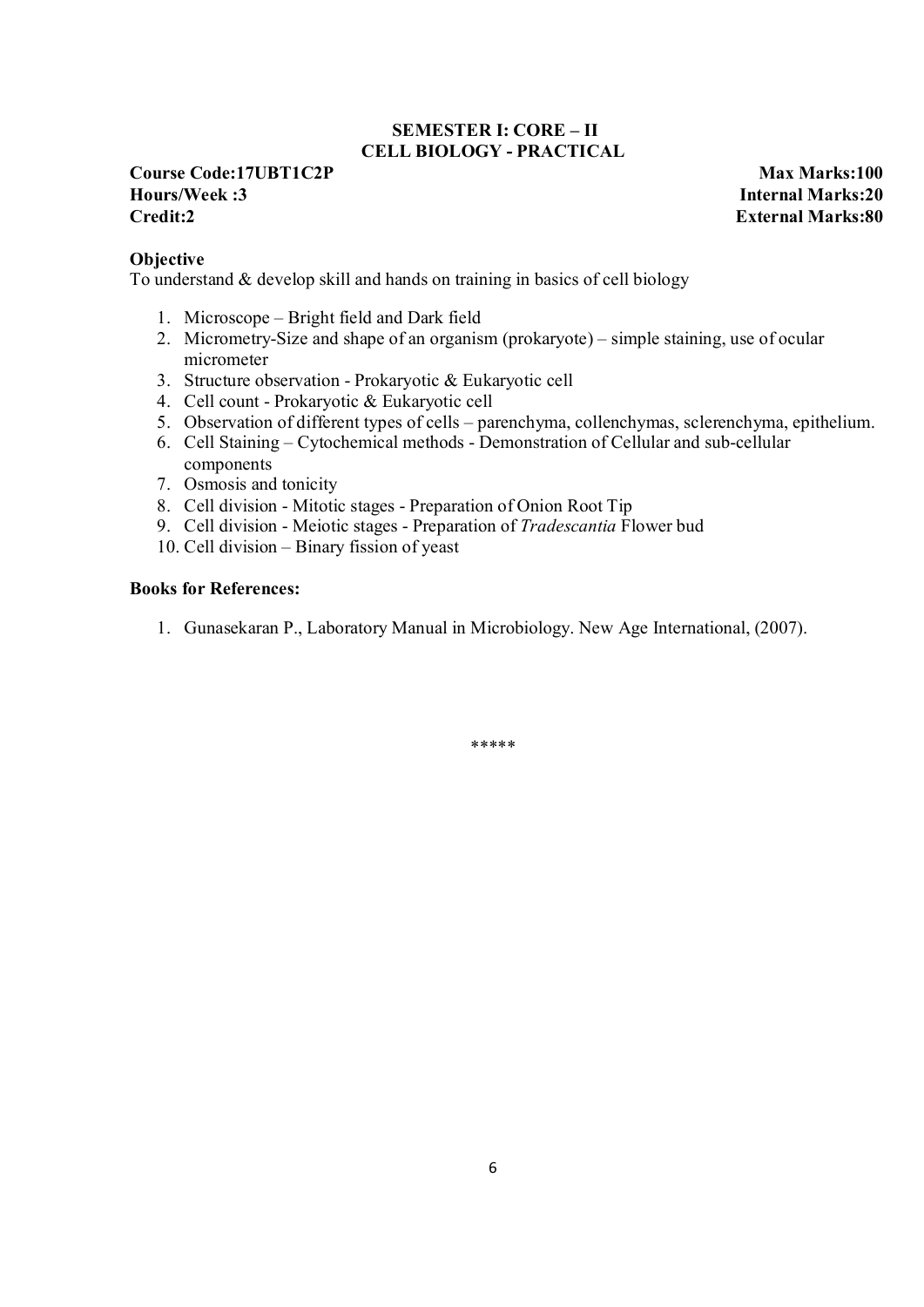### 7

#### **SEMESTER I: ALLIED - I PLANT DIVERSITY**

Objective: To study the fundamental knowledge about plant and their reproductive biology.

**UNIT I ALGAE:** General characteristics and economic importance of algae, Structure, reproduction and life cycle of *Oscillatoria, Chlorella, Oedogonium, Sargassum and Gracilaria, Spirullina.* 

#### **15 Hours**

**UNIT II** FUNGI: General characteristics and Economic importance of Fungi, Structure, reproduction and life cycle of *Plasmodiophora, Albugo, Peziza, Puccinia and Cercospora.* 

#### **15 Hours**

**UNIT III BRYOPHYTES AND LICHENS:** General characteristics and economic importance of Bryophytes, Structure, reproduction and life cycle of *Marchantia, Anthoceros and Funaria and # Usnea# .* 

#### **15 Hours**

**UNIT IV PTERIDOPHYTES:** General characteristics and economic importance of pteridophytes, Structure, reproduction and life cycle of *Lycopodium, Equisetum, Adiantum and # Marsilea# .* 

#### **15 Hours**

**UNIT V GYMNOSPERMS AND ANGIOSPERMS:** General characters and economic importance of Gymnosperm, Structure, reproduction and life cycle of *Cycas* and *Gnetum*. Angiosperm – Type study of Annonaceae, Apocynaceae, Amaranthaceae, Liliaceae, Taxonomy – Classification – Artificial (Linnaeus system) – Natural (Bentham and Hooker's system). Binomial Nomenclature- Herbarium Preparation. **15 Hours** 

*#....# Self-study portion* 

#### **Text Books:**

- T.B. 1. Gangulee Das and Datta. College Botany (Vol- I). New central Book Agency P. Ltd.  $6<sup>th</sup>$  Edition, (2007).
- T.B. 2. Gangulee Das and Datta. College Botany (Vol- II). New central Book Agency P. Ltd.  $6^{th}$  Edition., (2007).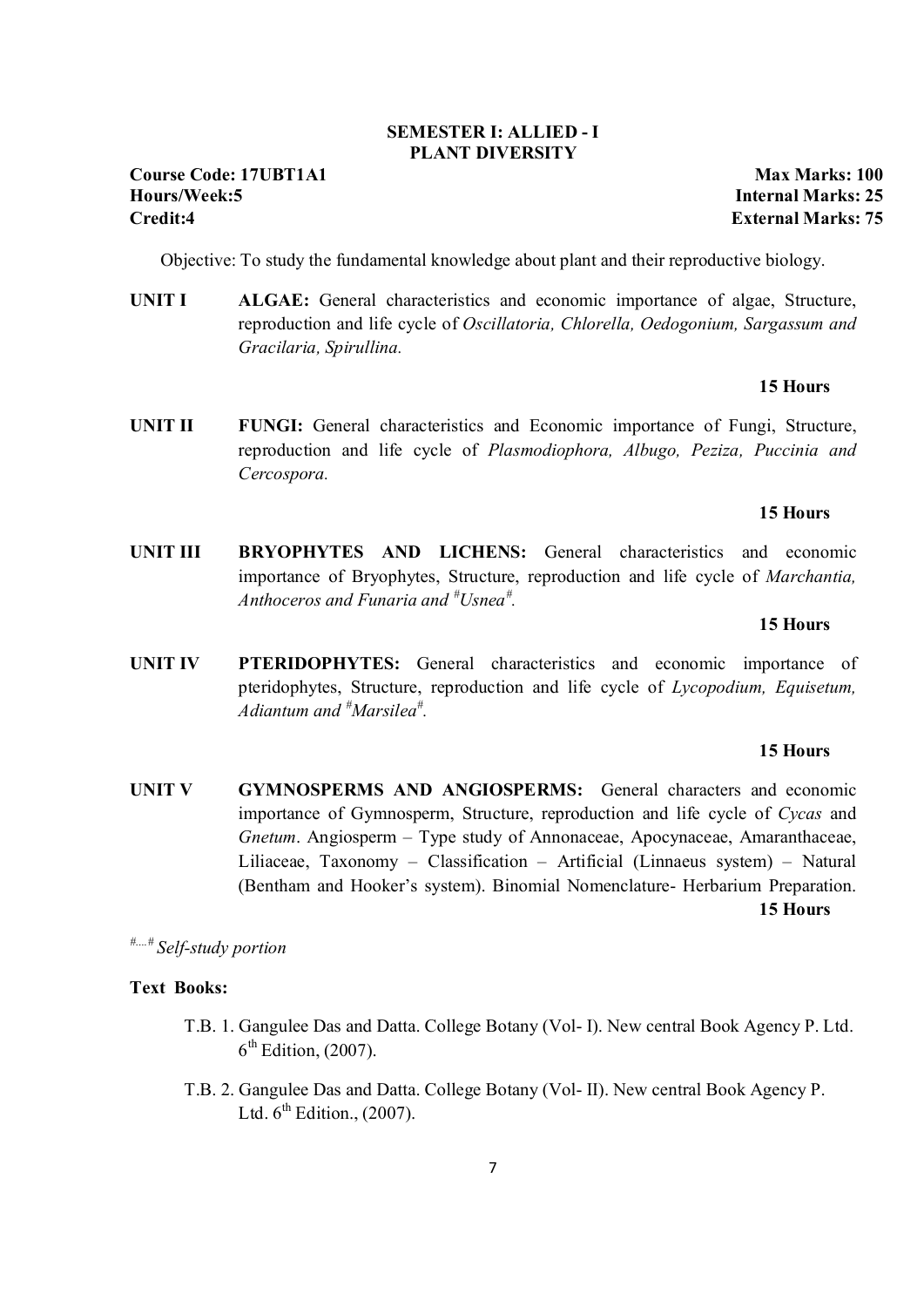Unit I Chapter I, T.B. 2 Unit II Chapter II, T.B. 2 Unit III Chapter III and VII, T.B.2 Unit IV Chapter IX, T.B. 2 Unit V Chapter X, T.B.1.

#### **Books for References:**

- 1. Alexopoulos, C. J., Introduction to Mycology, John Wiley & Sons, New York, (1952).
- 2. Pandey, B. P. Simplified course in Botany. S. Chand and Company Ltd., NewDelhi, (2015).
- 3. Pandey, B. P., Taxonomy of Angiosperms, S. Chand & Co. Ltd., New Delhi, (2015).
- 4. Sharma, O. P., Text Book of Fungi, Tata McGraw Hill, New Delhi, (2014).<br>5. Vasishta BR & Sinha AK.. Botany for degree students Fungi. S Chand and 0
- Vasishta BR &Sinha AK., Botany for degree students Fungi. S Chand and Company Ltd., New Delhi, (2016).
- 6. Vasishta P. C, Sinha AK &Anilkumar,. Botany for degree students, (2015).

**\*\*\*\*\*\*\***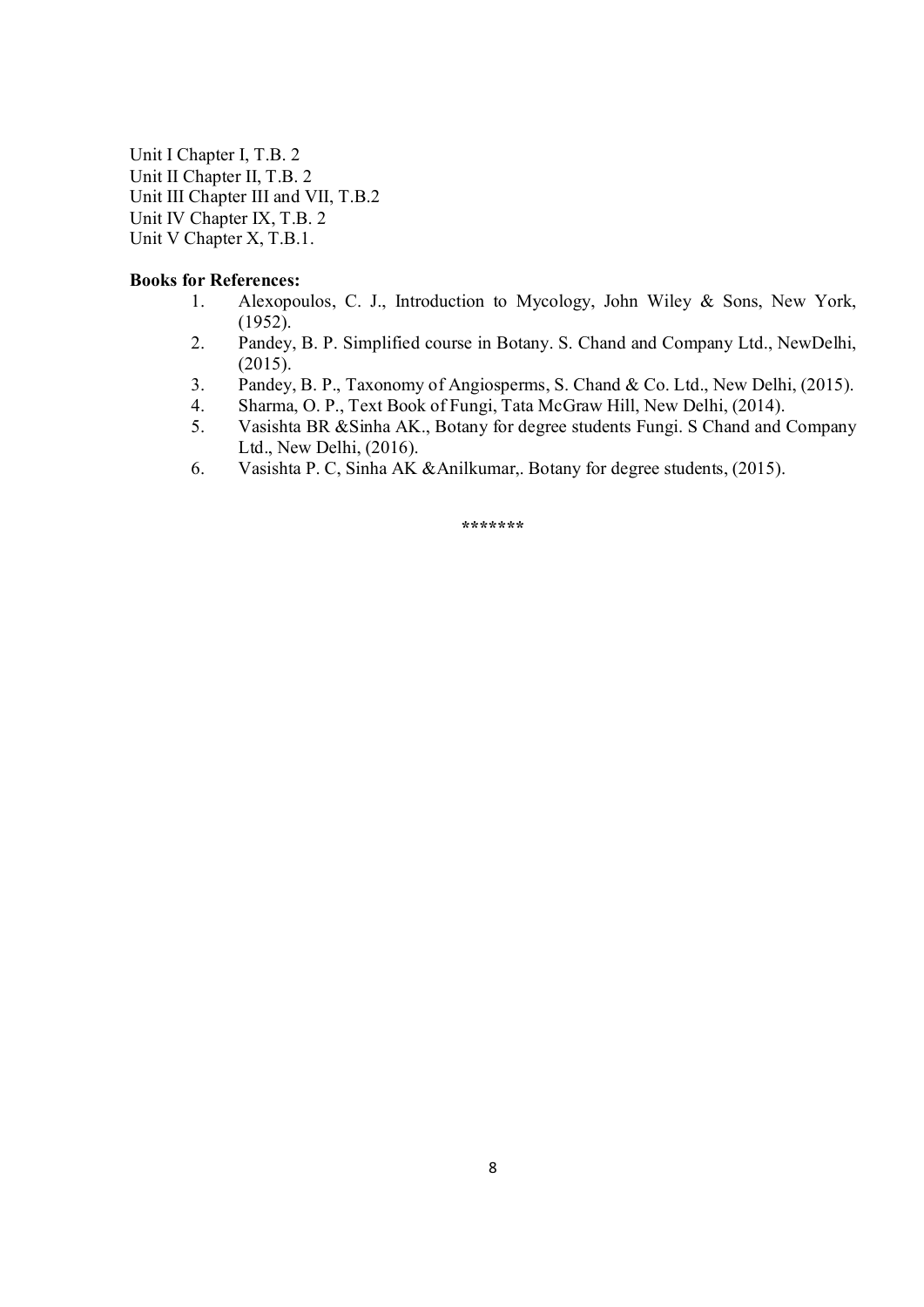### **SEMESTER I: ALLIED – II PLANT DIVERSITY – PRACTICAL**

**Course Code:17UBT1A1P Max Marks:100 Hours/Week :3 Internal Marks:20 Credit:2 External Marks:80**

**Objective:** To study the morphological and anatomical structure of plants

- **1. ALGAE:** *Oscillatoria, Chlorella, Oedogonium, Sargassum, Gracilaria, and Spirulina*.
- **2. FUNGI:** *Plasmodiophora, Albugo, Peziza, Puccinia and Cercospora*.
- **3. LICHEN:** *Usnea*.
- **4. BRYOPHYTES:** *Marchantia, Anthoceros and Funaria*.
- **5. PTERIDOPHYTES:** *Lycopodium, Equisetum and Marsilea.*
- **6. GYMNOSPERMS:** *Cycas and Gnetum.*
- **7. ANGIOSPERM:** Identification of one species from the families with local flora, Annonaceae, Apocynaceae, Amaranthaceae, Liliaceae.

#### **Text Books:**

- 1. Vasishta P. C, Sinha AK &Anilkumar,. Botany for degree students, Published by S. Chand & Company Ltd, (2013).
- 2. Gangulee, H. C. & Kar, AK. College Botany, Vol I, II & III, Books & Allied Pvt. Ltd. Calcutta, (2007).

**\*\*\*\*\*\*\***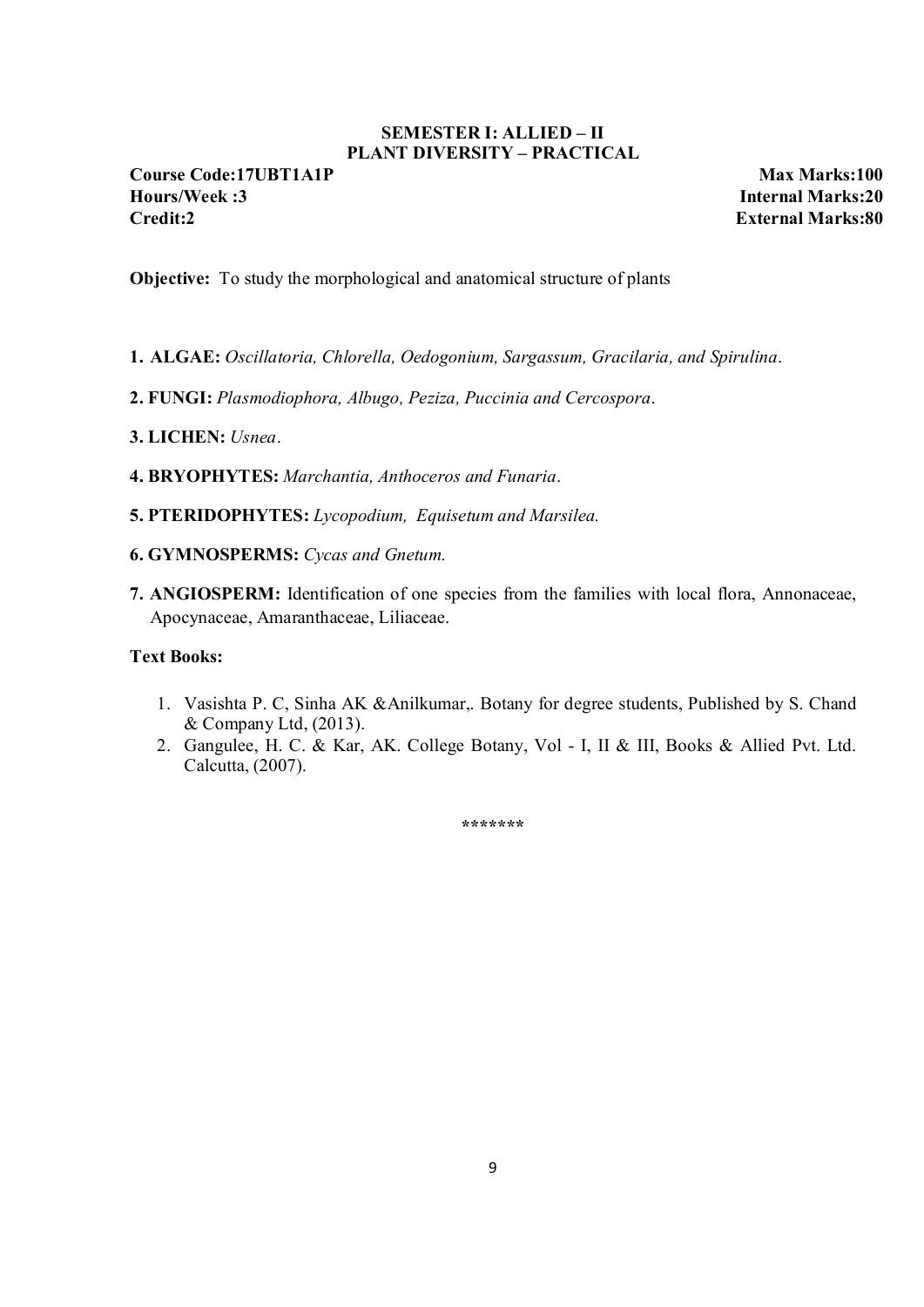### **SEMESTER II: CORE - III**

**PRINCIPLES OF GENETICS AND MOLECULAR BIOLOGY** 

**Course Code: 17UBT2C3** Max. Marks: 100 **Hours/week: 6 Internal Marks: 25<br>Credit: 5 Internal Marks: 25<br>External Marks: 75** 

**OBJECTIVE:** 

On completion of this course, the student will be able

- To comprehend what is genetic material and Mendelian's principles in genetics, chromosome structure & gene expression in both prokaryotes and eukaryotes.
- To understand the structures and various molecular functions of macromolecules found in cells.

**UNIT I:** 18 hours **Transmission and distribution of genetic material**: Introduction to Genetic Material, Mendel's laws of inheritance, Mono and Dihybrid crosses, Test cross, Back cross, Tri and Polyhybrid crosses, Incomplete dominance and Codominance, Multiple alleles, Phenotype & Genotype, Pleiotropy, #Penetrance and expressivity#.

#### **UNIT II:** 18 hours

**Cellular Division, Structure, change and arrangement of chromosomes:** Structure and morphology of chromosomes, Linkage & crossing over, Sex determination in humans, Recombination in bacteria - Transformation, Conjugation & Transduction. Mutation - physical, chemical and biological. Transposons & various types of transposons.

### **UNIT III:** 18 hours

**Nucleic Acids and DNA Replication**: Structure, properties and function of DNA & RNA, Various forms of DNA, Genome organization - Prokaryotic and Eukaryotic, DNA replication – Semiconservation method, Enzymology of DNA replication, Discontinuous Replication, #Prokaryotic and eukaryotic replication#.

#### **UNIT IV:** 18 hours

**Expression of genetic information**: Central Dogma, Codon usage, Process of Transcription and Translation - Initiation, Termination and Elongation, Comparison of Prokaryotic and Eukaryotic Transcription and Translation, **#**Regulation of Transcription and Translation**#**, Post Transcriptional and Translational modifications.

**UNIT V:** 18 hours **DNA Repair and Gene regulation**: DNA damage and various repair mechanisms - Photoreactivation, Excision repair, Recombination repair and SOS Repair, Gene Regulation - Operon model - Lactose, Galactose, Arabinose, Tryptophan, **#**Relative positions of Promoters and Operators**#**.

*#.....# Self - study portion* 

#### 10

# **External Marks: 75**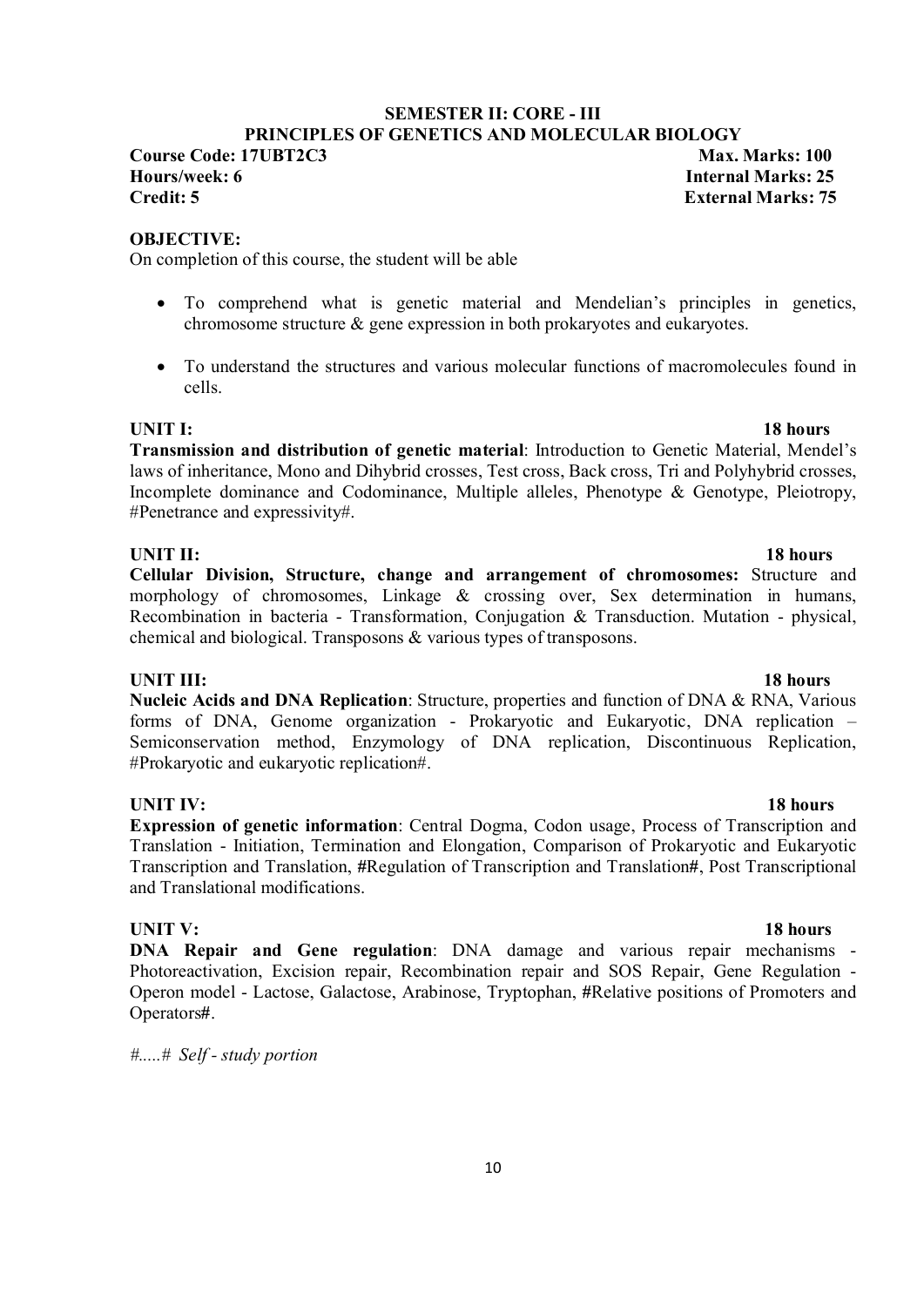- 1. Strickberger MW., Genetics, 3rd Edition, Asoke K. Ghosh, Prentice-Hall of India Pvt Ltd, (2005).
- 2. Freifelder D., Molecular Biology, 2<sup>nd</sup> Edition, Jones and Barlett Publishers, USA. (2004).

UNIT 1: TB.1, Part - I, Page No. 3-6, 103-151.

- UNIT 2: TB.1, Part I, Page No. 12-25, TB.1, Part- III, Page No. 273-285. TB.1, Part- III, Page No. 342-364. TB.2, Chapter - 11, Page No. 293-312, TB.2, Chapter - 21, Page No. 679-704.
- UNIT 3: TB.2, Chapter 9, Page No. 223-273, Chapter 12, Page No. 333-342. Chapter 13 - Page No. 381.
- UNIT 4: TB.2, Chapter 12, Page No. 315-363, Chapter 13, Page No. 367-412, Chapter - 14, Page No. 415-450.
- UNIT 5: TB.2, Chapter 10, Page No. 277-292, Chapter -15, Page No. 453-488.

#### **Books for References:**

- 1. Gardner EJ, Simmons MJ, Snusted DP. Principles of Genetics, John Wiley and Sons, New York, (1991).
- 2. Weaver RF. and Hedrick PW. Genetics, 3<sup>rd</sup> Edition, W.M.C. Brown Publishers, London, (1997).
- 3. Hotter P. Textbook of Genetics, IVY Publishing House, New Delhi, (2002).
- 4. Klug WS, Cummings MR, Spencer CA, Palladino MA. Concepts of genetics, 9th Edition, Pearson International Edition, (2009).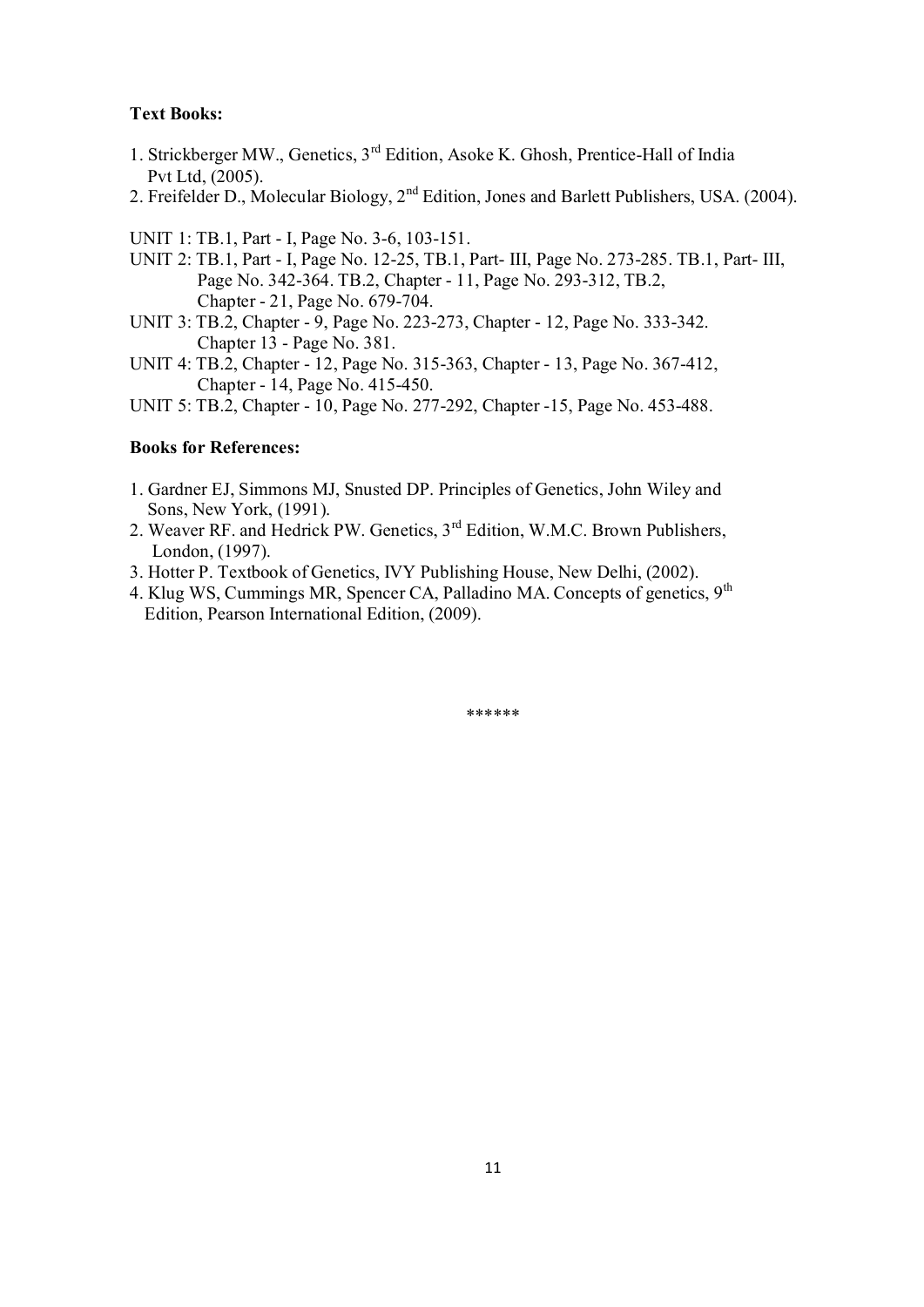#### **SEMESTER II: CORE - IV PRINCIPLES OF GENETICS AND MOLECULAR BIOLOGY - PRACTICAL**

**Course Code: 17UBT2C3P Max. Marks: 100 Hours/week: 3 Internal Marks: 20 Credit: 2 External Marks: 80** 

#### **OBJECTIVE:**

On completion of this course, the student will be able

- To comprehend the principles of genetics and gain hands on experience on various techniques of molecular biology and apply the gained knowledge in different fields.
- 1. Watson and Crick double helical DNA model.
- 2. Effect of UV light on bacteria.
- 3. Isolation of Antibiotic Resistant bacteria.
- 4. Isolation of genomic DNA from bacteria Phenol-Chloroform Method.
- 5. Isolation of Plasmid DNA from bacteria Alkaline lysis method
- 6. Agarose gel electrophoresis and quantification of DNA.
- 7. Preparation of competent cells and transformation.
- 8. Experiments with *lac* operon- induction and assay of *beta*-galactosidase.

#### **Text Books:**

- 1. Snustad DP, Simmons MJ, Jenkins JB.. Principles of genetics, John Wiley & Sons, USA, (1997).
- 2. Ausubel FM, Brent R, Kingston RE, Moore DD, Seidman JG, Smith JA, Struhl K. Current Protocols in Molecular Biology, John Wiley & Sons, USA, (2003).

#### **Books for References:**

- 1. Sambrook J, Russell DW. Molecular Cloning A Laboratory Manual, Volume 1,  $3<sup>rd</sup>$  Edition, Cold Spring Laboratory Press, New York, (2001).
- 2. Sambrook J, Russell DW Molecular Cloning A Laboratory Manual, Volume 2, 3<sup>rd</sup> Edition, Cold Spring Laboratory Press, New York, (2001).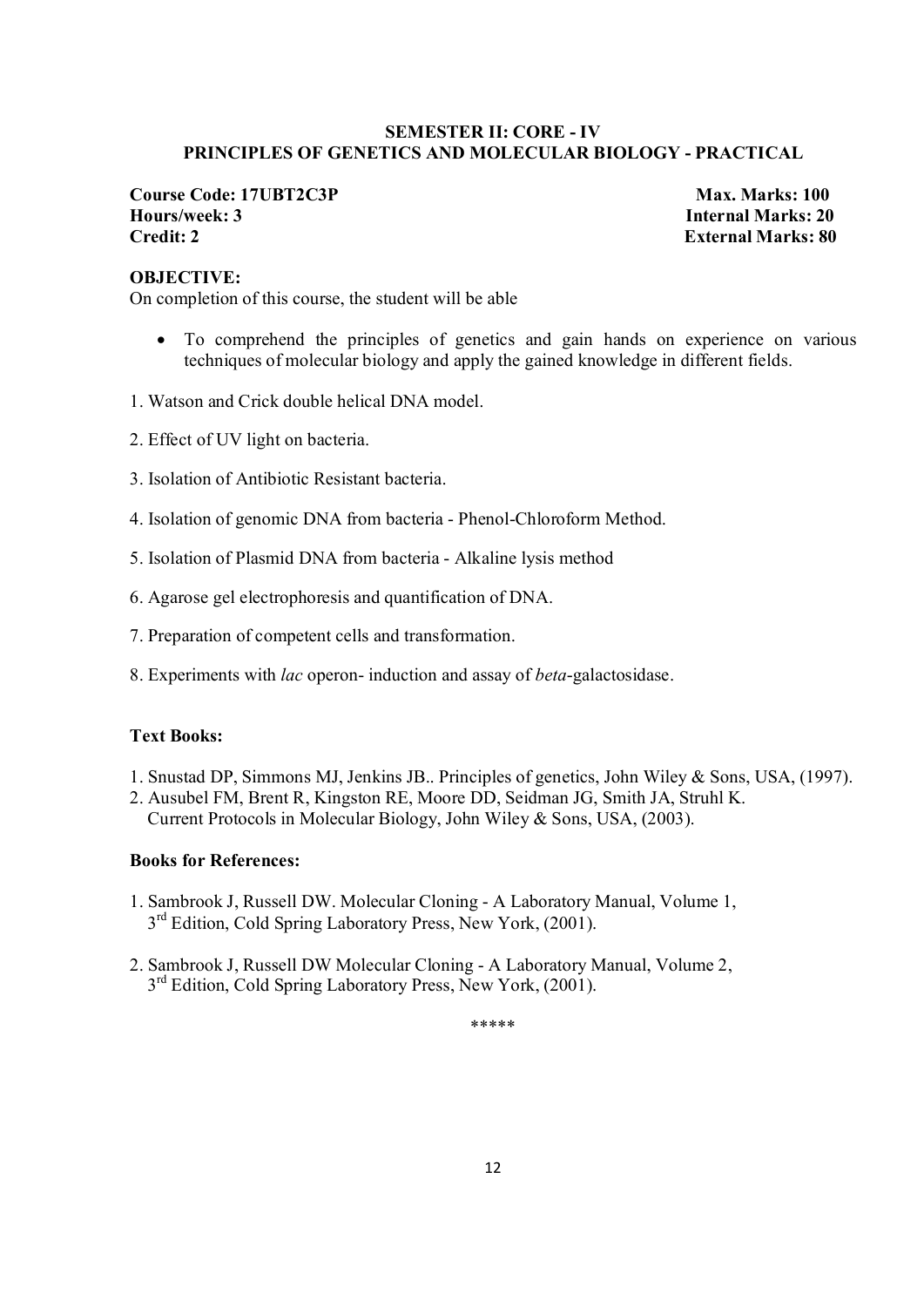### **SEMESTER II: ALLIED - III BIOPHYSICS AND BIOCHEMISTRY**

**Subject code:1 7UBT2A3 Max Marks: 100 Hrs/week: 4 Internal Marks: 25 Credit: 3 External Marks: 75**

### **Objectives**:

- To ensure students have a strong foundation in structures and reactions of biomolecules.
- To introduce them to metabolic pathway of the major biomolecules and relevance to clinical conductors.

**Bioenergetics and Biomolecular interactions:** Thermodynamics – Principles of bioenergetics- free energy functions – ATP as main carrier of free energy. Energy molecules, Biological oxidation reduction reaction. Structure and properties of H<sub>2</sub>O. Solute-Solvent interactions-Bonding; #Strong and weak interactions-hydrogen bonding#.

**Carbohydrates:** Carbohydrates (mono, di, oligo & polysaccharides) stereoisomerism and optical isomerism of sugars. Proteoglycans, glycosaminoglycans, mutarotation, glycosidic bond, reactions of monosaccharides, reducing sugars and non- reducing sugars.

**Lipids:** Fatty acids, glycerol, reactions of lipids- saponification, iodination, hydrogenation, rancidity, esterification. phospholipids, glycolipids, sphingolipids, cholesterol, biological role of cholesterol, steroids and prostaglandins.

**UNIT III:** 12 hours

**UNIT IV:** 12 hours

### **Amino acids and Nucleic acids:**

Amino Acids, Peptides, Proteins, hierarchy of primary, secondary, tertiary and quaternary structures, glycoproteins, lipoproteins. Topology of DNA, RNA and DNA reactions, properties, measurement, #nucleoprotein complexes#.

**UNIT V:** 12 hours **Enzymes and enzyme kinetics:** Enzyme nomenclature and classification, coenzymes and cofactors, mechanism of enzyme catalysis, specificity of enzymes, factors influencing enzyme action (pH, temperature, substrate concentration), pre-steady state and steady state kinetics, Michaelis- Menten equation and Line- Weaver Burk plot.

*#...# - Self - study portion* 

**UNIT II:** 12 hours

# **UNIT I:** 12 hours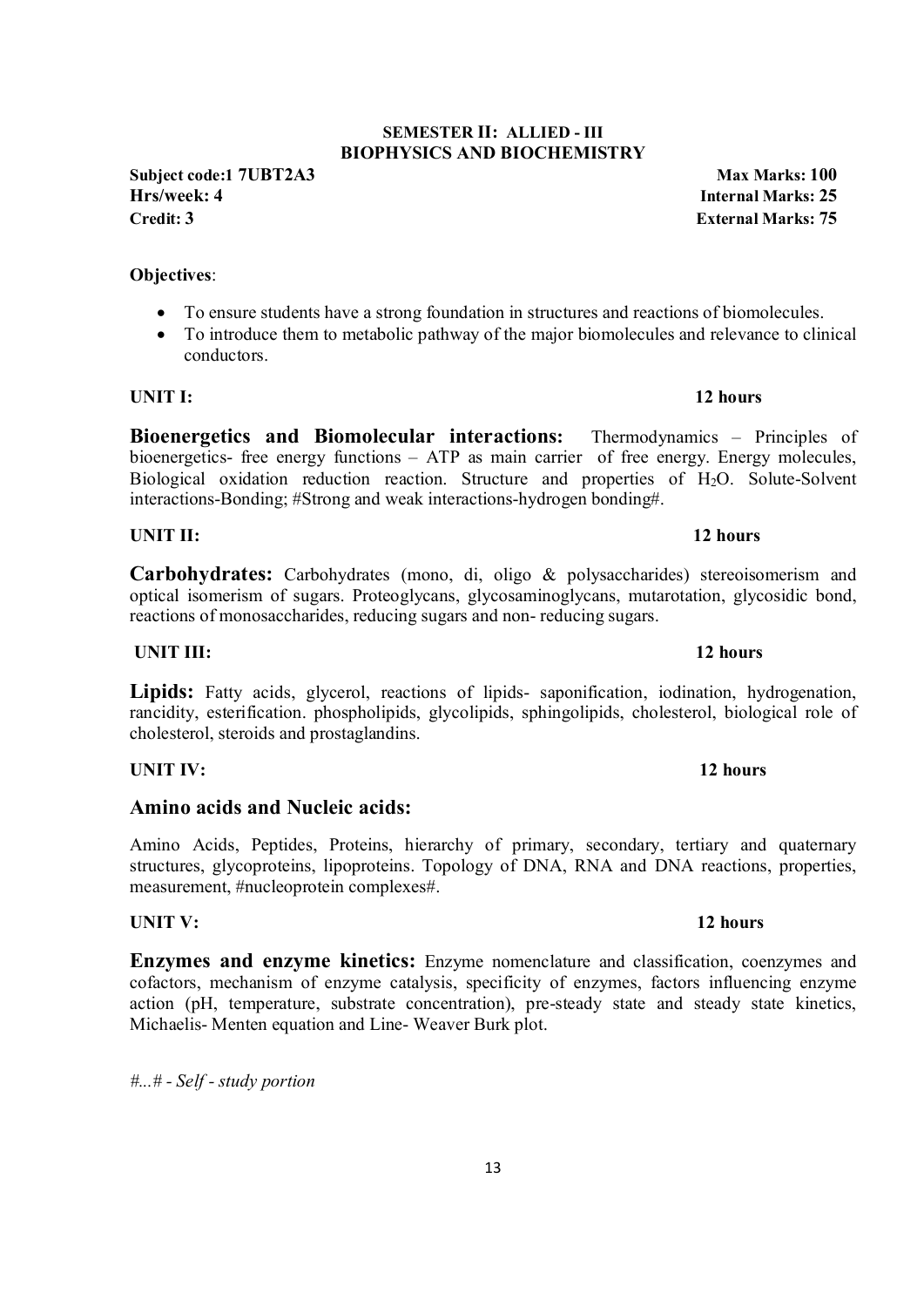1. Voet, D and Voet, J.G., "Biochemistry", 3rd Edition, John Wiley & Son. (2004).

 Unit-1 Chapter 12 Page no 476-490 Unit-2 Chapter 17 Page no 581-618 Unit-3 Chapter 25 Page no 909-969 Unit-4 Chapter 28 Page no 1069-1098 Unit-5 Chapter26 Page no 985-1044.

### **Books for References**:

- 1. Conn, E.E.,. "Outlines of Biochemistry" 5th Edition, John Wiley & Sons, (1987).
- 2. Nelson, D.L. and Cox, M.M., "Lehninger's Principles of Biochemsitry", 4th Edition, W.H.Freemen& Co. (2005).
- 3. Rastogi, S.C. "Biochemistry" 2nd Edition, Tata McGraw-Hill. (2003).
- 4. Satyanarayana, U. and Chakerapani U., "Biochemistry" 3rd Rev. Edition, Books & Allied (P) Ltd., (2006).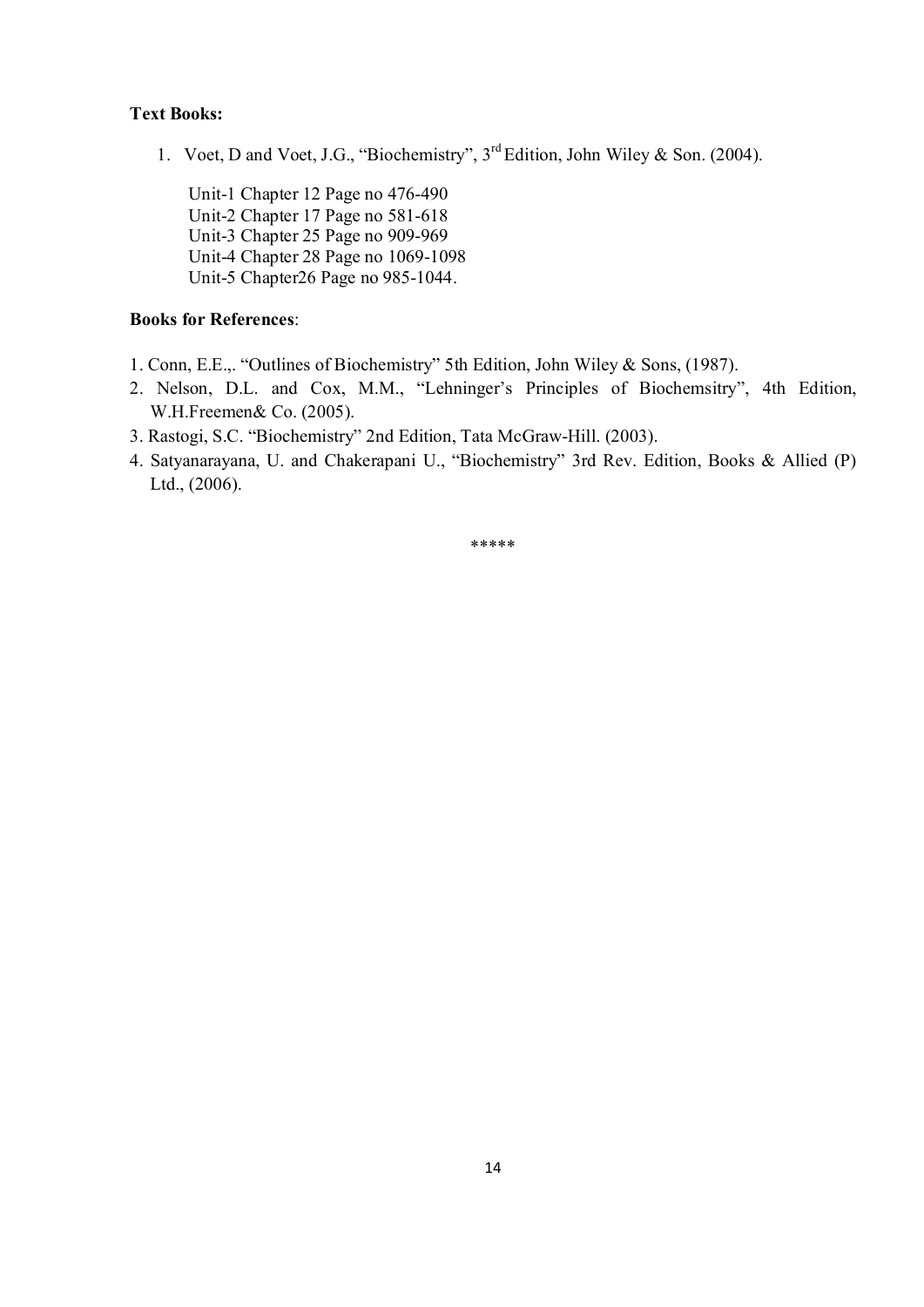#### **SEMESTER II: ALLIED - IV**

#### **BIOPHYSICS AND BIOCHEMISTRY - PRACTICAL**

#### **Subject code: 17UBT2A4P Max Marks: 100 Hrs/week: 3 Internal Marks: 20 Credit: 2 External Marks: 80**

- 1. General guidelines and laboratory safety measure for working in Biochemistry laboratory.
- 2. Units of volume, weight, density and concentration measurements and their range in biological measurements.
- 3. Demonstration of proper use of volume and weight measurement devices.
- 4. Determination of pH pH meter.
- 5. Preparation of buffer –titration of a strong acid and a weak base.
- 6. Qualitative tests for carbohydrates distinguishing reducing from non-reducing sugars
- 7. Estimation of reducing sugar by DNS method.
- 8. Quantitative estimation of amino acid using Ninhydrin.
- 9. Protein estimation by Lowry et.al (1951).
- 10. Effect of enzyme activity- Salivary amylase.
- 11. Chromatography- paper and TLC.

#### **Books for References:**

1. Robert L.Switzer and Liam F.Garrity., " Experimental Biochemistry", W.H.Freeman and Company, New York. (1999).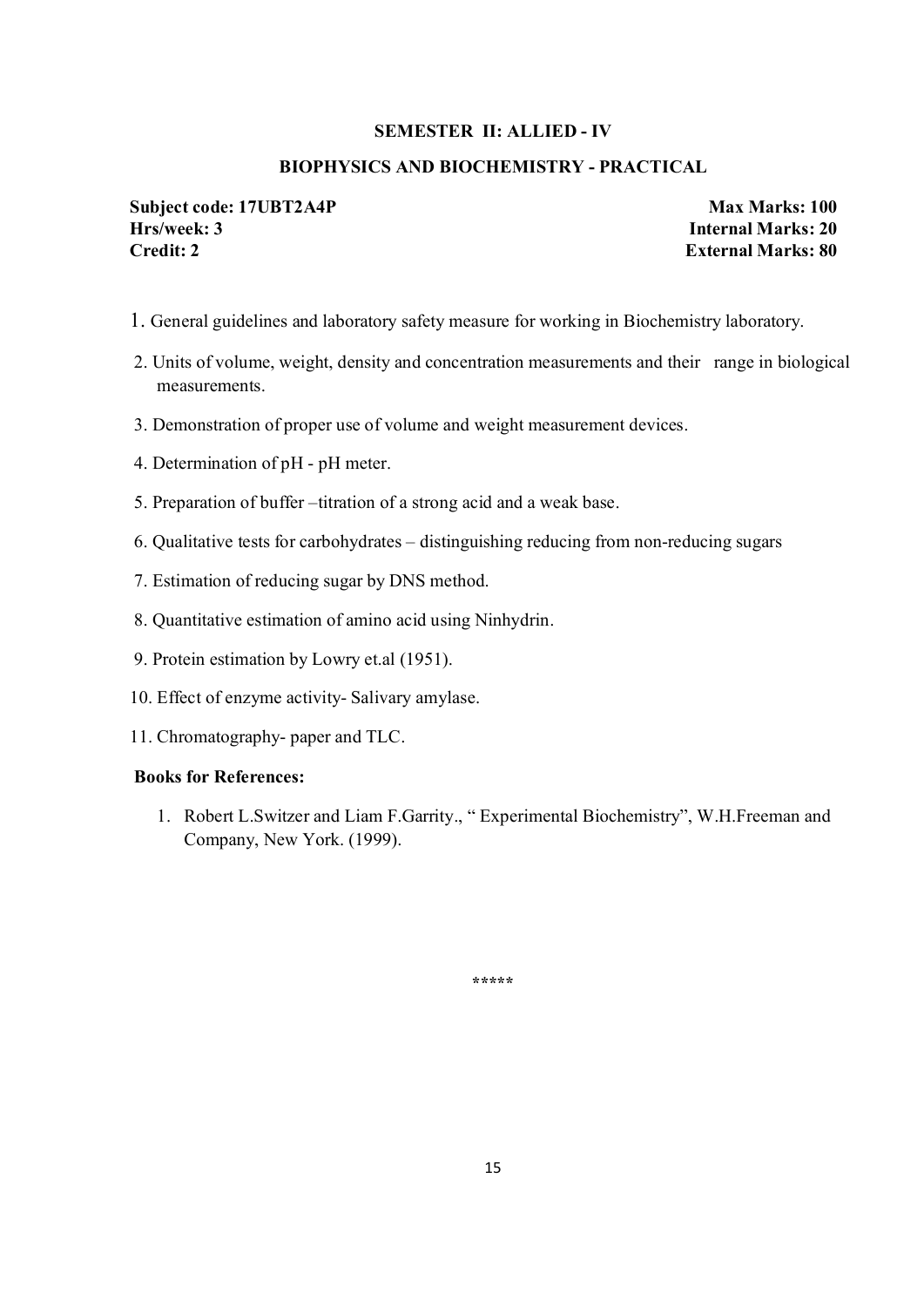#### **SEMESTER III: CORE - V BIOINSTRUMENTATION**

**Subject code: 17UBT3C5 Max Marks:100 Hrs/ week: 4 Internal Marks:25 Credit: 4 External Marks:75**

### **Objectives:**

To educate the students the different types of bioinstrumentations (microscopes, centrifugation, spectroscopy, chromatography, electrophoresis and radio isotopes) and its applications.

### **UNIT I** 12 hours

**Centrifugation**: Basic principles of sedimentation. Low-speed and high - speed centrifuges. Ultracentrifuge - instrumentation and applications. Subcellular fractionation by differential centrifugation. <sup>#</sup>Density- gradient centrifugation (CsCl method) - rate zonal and isopycnic<sup>#</sup>.

### **UNIT II** 12 hours

**Spectroscopy:** Properties of electromagnetic ionic radiation, laws of absorption and absorption spectrum. Principle, mode of operation and applications of UV- visible, IR spectroscopy, Nuclear Magnetic Resonance Spectroscopy, Atomic Absorption Spectroscopy (AAS), and Mass Spectrometry.

**UNIT III** 12 hours

**Chromatography:** Principles, mode of operation and applications of Paper Chromatography, Thin layer Chromatography (TLC), Column chromatography- Ion Exchange and Affinity and Molecular Sieving Chromatography. High Performance Liquid Chromatography (HPLC) and Gas liquid Chromatography (GLC).

### **UNIT IV** 12 hours

**Electrophoresis and Radioisotope techniques:** Electrophoresis: Agarose gel electrophoresis, Electrophoresis of proteins- #SDS-PAGE#, Native gels,2D- PAGE, Nature of radioactivity, detection and measurement of radioactivity: detection based on gas ionization- Geiger Muller Counter, Liquid Scintillation Counter, Autoradiography. Application of radioisotope in Biology.

**Electrophysiological methods and Methods in field Biology:** Single neuron recording, ECG, PET, MRI, fMRI, CAT. Methods of estimating population density of animals and plants, ranging patterns through direct, indirect and remote observations, sampling methods in the study of behavior, habitat characterization: ground and remote sensing methods.

*# Self -study portion*

### **UNIT V** 12 hours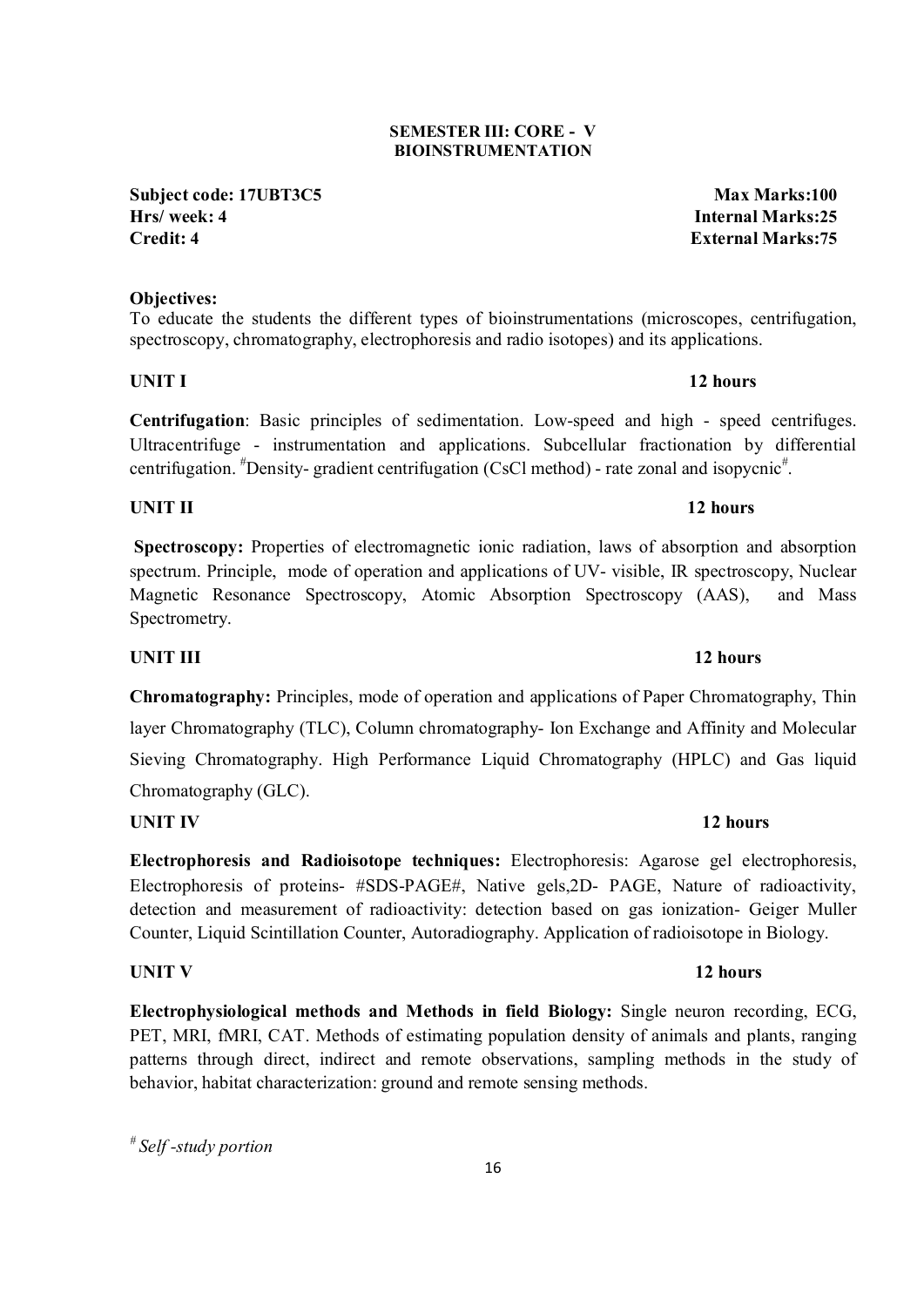- 1. Boyer, R., "Modern Experimental Biochemistry" 3rd Edition. Addison Weslery Longman. (2000).
- 2. Prescott, L.M.- Harley, J.P. Klein, D.A., "Microbiology"- Wm.C. Brown Publishers. (1996).

 Unit I Chapter I, II, III, T.B-1 Unit II Chapter V, T.B-1 Unit III Chapter 7, T.B-1 Unit IV Chapter 3 T.B-1 Unit V Chapter 4 T.B-1

### **Book for Reference:**

1. Wilson and Walker. "Principles and techniques of biochemistry and molecular biology", 6th Edition. Cambridge University Press, (2005).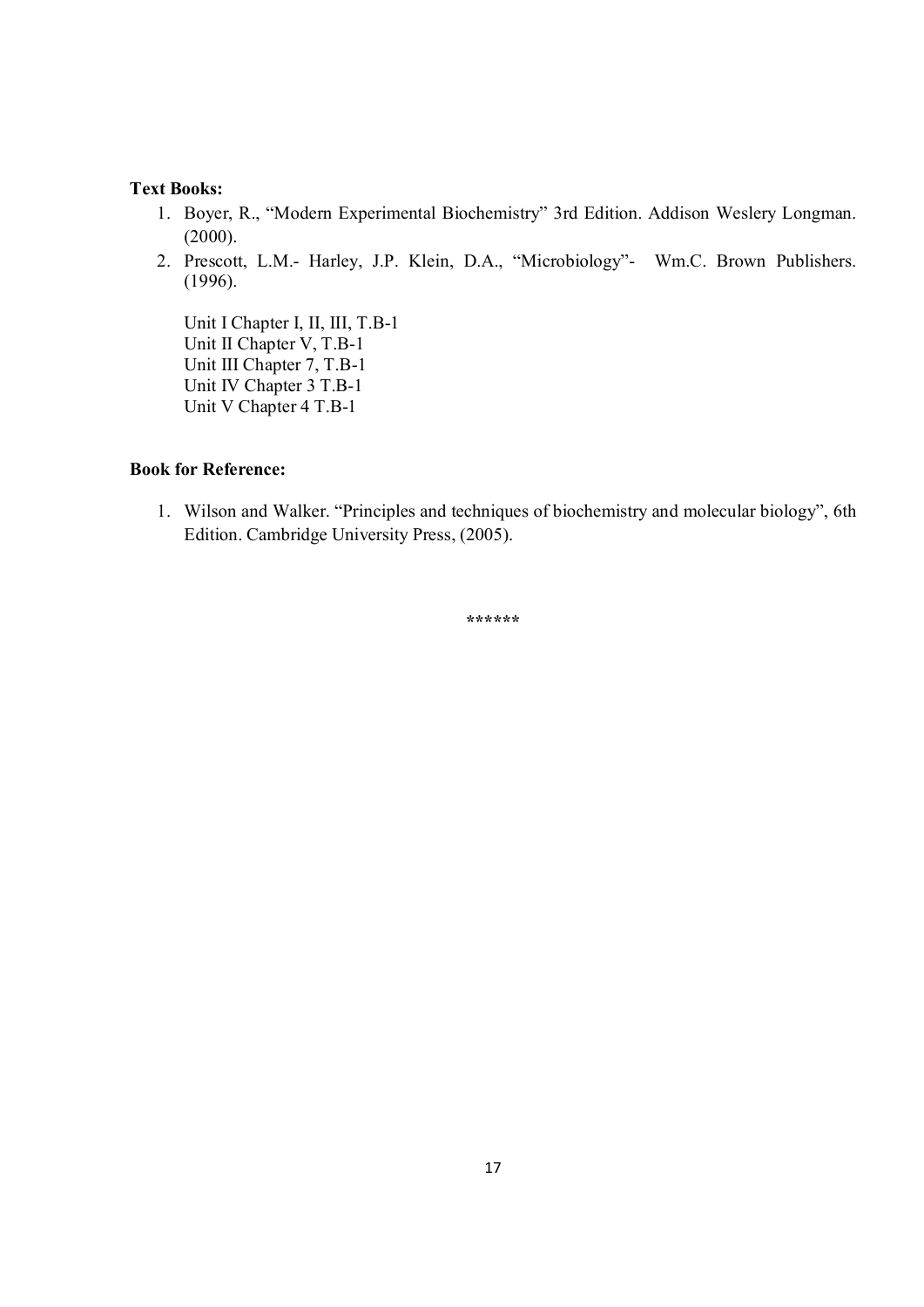#### **SEMESTER III: CORE - VI ANIMAL DIVERSITY**

#### **Subject code: 17UBT3C6 Max Marks: 100 Hrs/week: 3 Internal Marks: 25 Credit: 2 External Marks: 75**

Objective: To study the fundamental knowledge about animals and its behaviors.

 **Unit I:** Classification of invertebrates and characteristic feature study of Phylum – Protozoa (Euglena), Porifera (Leucosolenia), Coelenterata (Hydra), Platyhelminthes (Taenia), Aschelminthes (Ascaris), #Mollusca (Pila- Apple snail), Annelida (Earthworm), Arthropoda (Prawn)#.

#### **9 Hours**

Unit II: Vertebrata and chordate: The general plan of chordate organization- the variety of chordate life and classification of chordates; Fishes, amphibians, Reptiles, Aves and Mammals – general characters.

#### **9 Hours**

**Unit III:** Insect Diversity: characters and types, Apis (Honeybee) – Bombyx (Silkworm)– Termites (White ants) – Lepidoptera (Butterfly) and Musca (House fly). Economical importance of insects, Conservation and management.

#### **9 Hours**

**Unit IV:** Animal Behavior: Innate behavior – Learned behavior; Animal movement - Kinesis – Taxis – migration, Animal communication and Animal social behavior.

#### **9 Hours**

**Unit V:** Wild life conservation of management. Remote sensing techniques in wild life management. Biodiversity – Types – Mega diversity with reference to India – conservation strategies, measuring diversity.

#### **9 Hours**

*#....# Self -study portion*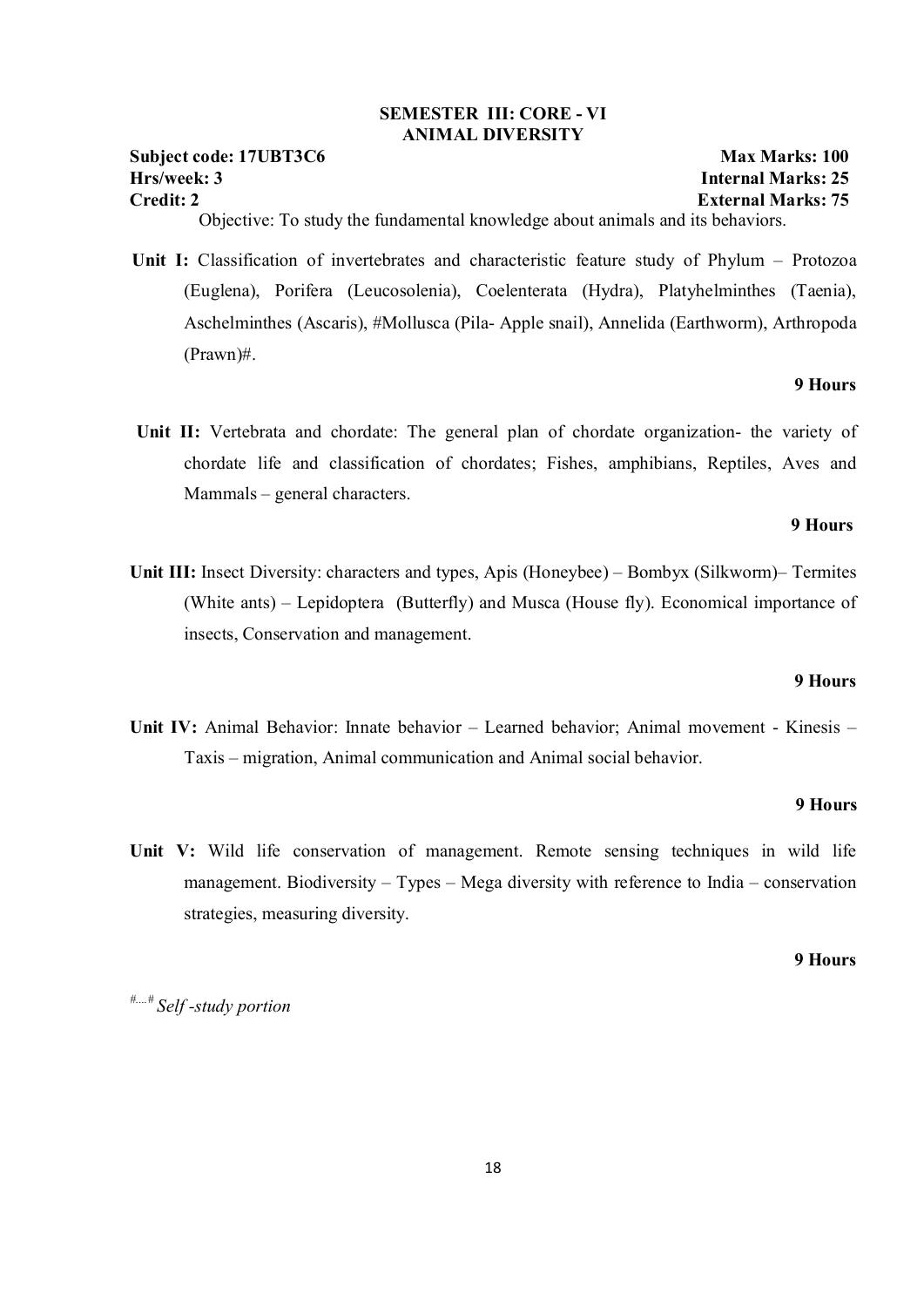- 1. EkambaranathaAyyar, Outlines of Zoology. Vol I: S. Viswanathan (Printers and Publishers) Pvt. Ltd. Chennai. (2015).
- 2. VermaTyagi and Agarwal. Animal Physiology. S. Chand and Co. Delhi. (2016).
- 3. Jordan, E.L., and Verma, P.S., Invertebrate Zoology, S.Chand and Company Ltd., New Delhi. (2010).
- 4. T.B.4. Young J.Z., The Life of Vertebrates, Oxford University Press, Delhi-110031, (2010).

Unit I Chapter 1 T.B.1

Unit II Chapter 11 to 19, T.B.3

Unit III Chapter 5, T.B.4

Unit IV Chapter 8 T.B.3

Unit V Chapter 5 T.B.2

### **Books for References:**

1. Leelavathy. S. Nair, Revised enlarged Edition. A Text book of Invertebrates, Saras Publication. (2011).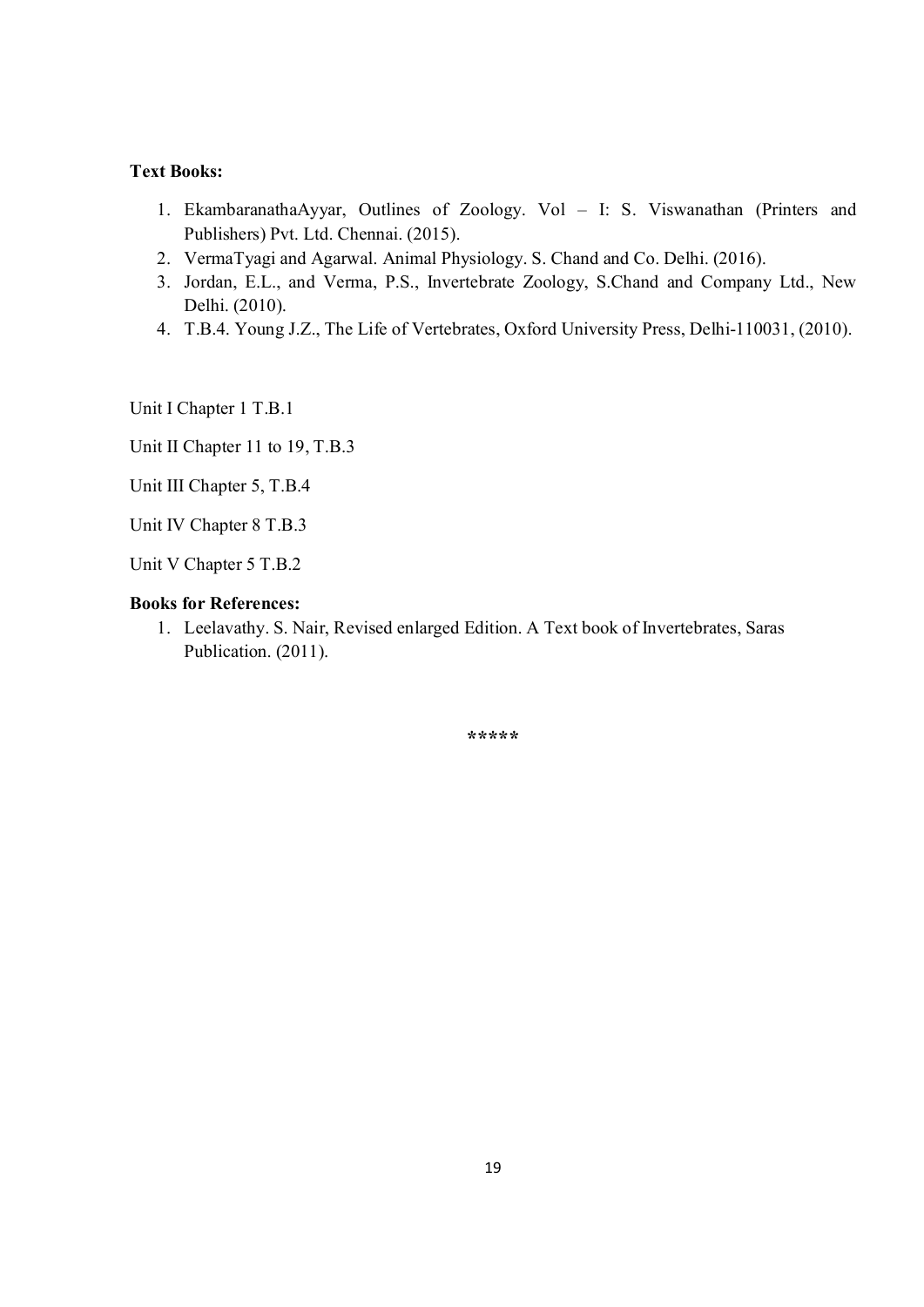# **SEMESTER III: ALLIED - I MICROBIOLOGY**

**Course code: 17UBT3A1 Total Mark: 100**

**Objectives:** 1. To study the diversity of microbial lifestyles, growth and its characterization.

 2. To study the structure of plant, animal viruses and methods involved in control of microorganisms.

**Fundamentals of Microbiology –** History of Microbiology, Systematic classification - Binomial Nomenclature, Concepts of Domain: Haeckel's three kingdom, Whittaker's five kingdom, Cavalier-Smith's six kingdom and outline of Bergey's Manual of Systematic Bacteriology. Scope and application of microbiology in various fields.

### **UNIT II** 15 Hours

**Procaryotic and Eucaryotic cell structure:** Procaryotic cell organization – plasma membrane, cytoplasmic matrix – inclusion bodies, cell wall, peptidoglycan structure, Structures internal to the cell wall – cytoplasm, ribosomes and nucleus, Components external to cell wall – Capsules, slime layer, <sup>#</sup>flagella and motility<sup>#</sup>, Structural classification of Bacteria and Fungi, fugal fruit bodies, dimorphic fungi and cell structure of yeast.

#### **UNIT III** 15 Hours

**Nutritional Requirements and Microbial growth:** Aerobic and anaerobic nutritional requirements – macro nutrients – growth factors, Culture media and their types - selective / differential media – enrichment media – microbial assay media. Sterilization of media, Pure Culture Techniques - Serial dilution methods - spread plate – pour plate – streak plate technique. Mathematical expression of growth, "growth curve". Synchronous culture and Continuous culture. Factors affecting microbial growth. Bacteriological examination of water and milk.

**Hrs/week: 5 Internal Mark:25 Credit: 4 External Mark:75**

### **UNIT I** 15 Hours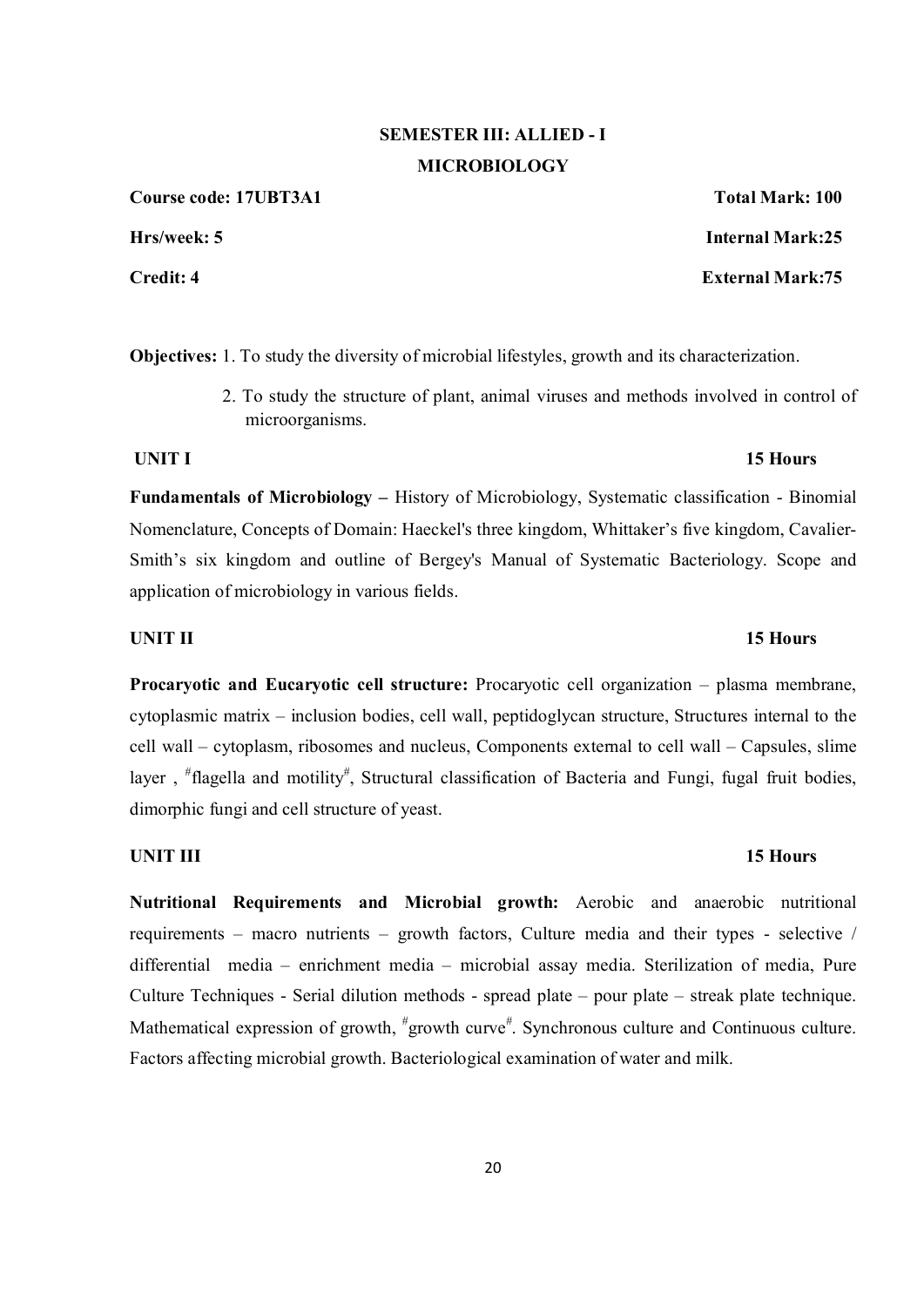#### **UNIT IV** 15 Hours

**Viruses:** Properties of viruses, cultivation of viruses, virus purification and assays, Structure of viruses – virion size, general structural properties, helical and icosahedral capsids, viral nucleic acid and viral envelopes. Bacteriophages – Classification, lytic and lysogenic cycle. Animal virus – Influenza virus, Plant virus – TMV, "Viriods and Prions".

#### **UNIT V** 15 Hours

**Control of microorganism:** Conditions influencing the effectiveness of antimicrobial agent activity, Physical method – heat, low temperature, filtration and radiation. Chemical method – phenolics, halogens, heavy metals, quaternary ammonium compounds, aldehydes and sterilizing gases.  $*$ Evaluation of antimicrobial agent effectiveness – phenol co-efficient test $*$ .

*#....# Self -study portion*

### **Text Books:**

T.B 1. Prescott, LM, Harley JP and Klein DA., Microbiology, 6th Edition. McGraw Hill, (2005). Unit I: Part I & 7, Chapter 1 & 19. Page no: 1-35, 409-431. T.B 1 Unit II: Part I, Chapter 3 & 4. Page no: 39-84. T.B 1 Unit III: Part II, Chapter 5 & 6. Page no: 93-118. T.B 1 Unit IV: Part VI, Chapter 16, 17 & 18. Page no: 351-405.. T.B 1 Unit V: Part II, Chapter 7. Page no: 133-146. T.B 1

#### **Books for References:**

- 1. Pelczar, M. J. Chan ECS, and Krieg NR, Microbiology,  $5<sup>th</sup>$  Edition Tata McGraw Hill Publishing Company. (2006).
- 2. Anantha Narayanan R and Panikar CKJ.  $6<sup>th</sup>$  Edition. General Microbiology, Orient Longman Pvt. Ltd., (2002).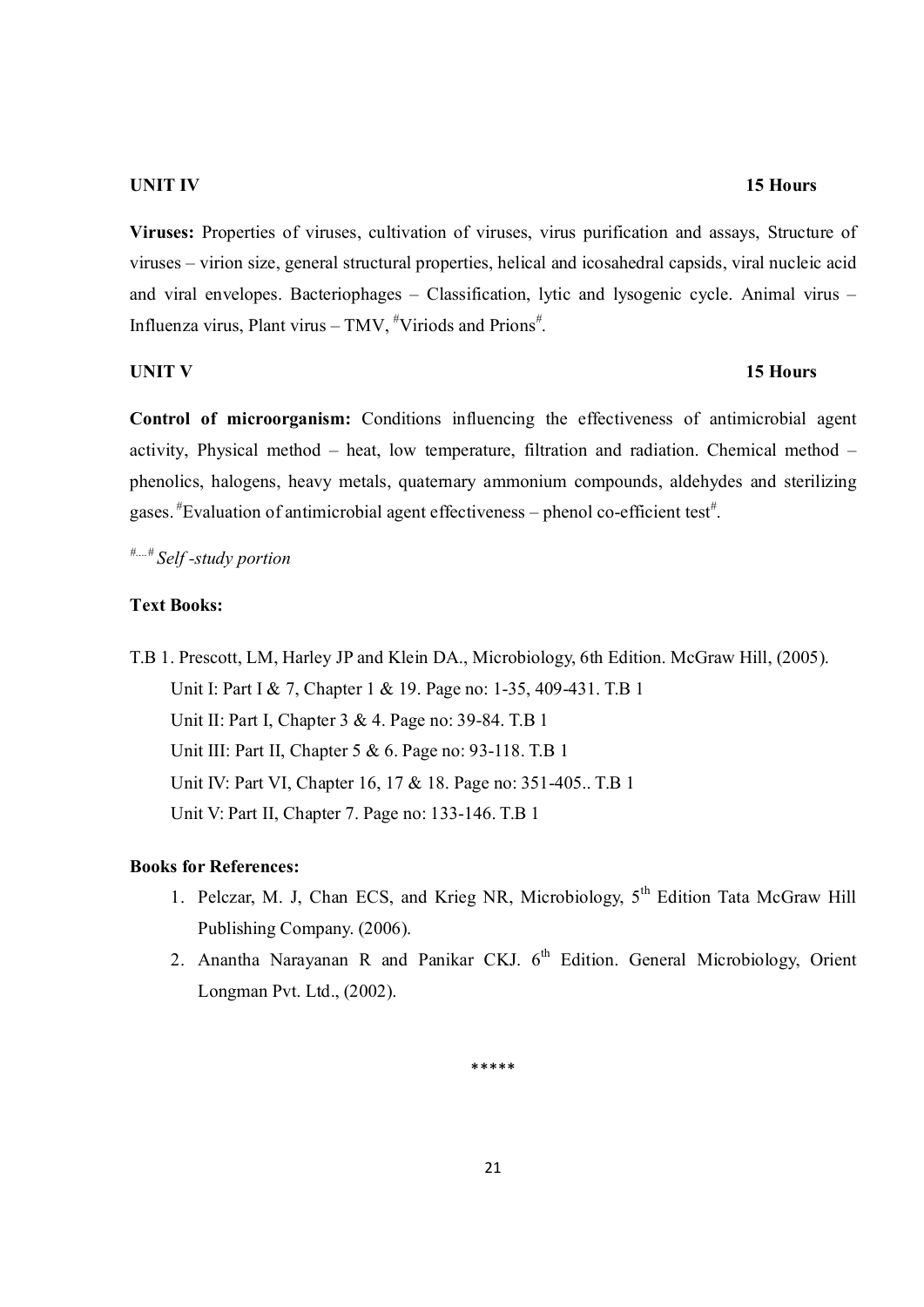#### **SEMESTER III: ALLIED - II**

### **MICROBIOLOGY - PRACTICAL**

**Course code: 17UBT3A2P Total Mark: 100**<br> **Hrs/week: 3 The Internal Mark: 20 Credit: 2 External Mark:80** 

**Haral Mark:20** 

**Objective:** To give an understanding about the basic techniques in Microbiology

- 1. Sterilization and preparation of microbiological media liquid and solid.
- 2. Isolation & Enumeration of Micro-organism from air, water and soil.
- 3. Types of culture method- pour plate, spread plate, streak plate method.
- 4. Staining Techniques Gram's staining, Negative staining, Spore's staining, Lactophenol cotton blue staining.
- 5. Motility Hanging drop method
- 6. Measurement of Growth Spectrophotometry
- 7. Biochemical characterization of micro organisms carbohydrate utilization, IMViC, catalase, oxidase test.
- 8. Water quality analysis MPN method
- 9. Methylene blue reduction test for milk.

#### **Books for References:**

- 1. James G. Cappuccino and Natalie Sherman. Microbiology: A laboratory Manual.  $10^{th}$ Edition. Benjamin Cummings, (2013).
- 2. Kannan N. Laboratory Manual in General Microbiology. Panima Publishing Corporation, (2002).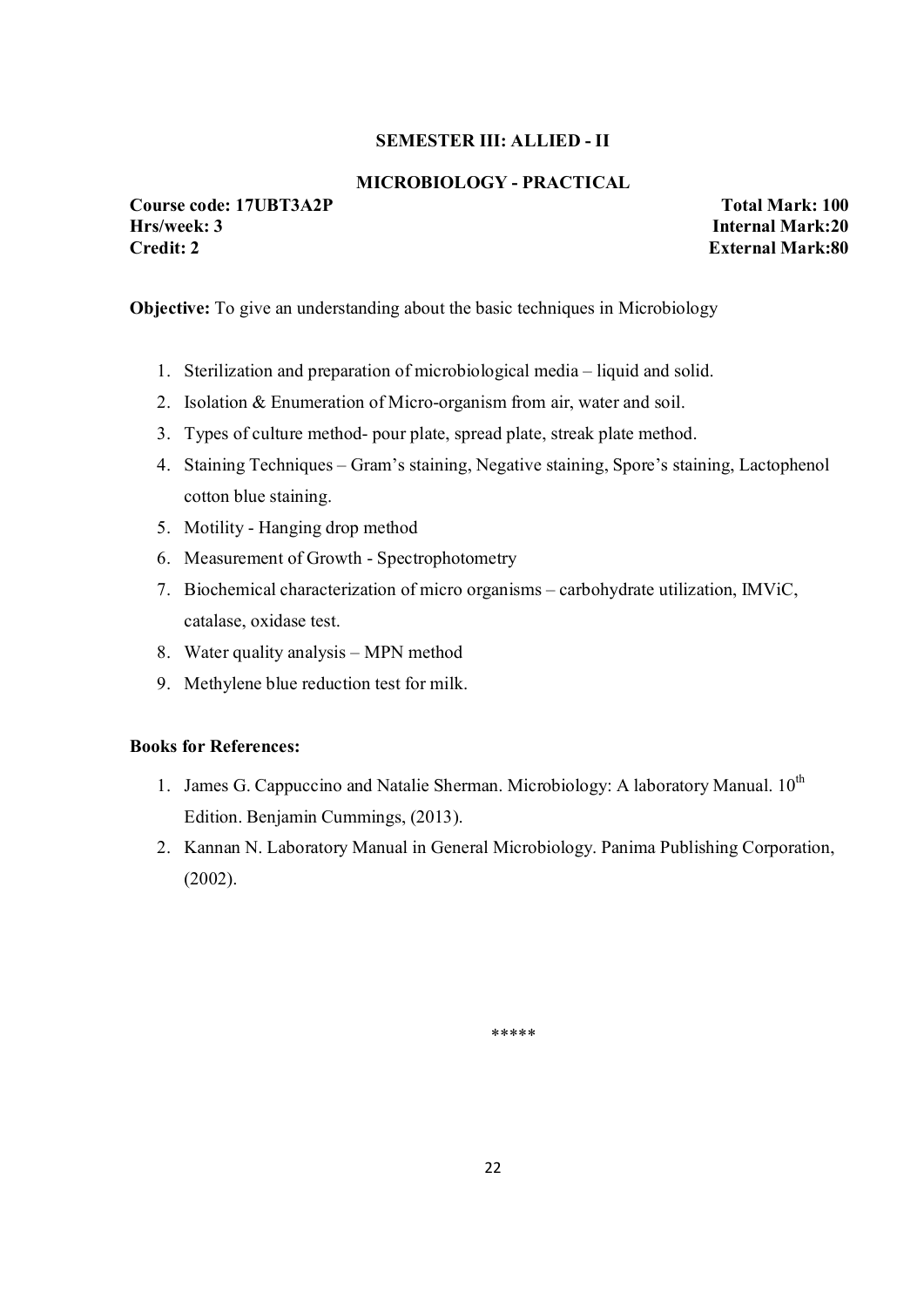### **SEMESTER IV: NON MAJOR ELECTIVE – I MUSHROOM TECHNOLOGY**

**Course Code: 17UBT3N1 Max Marks: 100 Hours/week: 2 Internal Marks: -- Credit: 3 External Marks: 100**

#### **Objectives:**

To provide an adequate knowledge on mushroom cultivation techniques.

#### **UNIT I** 6 Hours

**Introduction** - History - scope of edible mushroom cultivation - Types of edible mushrooms available in India – *Pleurotus citrinopileatus, Agaricus bisporus.*

#### **UNIT II** 6 Hours

**Pure culture** - preparation of medium (PDA and Oatmeal agar medium) sterilization - preparation of test tube slants to store mother culture – culturing of Pleurotus mycelium on petriplates, preparation of mother spawn in saline bottle and polypropylene bag and their multiplication.

#### **UNIT III** 6 Hours

**Cultivation Technology**: Infrastructure: substrates (locally available) Polythene bag, vessels, Inoculation hook, inoculation loop, low cost stove, sieves, culture rack, mushroom unit (Thatched house) water sprayer, tray, small polythene bag. Mushroom bed preparation - paddy straw, sugarcane trash, marine straw and banana leaves. <sup>#</sup>Factors affecting the mushroom bed preparation - Low cost technology<sup>#</sup>.

#### **UNIT IV** 6 Hours

**Storage and nutrition**: Short-term storage (Refrigeration - upto 24 hours) Long term Storage (canning, pickels, papads), drying, storage in salt solutions. Nutrition - Proteins - amino acids, mineral elements nutrition - Carbohydrates, Crude fibre content - Vitamins.

**Food Preparation:** Types of foods prepared from mushroom; Soup, Cutlet, Omelette, Samosa, Pickles, Curry.Research Centres - National level and Regional level. Cost benefit ratio - Marketing in India and abroad, Export Value.

*# ….# Self -study portion*

### **UNIT V** 6 Hours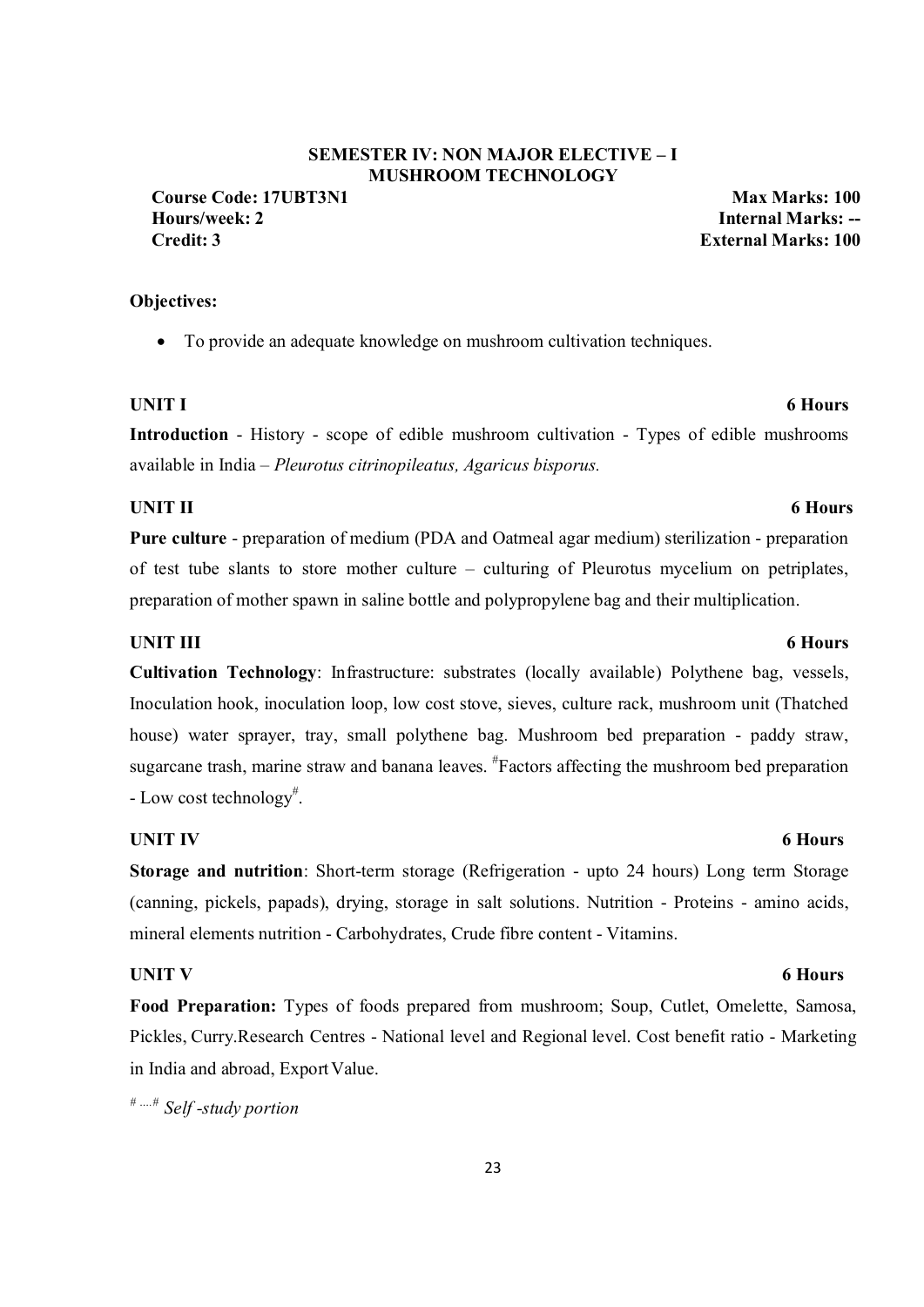1. Marimuthu, T. Krishnamoorthy, A.S. Sivaprakasam, K. and Jayarajan. R Oyster Mushrooms, Department of Plant Pathology, Tamil Nadu Agricultural University, Coimbatore, (1991).

2. Swaminathan, M. (1990) Food and Nutrition. Bappco, The Bangalore Printing and Publishing Co. Ltd., No. 88, Mysore Road, Bangalore - 560018.

Unit I Chapter – 1 and 2. T.B -1 Unit II Chapter – 6 and 10. T.B -1 Unit III Chapter – 7. T.B -1 Unit IV Chapter – 8. T.B -2 Unit V Chapter  $-5$ . T.B  $-2$ 

### **Books for Reference:**

- 1. Tewari, Pankaj Kapoor, S.C., (1988). Mushroom cultivation, Mittal Publications, Delhi.
- 2. Nita Bahl (1984-1988) Hand book of Mushrooms, II Edition, Vol. I & Vol.II.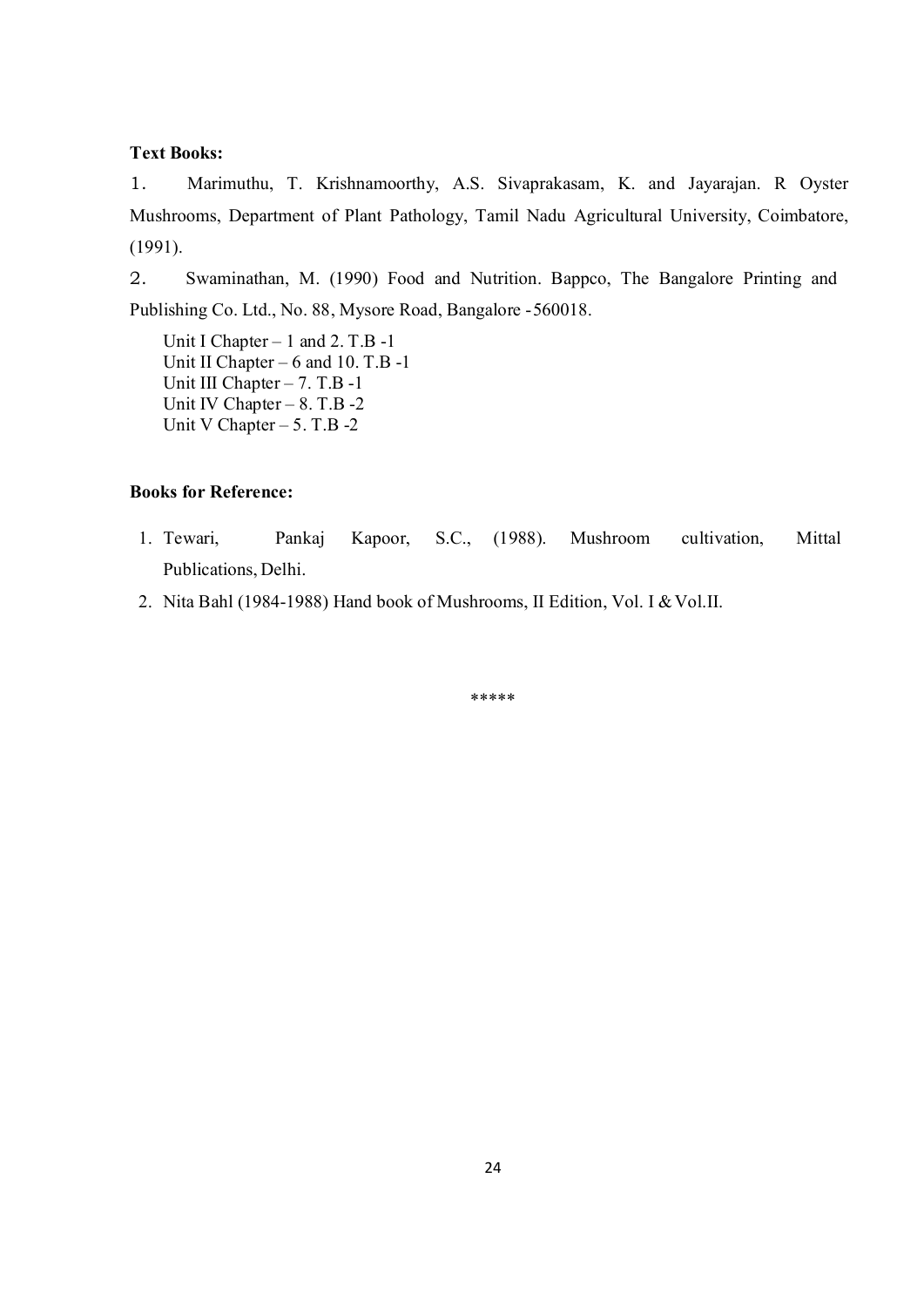#### **SEMESTER IV: CORE - VI RECOMBINANT DNA TECHNOLOGY**

**Course code: 17UBT4C6 Total Mark: 100 Hrs/week: 6 Internal Mark:25 Credit: 5 External Mark:75** 

# **Objectives:** 1**.** To study the various principles underlying the basis of Recombinant DNA Technology.

2. To study the applications of Recombinant DNA Technology.

#### **18 Hours**

**UNIT I: Introduction of Recombinant DNA Technology –** Importance of Recombinant DNA Technology in day today life, isolation of genes. Enzymes of rDNA technology - Restriction endonucleases, exonuclease, S1 nuclease, *Taq* DNA Polymerase, Reverse transcriptase, DNA Polymerase, Terminal deoxynucleotidyl Transferase, alkaline phosphatase, polynucleotide Kinase and Ligase.

#### **18 Hours**

**UNIT II: Vectors –** Plasmids – size, copy number, amplification, isolation of plasmid DNA, Criteria for plasmid cloning, Phage vectors, Cosmids, Phagemids, Cloning vector for *E.coli*, Virus vectors (Retro virus and Adeno virus), Shuttle vectors and expression vectors, Yeast Artificial Chromosome<sup>#</sup>, Bacterial Artificial Chromosome.

#### **18 Hours**

**UNIT III: Cloning Strategies -** Methods of transformation, Construction of genomic libraries and cDNA libraries, DNA amplification using polymerase chain reaction (PCR): key concepts, Analysis of amplified products. Applications of PCR, Ligase chain reaction, RFLP, RAPD, DNA Finger printing. Principles of Southern, Northern and Western blotting techniques.

#### **18 Hours**

**Unit IV: Recombinant selection, screening and Gene Sequencing -** Analysis of recombinant DNA - Selection methods – direct antibiotic resistance screening, Blue-White screening, Positive selection vector, colony hybridization and nucleic acid hybridization techniques.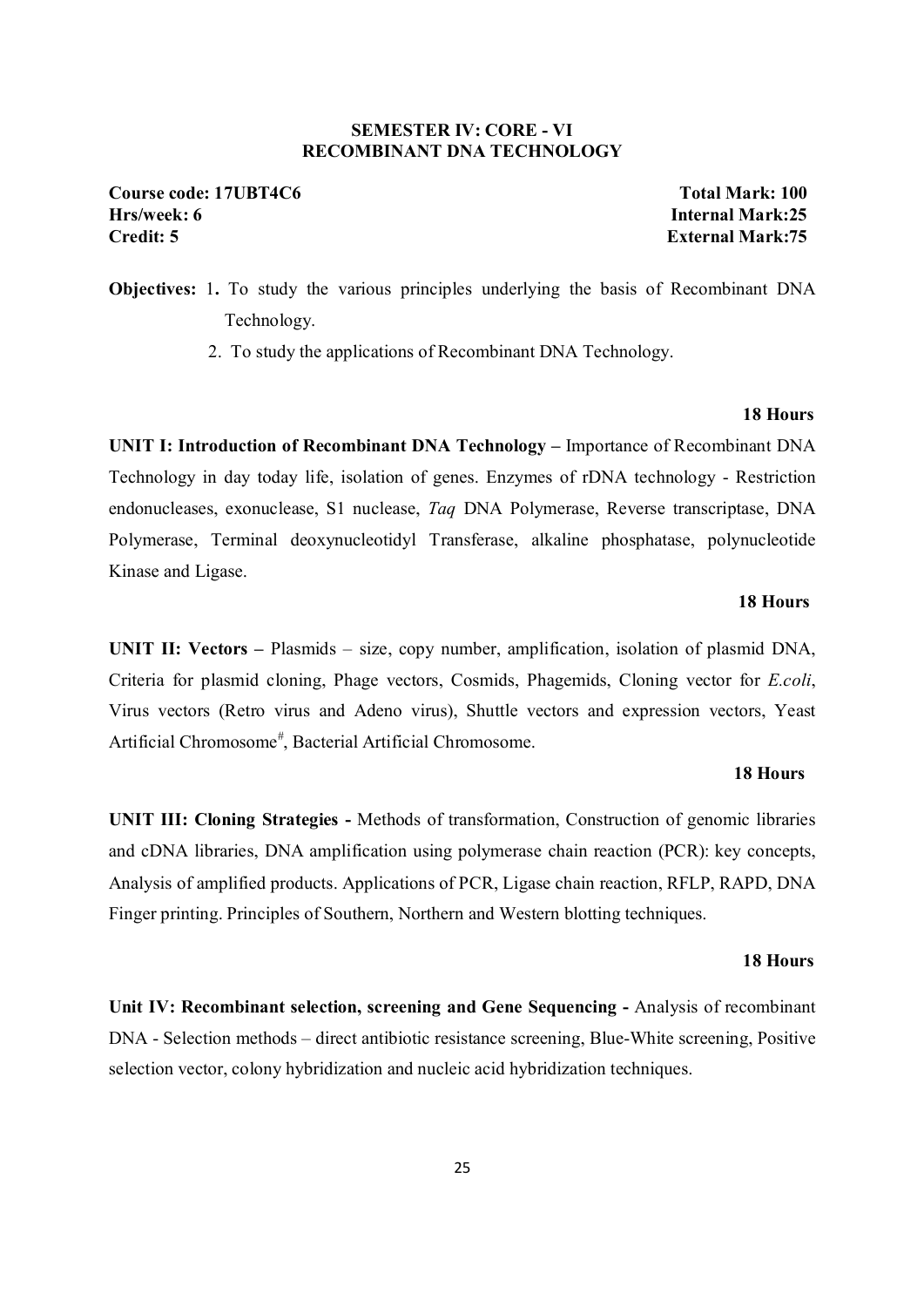Sequencing - Maxam-Gilbert sequencing, Chain-termination methods, Shotgun sequencing, # Massively parallel signature sequencing (MPSS) #.

#### **18 Hours**

**Unit V: Applications of Recombinant DNA Technology** - Transgenic plants: virus resistance (TMV in tobacco plant), pest resistance (*Bt* cotton), herbicide tolerance (glyphosate) and stress tolerance (cold and salt), delayed fruit ripening, Transgenic animals (mice and sheep), Pharmaceutical products using Recombinant DNA Technology – Insulin and vaccines (Hepatitis B vaccine).

#.....# Self - study portion

### **Text Books:**

T.B.1 Brown TA., Gene cloning and DNA Analysis. 6<sup>th</sup> edition, Wiley Blackwell Publishing. (2010).

T.B.2. S.B. Primrose, R.M. Twyman.,. Principles of Gene Manipulation and Genomics. S.B.University Press, (2013).

Unit I – Chapter 4, Page no: 45-69. T.B.1 Unit II – Chapter 6 & 7, Page no: 88-124. T.B.1 Unit II – Chapter 5. T.B.2 Unit III – Chapter 9, Page no: 147-160. T.B.1 Unit III – Chapter 3. T.B.2 Unit IV – Chapter 10, Page no: 165-183. T.B.1 Unit IV – Chapter 2. T.B.2 Unit V – Chapter 14, Page no: 245-280. T.B.1

#### **Books for References:**

- 1. Brown TA. Genomes. 3rd Edition. New York: Garland Publishing Co. New York: Garland Science. (2008).
- 2. Freifelder D., Malacinski, GM., Essentials of molecular biology. Jones and Bartlett Publishers. (1993).
- 3. Glover D.M. & B.D. Hames, DNA Cloning I & II, IRL Press. (1995).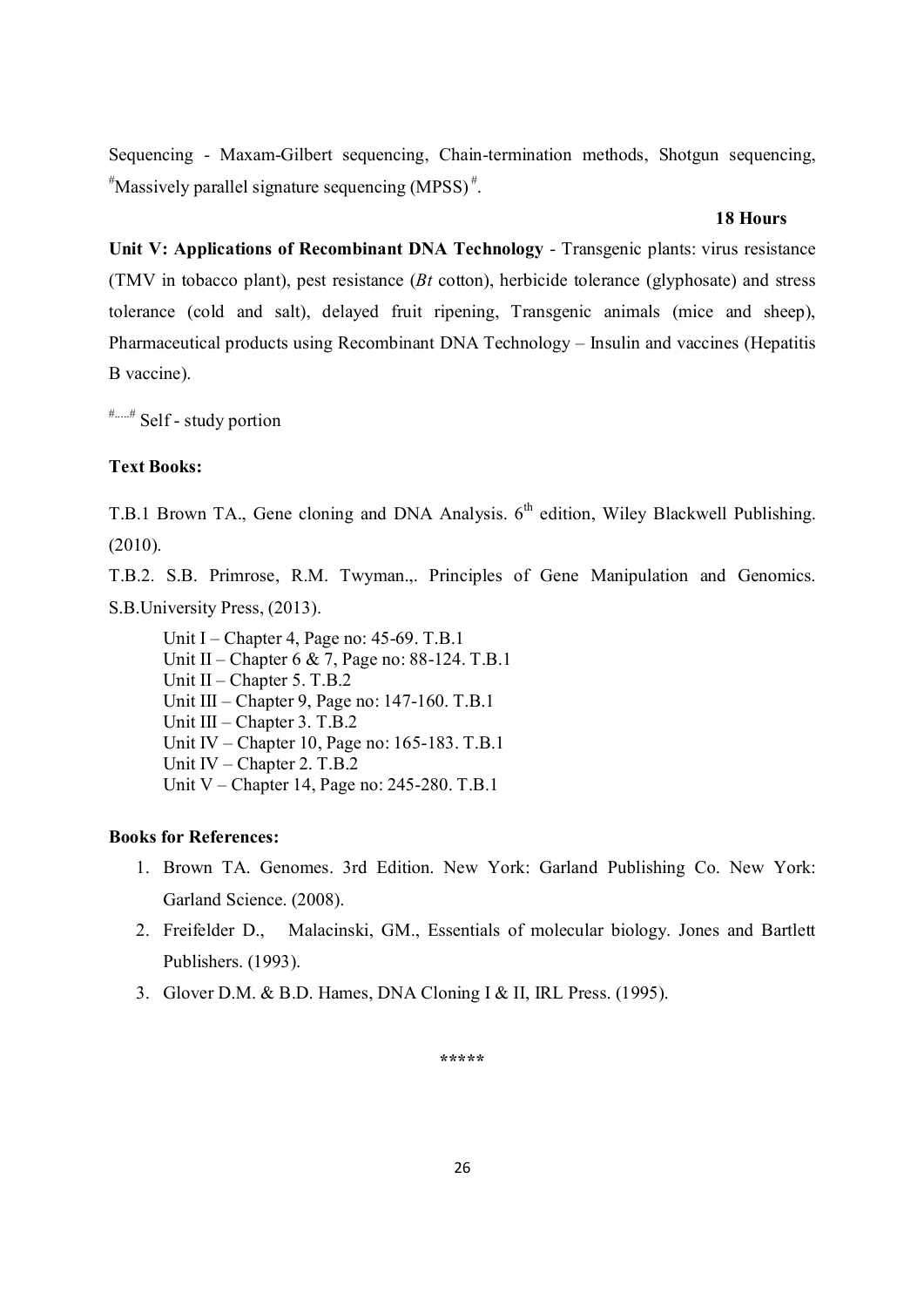#### **SEMESTER IV: CORE – VII**

#### **RECOMBINANT DNA TECHNOLOGY - PRACTICAL**

**Course code: 17UBT4C7P Total Mark: 100 Hrs/week: 3 Internal Mark:20 Credit: 2 External Mark:80** 

#### **Objective:**

- To isolate the DNA from plant, animal, bacteria and to explain the underlying mechanisms of gene cloning.
- 1. Isolation of plant genomic DNA– CTAB method
- 2. Isolation of animal genomic DNA
- 3. Isolation of bacterial genomic DNA
- 4. Isolation of plasmid DNA *E. coli* Boiling lysis Plasmid preparation
- 5. Analysis of genomic and plasmid DNA by Agarose gel electrophoresis
- 6. Quantitation of DNA using Spectrophotometer
- 7. Estimation of DNA by Diphenylamine method
- 8. Restriction digestion single  $&$  double digestion
- 9. Ligation of restricted DNA fragments
- 10. Polymerase Chain Reaction (PCR) Demonstration

#### **Books for Reference:**

1. Sambrook, J and D.W. Russel. Molecular Cloning: A Laboratory Manual, Vols 1-3. CSHL. (2001).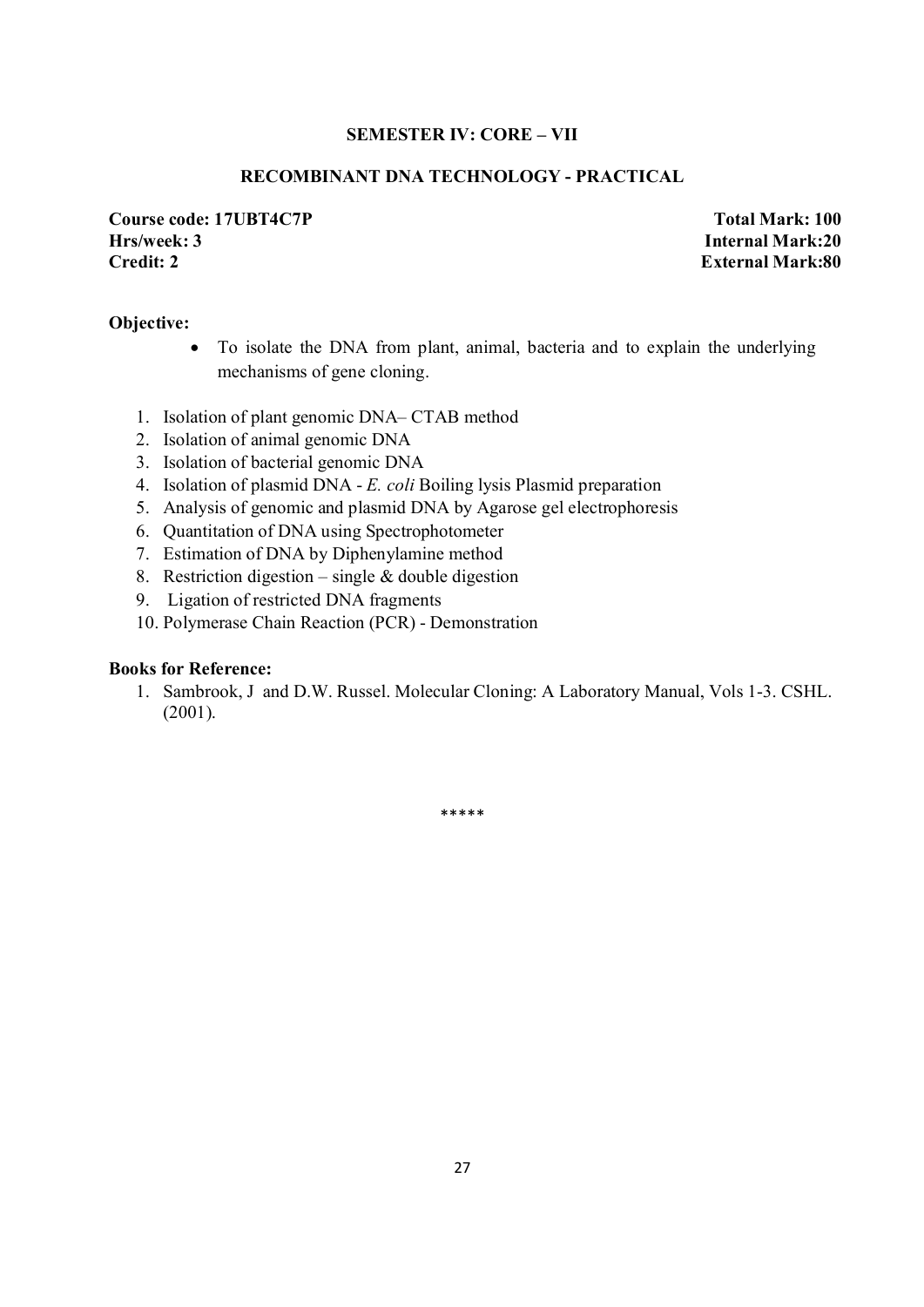### **SEMESTER IV: ALLIED - III IMMUNOLOGY**

**Course Code: 17UBT4A3** Max. Marks: 100 **Hours/week: 4 Internal Marks: 25 Credit: 3 External Marks: 75** 

#### **OBJECTIVE:**

On completion of this course, the student will be able

- To comprehend the different type of cells, organs and mechanisms involved in immune system and their contributions in elucidating immune response.
- To understand the various components and the techniques associated with the specific immunological reactions.

**UNIT I:** 12 hours **Overview of the Immune system**: Historical perspectives in development of immunology, Immune system - innate and adaptive immunity, Haematopoiesis, Cells of the immune system lymphoid cells (T and B lymphocytes, NK cells), Macrophages, Granulocytes, Organs of the immune system - Primary and secondary lymphoid organs.

### **UNIT II:** 12 hours

**Antigens and Antibodies**: Antigens - Properties and Classes, Epitopes, Haptens, Adjuvants. Antibodies - structure, biological functions and different classes. Organization and expression of immunoglobulin genes.

#### **UNIT III:** 12 hours

**Activation and immune response of B cell, T cell and Complement:** B cell - Activation, proliferation and humoral response, T cell - Activation, differentiation and Cell mediated response, #Cytokines#, Complement - Functions and activation pathways.

**UNIT IV:** 12 hours

**Antigen Presentation, Hypersensitivity and Immune response to infectious diseases:** Major Histocompatibility complex - class I and class II, T cell receptors, Processing and Presentation pathways - Cytosolic and Endocytic, Hypersensitive reactions - types, #Immune response to viral, bacterial and protozoan infections#.

**Antigen - Antibody interactions and Vaccines:** Precipitation and Agglutination reactions, Blood grouping, ELISA, RIA, Western blotting and #FACS#, Vaccines - active and passive, purified, recombinant, subunit and DNA vaccines.

*#....# Self - study portion* 

### **UNIT V:** 12 hours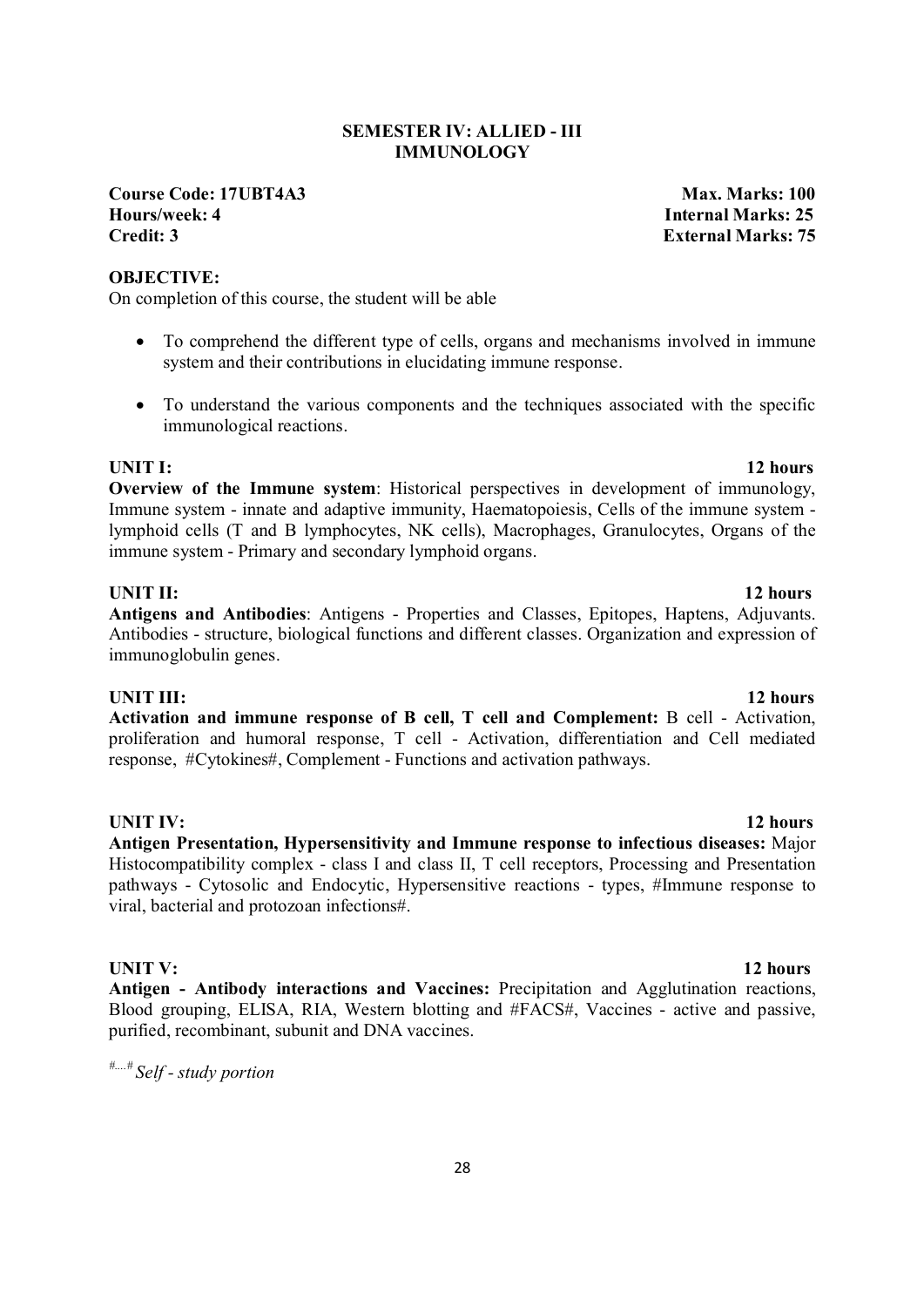- 1. Goldsby RA, Kindt TJ, Osborne BA, Kuby J Immunology, 5th Edition, W.H. Freeman and Company, New York, (2003).
- 2. Abbas AK, Lichtman AH, Pillai S Cellular and Molecular Immunology,  $7<sup>th</sup>$  Edition, Elsevier Health Sciences, (2011).
- 3. Latha PM A Text Book of Immunology,  $1<sup>st</sup>$  Edition, S.Chand & Company Ltd, New -Delhi, (2003).

UNIT 1: TB.1, Part - I, Page No. 1-16, 24-52. UNIT 2: TB.1, Part - II, Page No. 57-132. UNIT 3: TB.1, Part - II, Page No. 221-238, 247-265, 276-324. UNIT 4: TB.1, Part - II, Page No. 161-174, 185-215, 361-404. UNIT 5: TB.1, Part II, Page No. 137-150, 154, 413-425.

#### **Books for References:**

- 1. Roitt I., Essential Immunology,  $10^{th}$  Edition. Blackwell Scientific Publication, (2002).
- 2. Pandian MR and Kumar BS Immunology and Immunotechnology, Panima publishing corporation, New Delhi, (2007).
- 3. Weir DM and Stewart J Immunology,  $10^{th}$  Edition. Churchill Livingston, New York, (2000).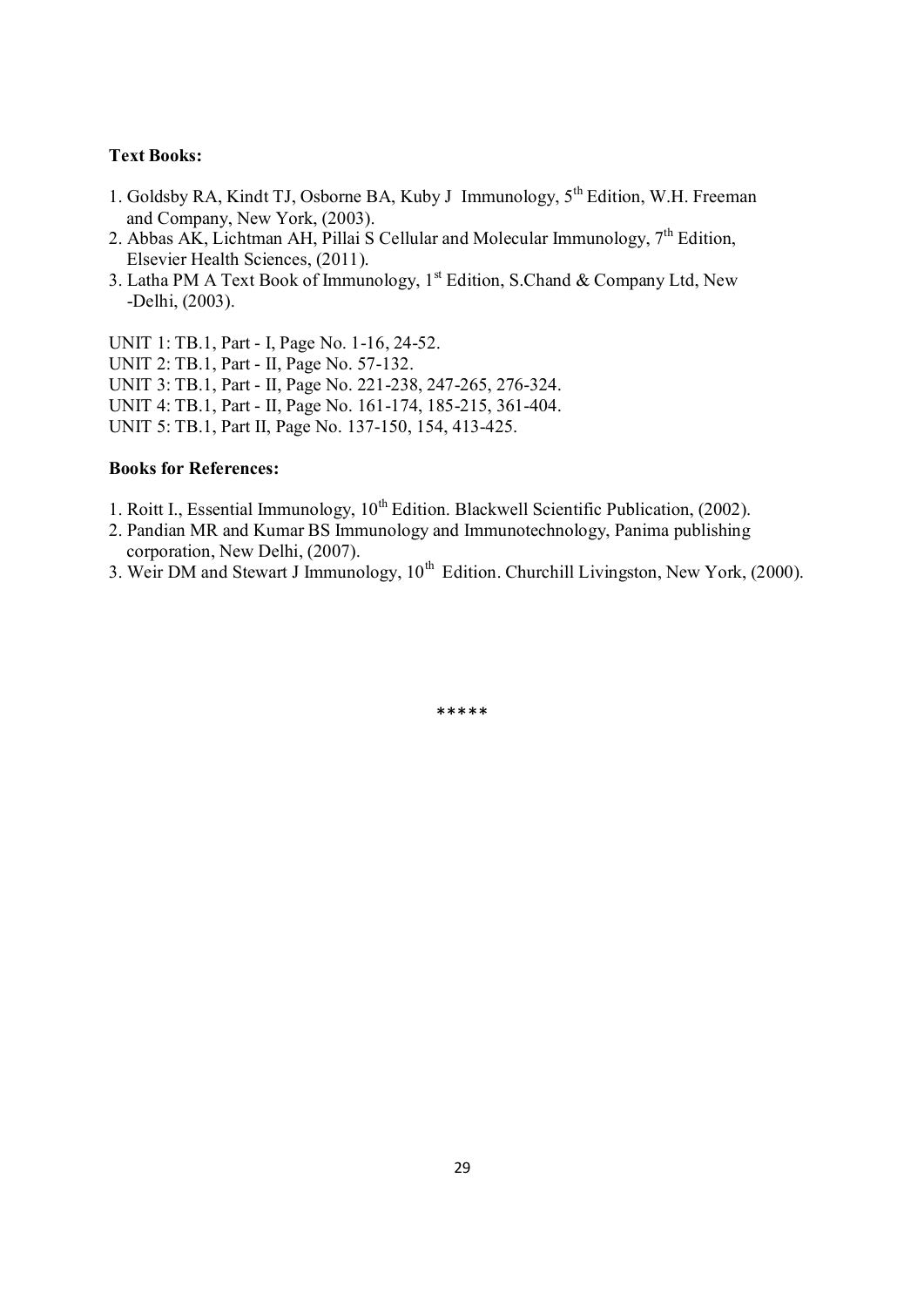### **SEMESTER IV: ALLIED - IV IMMUNOLOGY - PRACTICAL**

#### **Course Code: 17UBT4A4P Max. Marks: 100 Hours/week: 3 Internal Marks: 20 Credit: 2 External Marks: 80**

### **OBJECTIVE:**

On completion of this course, the student will be able

- To gain hands on experience and develop ideas on various immunological techniques that include antigen - antibody interactions and quantification of antigen (or) antibody.
- To develop the knowledge on DNA isolation and cell counting from the blood sample.
- 1. Blood Grouping.
- 2. Total Leukocytes Count using Hemocytometer.
- 3. Radial Immunodiffusion.
- 4. Ouchterlony double diffusion.
- 5. Immunoelectrophoresis.
- 6. Rocket immunoelectrophoresis.
- 7. ELISA.
- 8. Isolation and quantification of DNA from blood.

### **Text Book**:

1. Goldsby RA, Kindt TJ, Osborne BA, Kuby J Immunology, 5<sup>th</sup> Edition, W.H. Freeman and Company, New York, (2003).

#### **Book for Reference:**

1. Sambrook J and Russell DW Molecular Cloning: A Laboratory Manual. CSH Laboratory Press, Cold Spring Harbor, New York, (2001).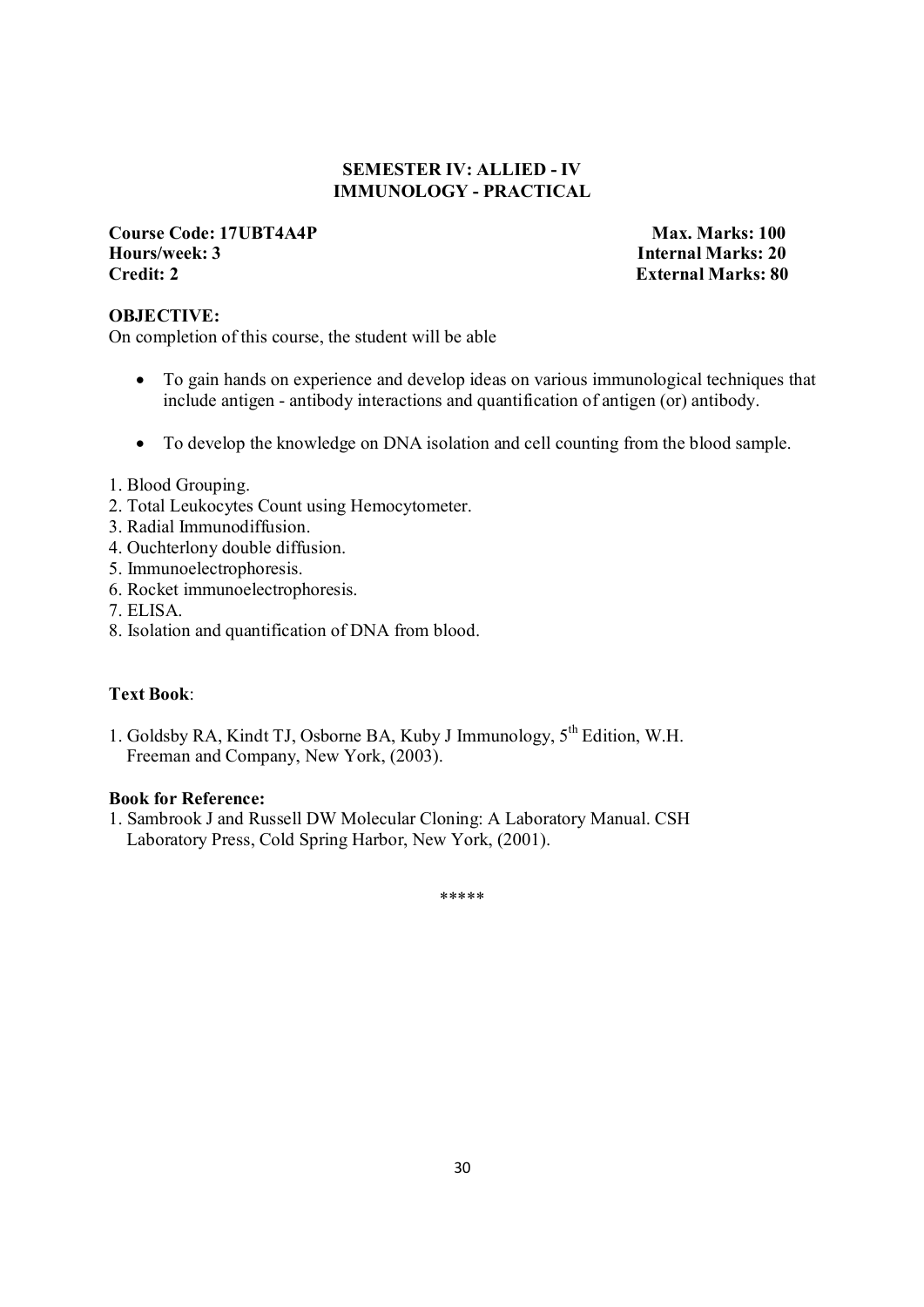# **SEMESTER IV: NON MAJOR ELECTIVE - II BIOFERTILIZER AND ORGANIC FARMING**

**Course Code: 17UBT4N2 Max. Marks: 100 Hours/week: 2 Internal Marks: -- Credit: 2 External Marks: 100 Objectives:** 

- To discuss the impacts of chemical based agriculture.
- To discuss the importance of Biofertilizer and organic farming.

Soil-Physical, chemical properties. Soil Pollution-oil, chemicals-fertilizers, pesticide and herbicide – non degradable solids, biomagnifications. Cosequence of land pollution-damage to soil and crops, heavy metals contamination.

### Unit II 6 Hours **6 Hours**

Biofertilizers-classification, nitrogen fixers-Rhizobium, Azotobacter, Cyanobacteria, Azolla, Frankia, Azospirillum and Vasicular Mycorrhizae.

### Unit III 6 Hours

Organic farming-definition, basic concept of organic farming, integrated plant nutrient supply management, integrated insect pest and disease management- sustainable agricultural practicecrop rotation, crop diversification, mixed cropping, "biological nitrogen fixation".

### Unit IV 6 Hours

Management of organic waste and green manure-Farm manures, composts, Mulches, Tillage and control. Organic manures-organic residue, chemical nature of organic manure, "green manure, importance of green manure<sup>#</sup>.

Animal based organic manure-cow dung, poultry waste, Production of vermicompost and Panchakavya, production and commercialization of Organic products – conversion period, Inspection and certification (National and International Level).

*#....# Self - study portion*

### **Text Books:**

- 1. Sharma, A.K., Biofertilizers for sustainable agriculture, Agrobios. (2003).
- 2. Aravind Kumar, Verms and Vermitechnology, APH Publishing Corporation, New Delhi, (2005).
- 3. Veeresh, G.K., Organic Farming, Foundation Pvt.Ltd., (2006).

#### Unit V 6 Hours

# Unit I 6 Hours **6 Hours**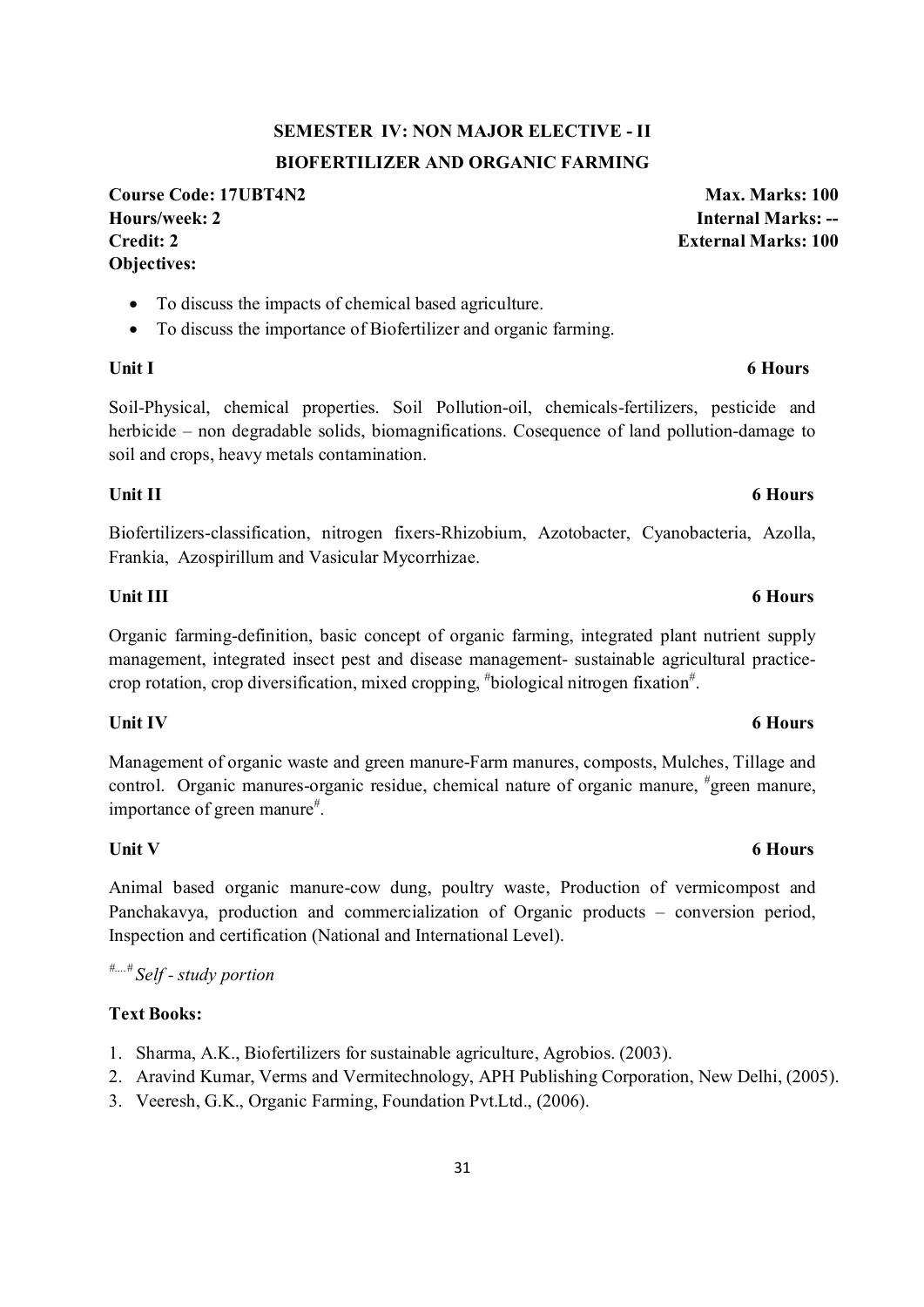Unit I Chapter – 1 and 3. T.B -1 Unit II Chapter – 6 and 9. T.B -1 Unit III Chapter – 7. T.B -1 Unit IV Chapter  $-8$ . T.B -2 Unit V Chapter  $-5$ . T.B -3

### **Books for References:**

- 1. NIIR Board, The Complete Technology Book on Biofertilizer and organic farming, National Institute of Industrial Research, (2004).
- 2. Online Resourses.

http://ec.europa.eu/agriculture/organic/organic-farming/what-organic-en. http://attra.ncat.org/organic.html#list http://www.epa.gov/agriculture/tbio.html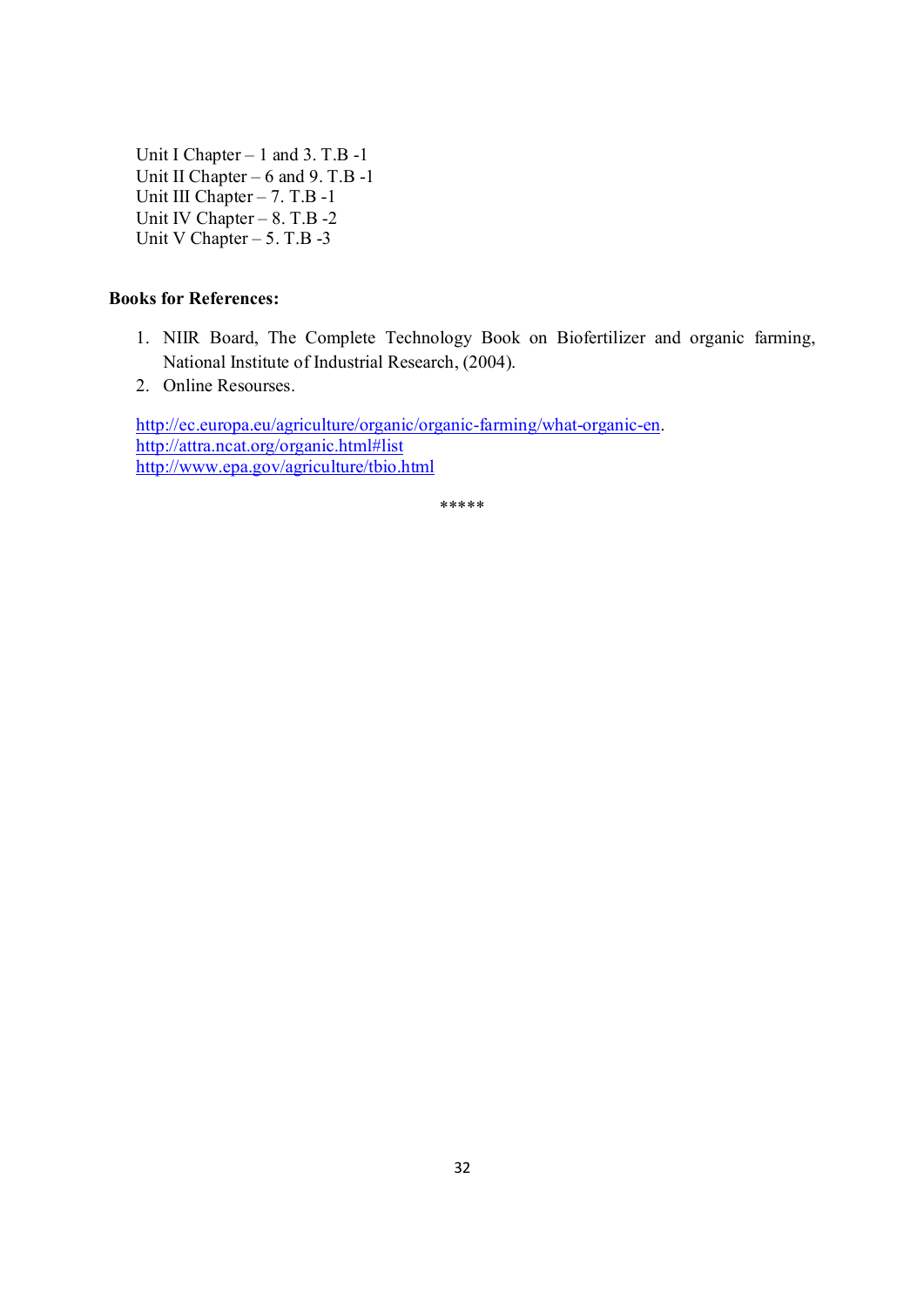# 33

### **SEMESTER V: CORE - VIII PLANT BIOTECHNOLOGY**

**Course Code: 17UBT5C8 Max. Marks: 100 Hours/week: 6 Internal Marks: 25 Credit: 5 External Marks:75**

### **Objectives:**

To study the principles and techniques involved in plant tissue and the concepts of transformation and achievements of biotechnology in Plants.

### **UNIT I** 18 hours

 **Introduction:** History of plant tissue culture – laboratory organization – aseptic techniques – nutritional requirements and culture media –  $\text{``Types of cultures''}$  – Solid – Liquid.

### **UNIT II 18 hours**

**Micropropagation**: Mass production of plantlets – hardening and mist chambers – techniques for maintaining plantlets in the field – Callus induction - somatic embryogenesis – induction of multiple shoots – production and exploitation of haploids and triploid – embryo rescue – protoplast culture, Somaclonal variations, #synthetic seeds#.

### **UNIT III** 18 hours

**Genetic Engineering in Plants**: Molecular biology of Agrobacterium mediated DNA transfer- Ti plasmid Vectors- Technique of hairy root production. Physical method of transfer-Biolistics –Electroporation.

### **UNIT IV** 18 hours

**Selectable Markers**: Reporter genes- Promoters used in Plant vectors genetic engineering for- heat, drought and saline tolerance - Virus resistance - Pest resistance - # Herbicide resistance# .

### **UNIT V 18 hours**

**Application of Plant Transformation and transgenic plants:** Insect (pest) resistance – Virus resistance- fungal and bacterial disease – Herbicide resistance – Tolerant to water deficit stresses – genetic engineering for extended shelf life of fruits – Golden rice, #Delayed fruit ripening# .

*#....# Self -study portion*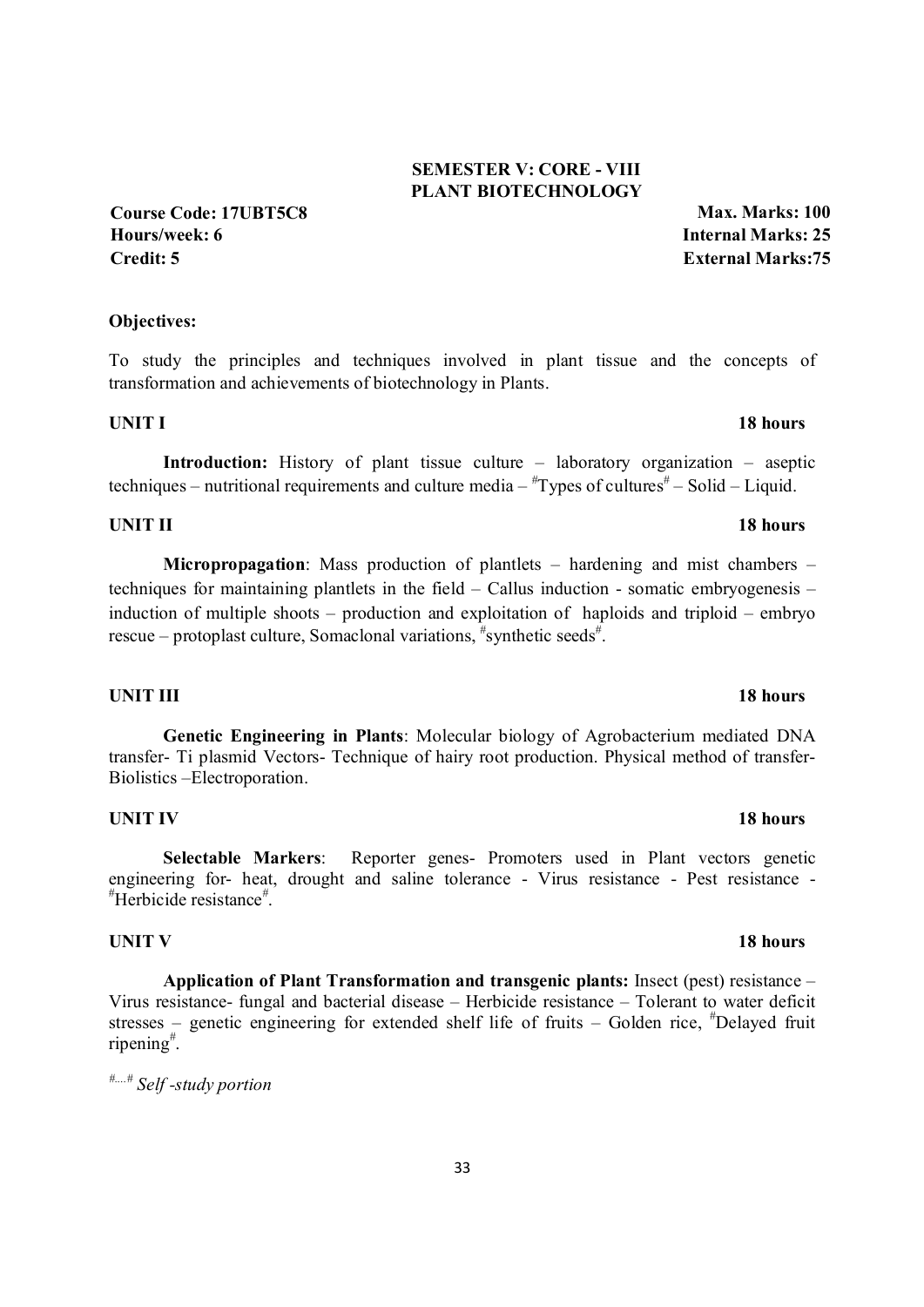- T.B. 1. Kalyankumar De.An Introduction to Plant Tissue Culture Techniques.New Central Book Agency, Kolkata. (2007).
- T.B. 2. Satyanarayana U., Biotechnology, Books and Allied P.Ltd, Kolkata. (2015).

Unit I – Chapter 1, T.B. 1 Unit II – Chapter 2 - 14, T.B. 1

- Unit III Chapter 7, section 49, T.B. 2
- Unit IV Chapter 7, Section 50, T.B. 2
- Unit V Chapter 7, Section 51, T.B. 2

#### **Books for References:**

- 1. Bernard R.Glick and Jack J. Pasternak. Molecular Biotechnology, Principles and applications of recombinant DNA technology. ASM Press Washington DC. (2015)
- 2. Bhojwani, S.S. and M.K. Razdan Plant Tissue culture: theory and practice a revised edition Elsevier science. (2014).
- 3. Chrispeels, M.J. and D.F. Sadava. Plants- Genes and Agriculture Jones and Bartlett. (1994).
- 4. Dixon, R.A And R.A. Gonzales.Plant cell culture, IRL press. (2012).
- 5. Erbisch, F.H and K.M.Maredia. Intellectual property in agricultural Biotechnology, Edited by, University Press. (2000).
- 6. Glick and Paster mark Molecular Biotechnology by Panima. (2002).
- 7. Hammond, J., P.McGarvey and V.Yusibov (eds). Plant Biotechnology New products and Applications. By Springer Publication, (2012).

\*\*\*\*\*\*\*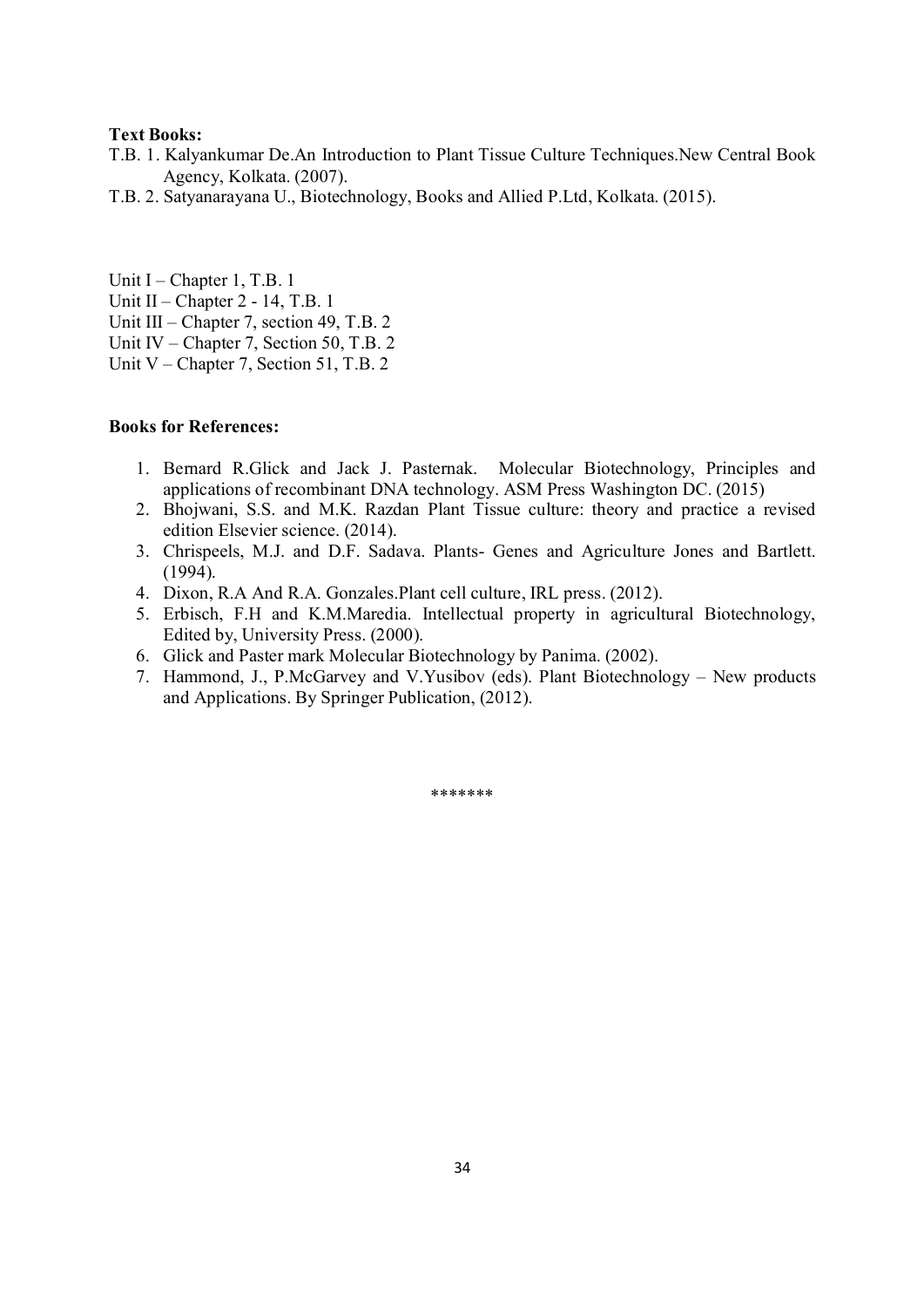### **SEMESTER V: CORE - IX ANIMAL BIOTECHNOLOGY**

**Subject code: 17UBT5C9 Max Marks: 100 Hrs/week: 5 Internal Marks: 25 Credit: 5 External Marks: 75**

### **Objectives:**

To provide an overview and current developments in different areas of animal biotechnology for development in animal breeding, reproductive technology and cloning of the cells, To study about the structure of cell, method and maintenance of the cell culture that increases the life span.

### **UNIT I** 15 hours

Structure and organization of animal cell, cell physiology. Equipments and materials for animal cell culture technology. Laboratory design and practice. #Aseptic Technique for cell cultures#; Identification and characterization of contaminations. Cryopreservation.

### **UNIT II** 15 hours

Preparation and Sterilization of cell culture media and reagents. Introduction to the balance salt solutions and simple growth medium. Growth factors promoting proliferation of cells. #Chemical, physical and metabolic functions of different constituents of culture media#. Role of carbon dioxide in animal cell culture.

### **UNIT III** 15 hours

Role of serum and supplements, Serum and protein free defined media and their applications. Primary cell culture techniques, establishment and maintenance of cell line culture, Measurement of viability and cytotoxicity. Biology and characterization of cultured cells, #Application of animal cell culture#.

### **UNIT IV** 15 hours

Embryo Technology and Animal Breeding- *In vitro* fertilization, Embryo transfer, ICSI, Embryo splitting, Fertility control and regulation, test tube babies. Animal cell cloning, #Transgenic animals-sheep, goat, Mice, fish#.

### **UNIT V** 15 hours

Sericulture and Aquaculture: Types of silk, Stages of Production, life cycle of silkworm and Biotechnological applications in sericulture. Aquaculture, principles, methods and culturable species, Freshwater and marine Aquaculture, Aquaculture nutrition- live and supplementary nutrition, Value added fishery products, #Genetic modifications in aquaculture#.

*#....# Self study portion* 

#### 35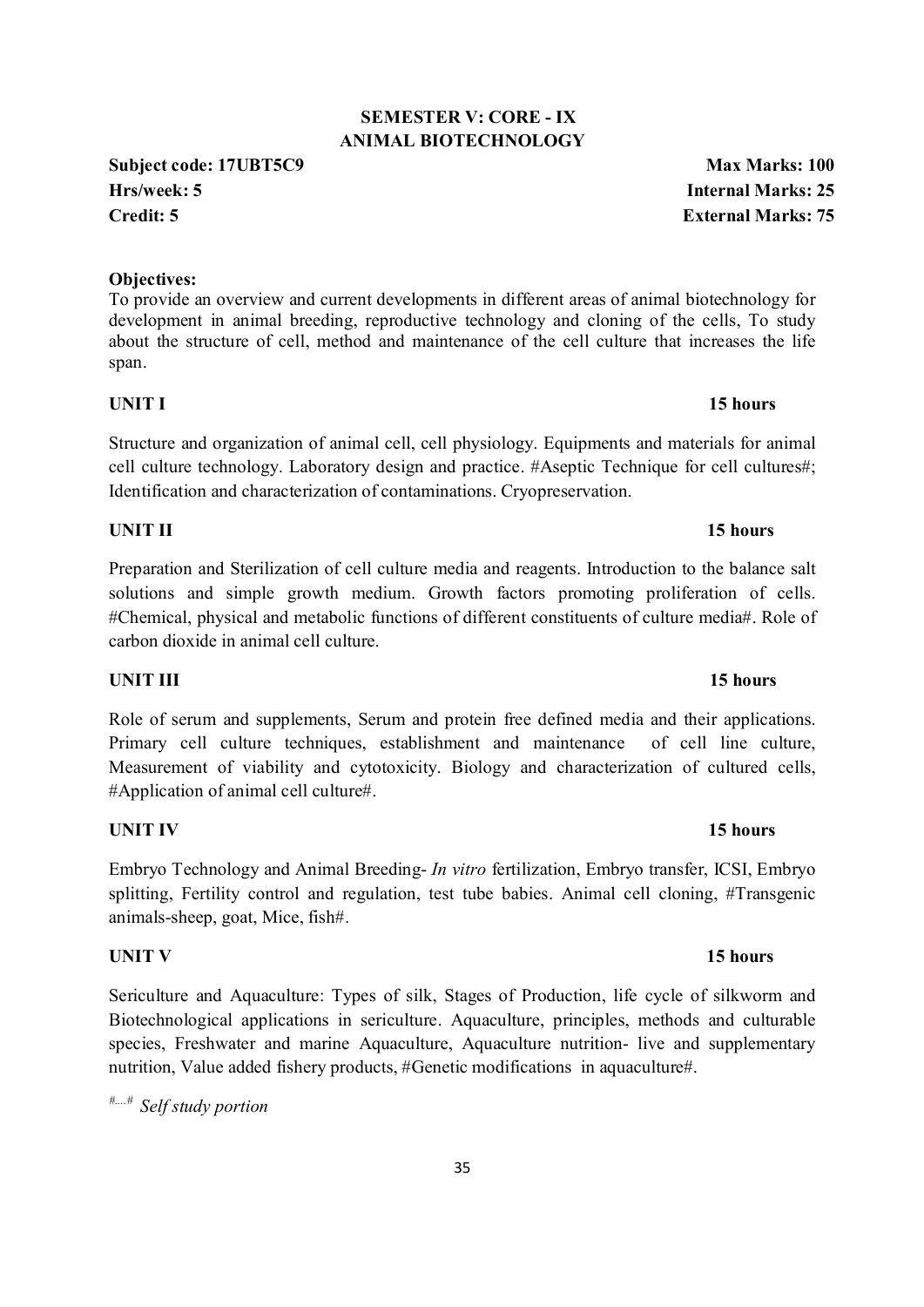- 1. John and Masters, R.W., "Animal Cell Culture Practical Approach", 3rd Edition. Oxford University Press. (2000).
- 2. Pillay, T.V.R. and Kutty, M.N., "Aquaculture; principles and practices" Blackwell publication Pvt. Ltd., (2005).

UNIT 1: Chapter 4 T.B 1 UNIT 2: Chapter 8 T.B 1 UNIT 3: Chapter 9 T.B 1 UNIT 4: Chapter 13 T.B 1 UNIT 5: Chapter 2 T.B 2

### **Books for References:**

- 1. Ian Freshney, R., "Culture of Animal Cells A manual of Basic techniques". Wiley Publication Pvt. Ltd., (2005).
- 2. Yadav, P.R. and Rajiv Tyagi., "Biotechnology of Animal Tissue", Discovery Publishing House, New Delhi. (2008).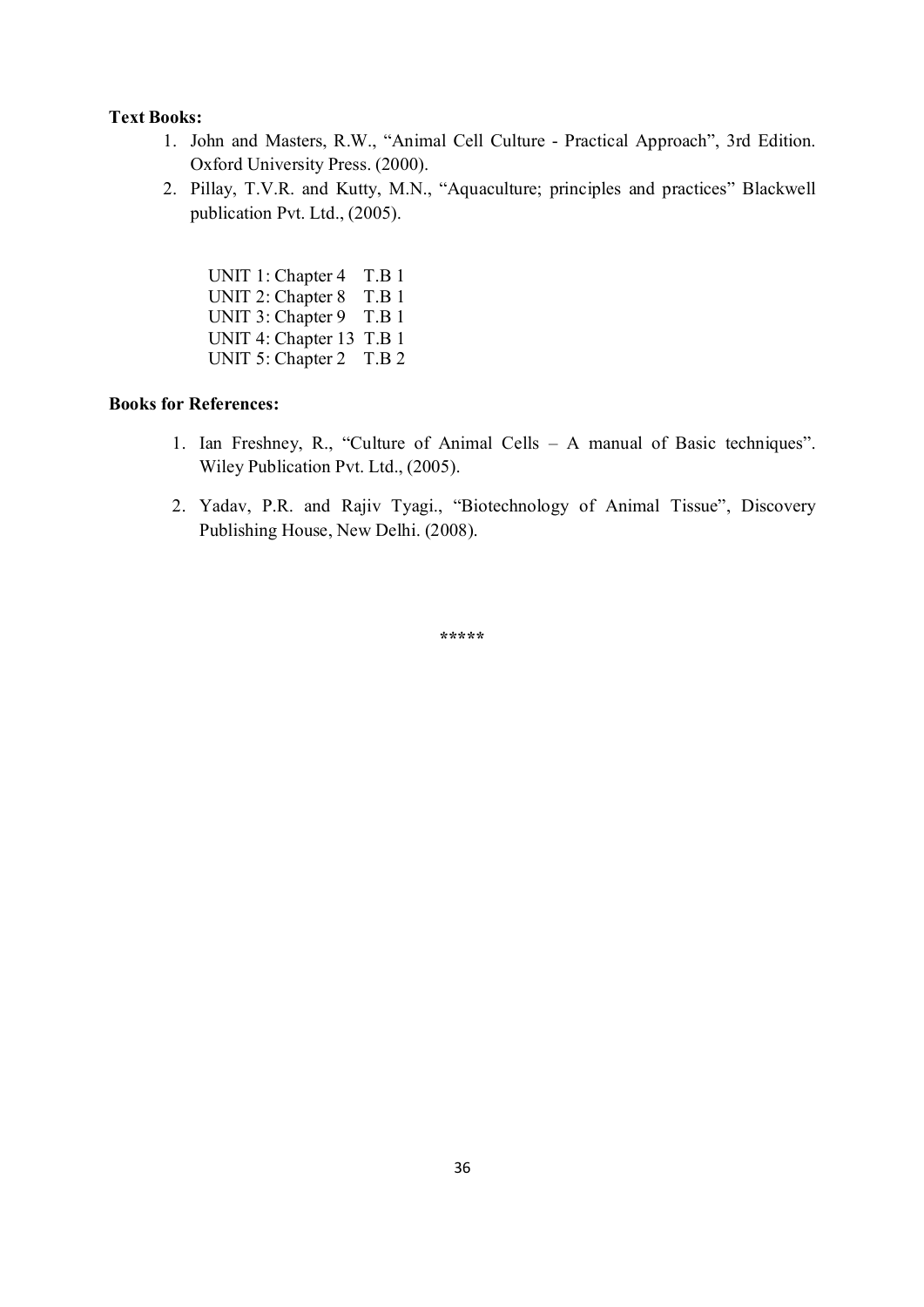#### **SEMESTER V: CORE - X ENVIRONMENTAL BIOTECHNOLOGY**

### **Subject code: 17UBT5C10 Max Marks: 100 Hrs/week: 5 Internal Marks: 25 Credit: 5 External Marks: 75**

*Objectives:* To study the basic concept and issues of environmental pollution biotechnological treatment to clean up polluted environments and to create valuable resources for the human society.

- **UNIT I BASIC CONCEPTS AND ISSUES:** Types of pollution methods for measurement of pollution, methodology of environmental management- the problem solving approach and its limitations. Global environmental problems-Ozone depletion, climate change, "Green house effect#, Acid rain, global warming, sea level raising, El Nino Southern Oscillation. **15 Hours**
- **UNIT II POLLUTION:** Primary, secondary and tertiary methods for water pollution treatment. Waste water treatment of some industries: Waste water treatment for tannery, dairies, distillery, textile, pulp, paper and Antibiotics.

#### **15 Hours**

**UNIT III BIODEGRADATION:** Biodegradation and xenobiotics in environment: Ecological considerations, decay behavior and degradative plasmids, hydrocarbons, substituted hydrocarbons, oil pollution, surfactants. Biodegradation of plastics, # Biosensors#.

#### **15 Hours**

**UNIT IV PHYTOREMEDIATION**: Process of phytoremediation - Rhizofiltration, Phytostabilization, phytodegradation, phytovolatilization, phytoaccumulation, phytochelation, biotrasformation, Cellur and subcellular compartmentalization. Phytoremediation of heavy metals from soil, Phytoremediation of heavy metal from water, phytoremediation of soil polluted with herbicides and pesticides.

#### **15 Hour**

**UNIT V BIOLEACHING:** Leaching of ores by microorganisms (gold, copper and uranium). Environmental significance of genetically modified (GM) microbes, plants and animals. # Waste disposal and management, legislation of environmental problems<sup>#</sup>. Microbial association in environment.

#### **15 Hours**

*#….# Self -study portion*

#### **Text Books:**

- T.B. 1. A.K. Chatterji. Environmental Biotechnology, Prentice Hall of India Pvt. Ltd. (2007).
- T.B.2. K. Pradipta.Environmental Microbiology, I.K International Publishing House Pvt. Ltd. (2008).
- T.B.3. Environmental Science and Biotechnology, Saras Publication. (2008).
- T.B.4. V. Kumaresan.A Text Book of Biotechnology, Saras Publication. (2009).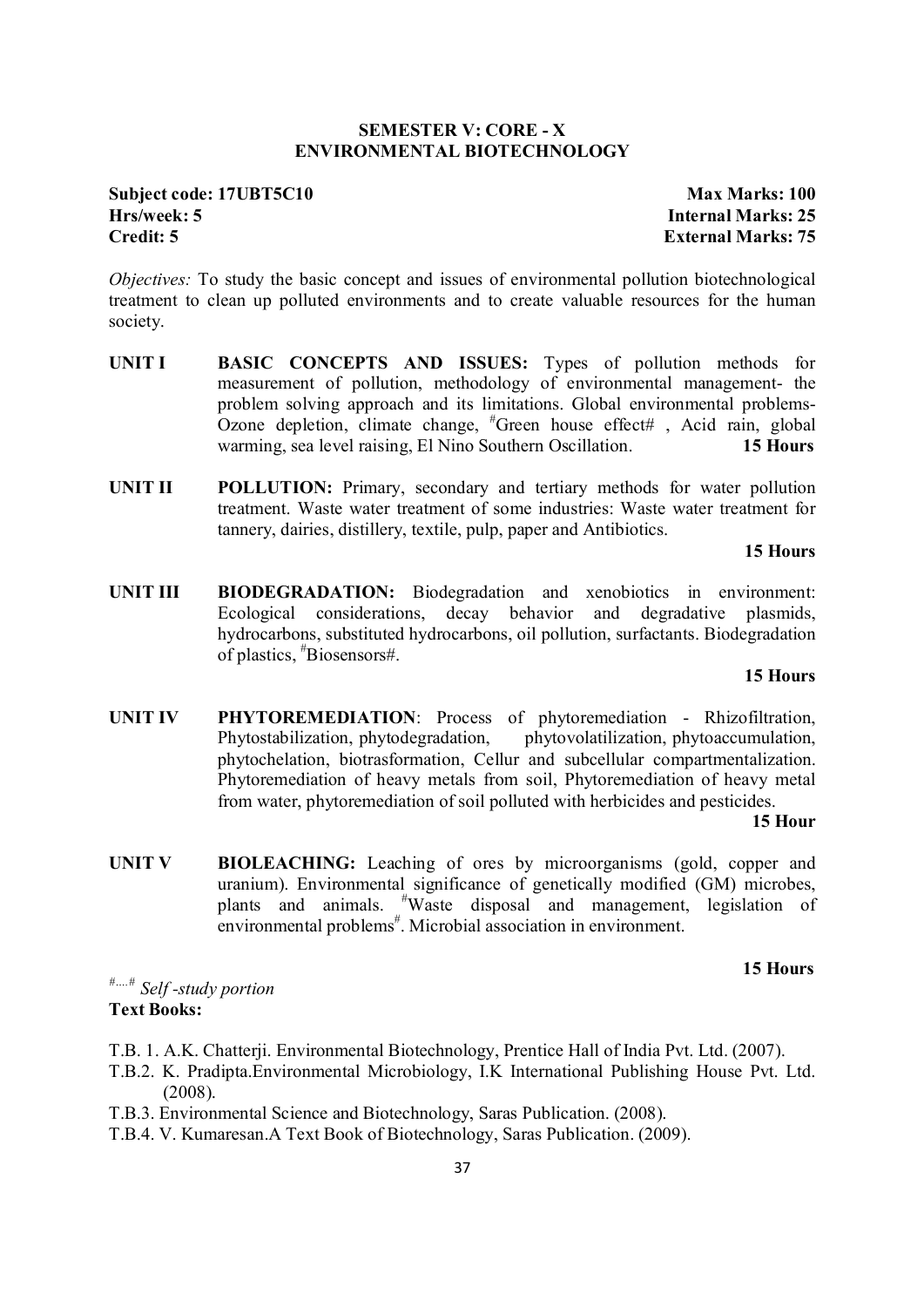Unit I Chapter I, T.B. 3 Unit II Chapter XII, T.B.2 Unit III Chapter XIII, XIV, T.B4 Unit IV Chapter XIII, XIV, T.B. 4 Unit V Chapter VIII, T.B.4

#### **Books for References:**

- 1. Agarwall K.V., Environmental Biotechnology, Nidhi Publishers. (2005).
- 2. Chatterji, A.K., Introduction to Environmental Biotechnology, Prentice-Hall of India. (2002).
- 3. Eugenia J.Olguin and Taylor and Francis.. Environmental Biotechnology and cleaner Bioprocesses, (2000).
- 4. Murugesan, A.G andC.Rajakumari,.Environmental Science and Biotechnology: theory and Techniques. (2005).
- 5. William P. Conningham and Mary Ann Conningham. Principle Environmental Science , Tata McGraw-Hill publishing Company. (2003).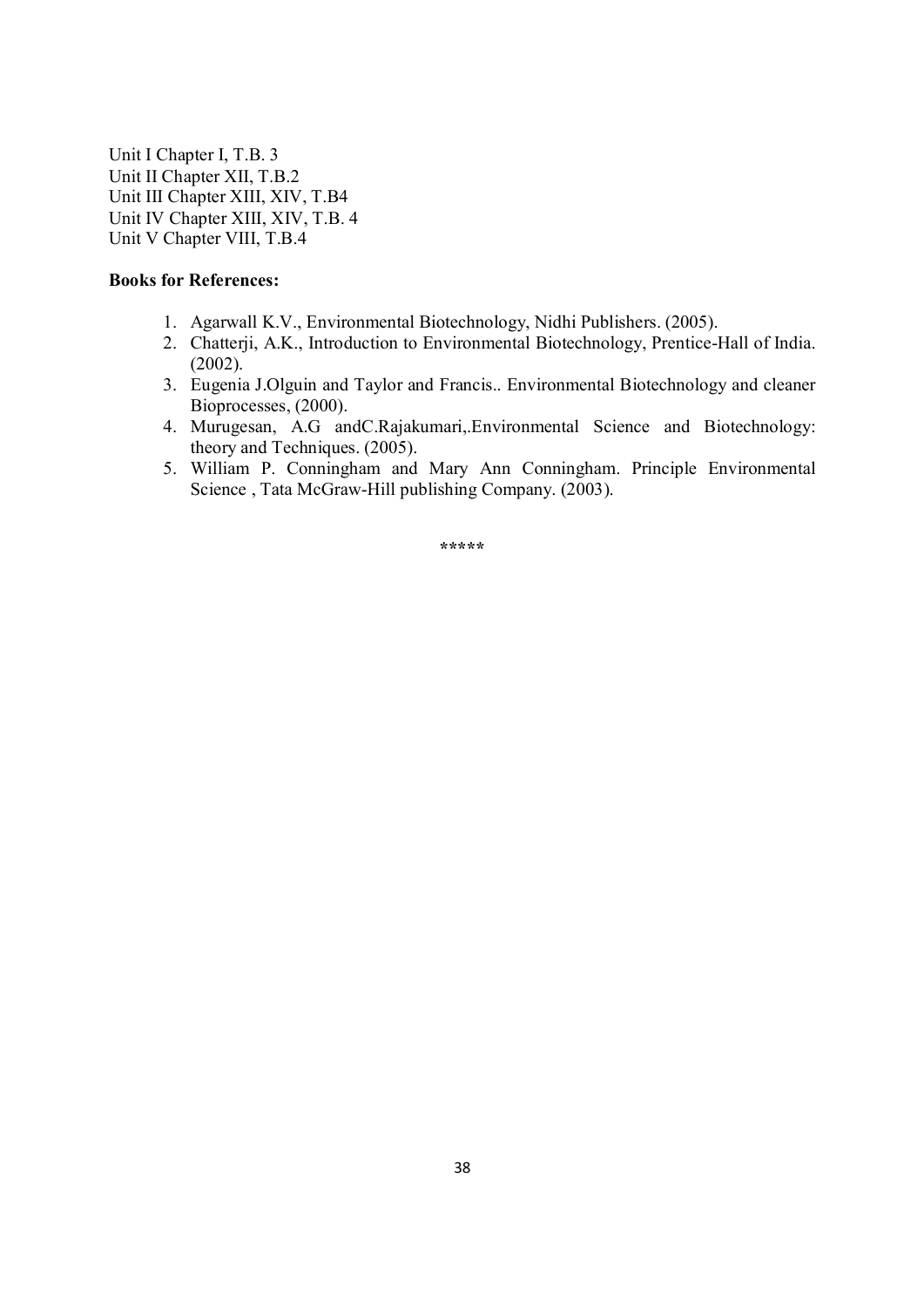### **SEMESTER V: CORE - XI**

### **PLANT BIOTECHNOLOGY, ANIMAL BIOTECHNOLOGY AND ENVIRONMENTAL BIOTECHNOLOGY - PRACTICAL**

**Course Code: 17UBT5C11P Max Marks: 100 Hours/week: 5 Internal Marks: 20 Credit: 4 External Marks: 80**

#### **PLANT BIOTECHNOLOGY**

- 1. Laboratory organization and Introduction to plant tissue culture techniques
- 2. Plant tissue culture media preparation.
- 3. *In vitro* Seed Germination.
- 4. Micropropagation- Shoot induction- multiplication- root induction and hardening.
- 5. Callus induction leaf and stem
- 6. Haploid plant production using anther explants.
- 7. Protoplast isolation using mechanical method.
- 8. Agrobacterium-mediated transformation Demonstration

### **ANIMAL BIOTECHNOLOGY**

- 1. Preparation of animal cell culture medium
- 2. Preparation of single cell suspension from animal tissue
- 3. Preparation of animal cell monolayer
- 4. Sub culturing of cell lines
- 5. Cell counting- quantitation of cells in culture
- 6. Cell viability assay

### **ENVIRONMENTAL BIOTECHNOLOGY**

- 1. Estimation of Dissolved Oxygen in water
- 2. Determination of Total hardness in water
- 3. Analysis of Carbonates and bicarbonates in water and soil sample
- 4. Estimation of Calcium and Magnesium in water and soil sample.

#### **Books for References:**

- 1. Kalyankumar De. An Introduction to Plant Tissue Culture Techniques. New Central Book Agency, Kolkata. (2007).
- 2. Agrawal K.C., Environmental Biotechnology, Nidhi Publishers (India), Bikaner. 2004.
- 3. Nigel Jenkins, "Animal cell biotechnology methods and protocols",  $1<sup>st</sup>$  Edition 1, Humana press, (1997).
- 4. John R.W. Masters., "Animal cell culture", 3<sup>rd</sup> Edition, Oxford university press. (2004).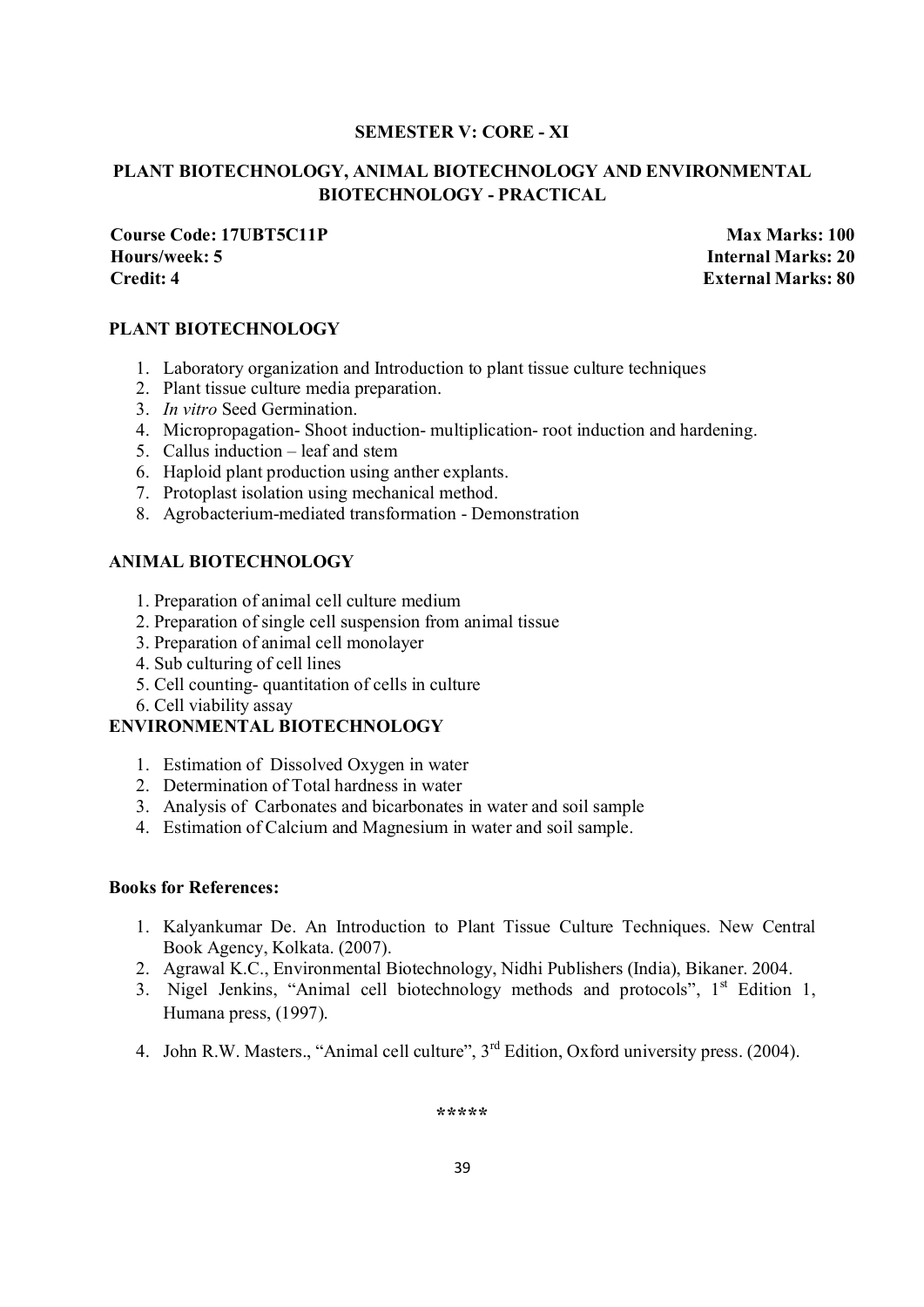### **SEMESTER V: MAJOR BASED ELECTIVE - I PHARMACOGNOSY AND PHARMACOLOGY**

**Course Code: 17UBT5M1A** Max. Marks: 100 **Hours/week: 5 Internal Marks: 25 Credit: 5 External Marks: 75** 

### **Objectives:**

- To educate the students on the basic principles and methodology involved in Pharmacognosy and Pharmacology.
- To gain knowledge concerned with medicinal drugs obtained from plants or natural sources.
- To understand the general principles of drug action and handling of drugs by the body and the factors affecting the drug action in body and drugs used in disorders.

### **UNIT I** 15 hours

Introduction: Definition, history, scope and development of Pharmacognosy. Sources of drugs: Biological, marine, geographical. Classification of drugs: Alphabetical, morphological, taxonomical and pharmacological classification, traditional and alternative systems of medicine and scheme for pharmacognostic studies of a crude drug.

### **UNIT II** 15 hours

 Cultivation, collection, processing and storage of crude drugs: factors influencing cultivation of medicinal plants. Types of soils and fertilizers of common use. Pest management and natural pest control agents. Biopesticides for crop protection and Indian trade in medicinal and aromatic plants.

### **UNIT III** 15 hours

Extraction: Various methods of extraction of crude drugs namely infusion, decoction, percolation , maceration and factors affecting extraction process, phytochemical investigation, physical, biological evaluation and quality control of herbal drugs.

### **UNIT IV** 15 hours

General Principle of pharmacology, sources of drugs. Routes of administration with special reference to their advantages and disadvantages. Tolerance and dependence, Drug ADME. Mechanism of drug action, pharmacogenetics and pharmacoinformatics.

Factors modifying the actions of drugs, Drug toxicity in humans-toxic effects of drugs  $LD_{50}$ , ED50. Purgatives and antidiarrheals, antisplasmodics, herbal drugs used in the treatment of hyperacidity, wound healing, inflammation, analgesic, pyretic, diabetic and cancer.

*#….# Self -study portion*

### **UNIT V** 15 hours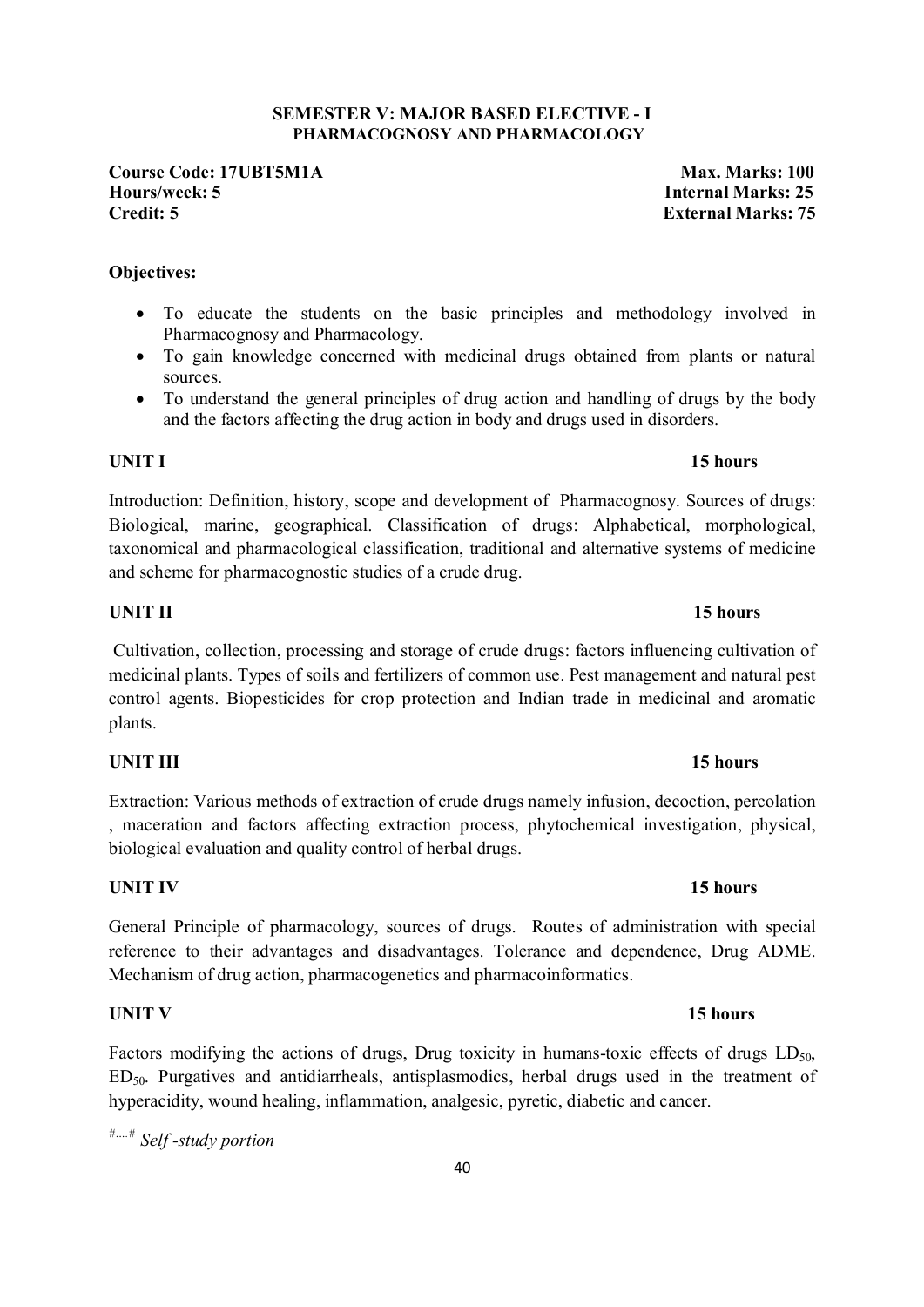- 1. Gokhate, S. B., Purohit, A. P., Kokate, C. K., "Pharmacognosy", Nirali; Pharmacognosy edition. (2008).
- 2. Satoskar, "Pharmacology and Pharmacotherapeutics",  $24<sup>th</sup>$  edition Elsevier Health INR. (2015).

 Unit-1 Chapter 1 A, B, C, D T.B.1 Unit-2 Chapter 2, 3, 4 A, B T.B.1 Unit-3 Chapter 6, 7 T.B.1 Unit-4 Chapter 1,2 T.B.2 Unit-5 Chapter 3, 4 T.B.2

#### **Books for References:**

- 1. Simone Badal McCreath and Rupika Delgoda, "Pharmacognosy: Fundamentals, Applications and Strategies"  $1<sup>st</sup>$  edition, Academic press (2016).
- 2. Randa Hilal- Dandan and Laurence L. Brunton., "Manual of Pharmacology and Therapeutics"  $2<sup>nd</sup>$  edition, McGraw Hill Professional (2013).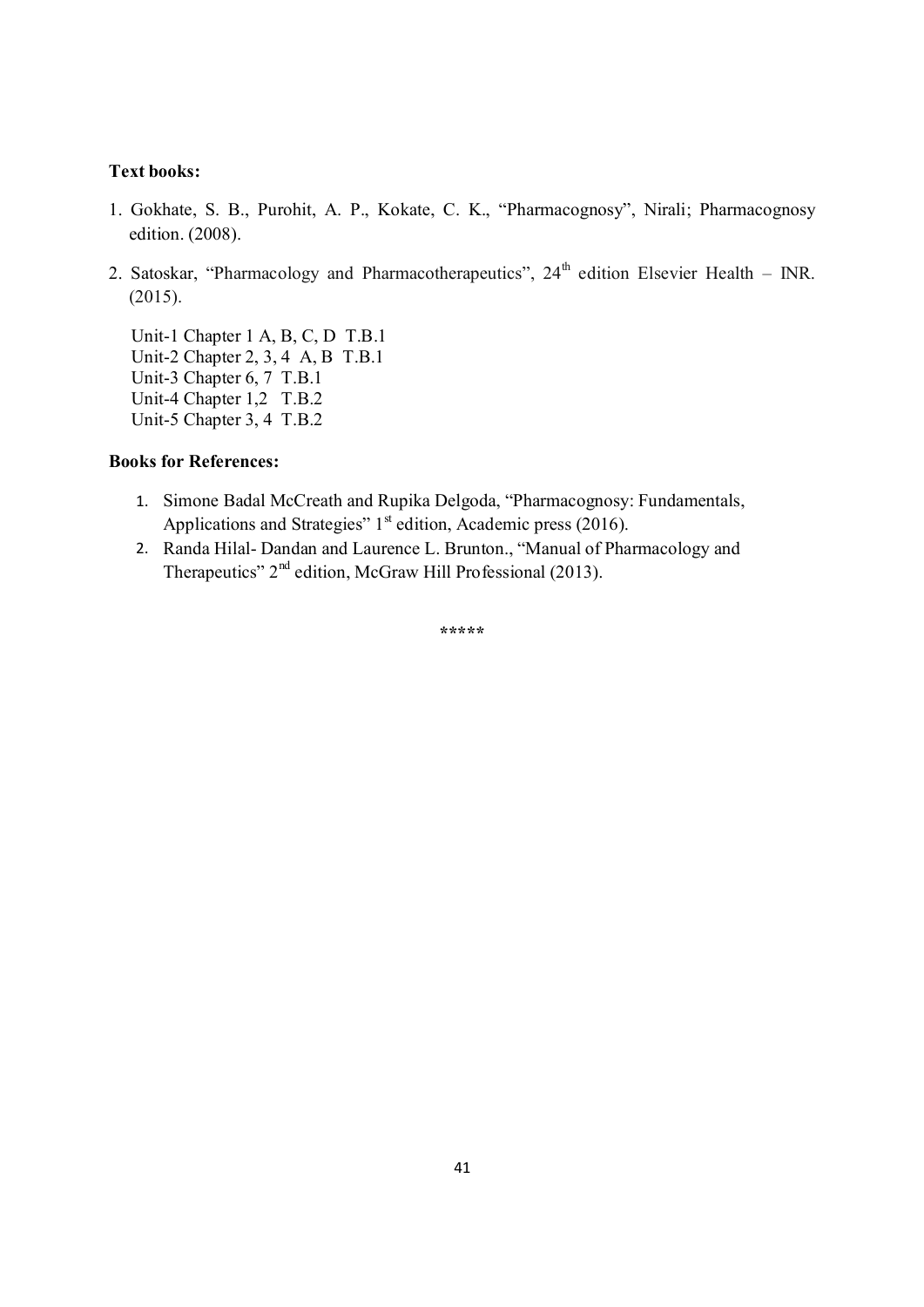#### **SEMESTER V: MAJOR BASED ELECTIVE - I GENOMICS AND PROTEOMICS**

#### **Course Code: 17UBT5M1B Max. Marks: 100 Hours/week: 5 Internal Marks: 25 Credit: 5 External Marks: 75**

### **OBJECTIVE:**

On completion of this course, the student will be able to understand the principles, various databases and tools associated with genomics and proteomics.

**15 Hours**

**UNIT I GENOMICS: NUCLEOTIDE SEQUENCE DATABASES, ANALYSIS GENE IDENTIFICATION** - Goals of the Human Genome Project, cloning vectors, concept of maps, physical maps, shotgun libraries, DNA polymorphism, nucleotides, DNA sequences. Sequence databases: GenBank, EMBL, DDBJ, database formats.

#### **15 Hours**

**UNIT II FUNCTIONAL GENOMICS AND DNA MICROARRAY-** Introduction, concept of microarrays; spotted arrays, oligonucleotide arrays, designing the experiment, Two-color microarray experiments, Clustering gene expression profiles; Agglomerative, Hierarchical, Nearest neighbour (Single-linkage), complete-linkage, average-linkage, weighed pair-group, k-means clustering, self-organizing maps (SOM) clustering, Tools for microarray analysis; soft-finder, xCluster, MADAM, SAGE, #Microarray design, microarray experimentation, fabrication computational analysis of Microarray data, Applications of microarray technology#.

#### **15 Hours**

**UNIT III PROTEOMICS** - Protein Sequence Databases and Analysis - Protein sequence information, composition and properties, sequence comparison; Primary and Secondary databases. Pair-wise sequence alignment, gaps, gap-penalties, scoring matrices, PAM250, BLOSUM62, local and global sequence alignment, multiple sequence alignment, Protein Microarray- Proteomics classification; Tools and techniques in proteomics; 2-D gel electrophoresis, PAGE, isoelectric focusing, Mass spectroscopy for protein analysis, #MALDI-TOF, Tandem mass spectroscopy (MS/MS) analysis; Protein Micro array *in protein* expression, profiling and diagnostics, drug target discovery. Database searching - 3-dimensional structure determination by X-ray and NMR#.

#### **15 Hours**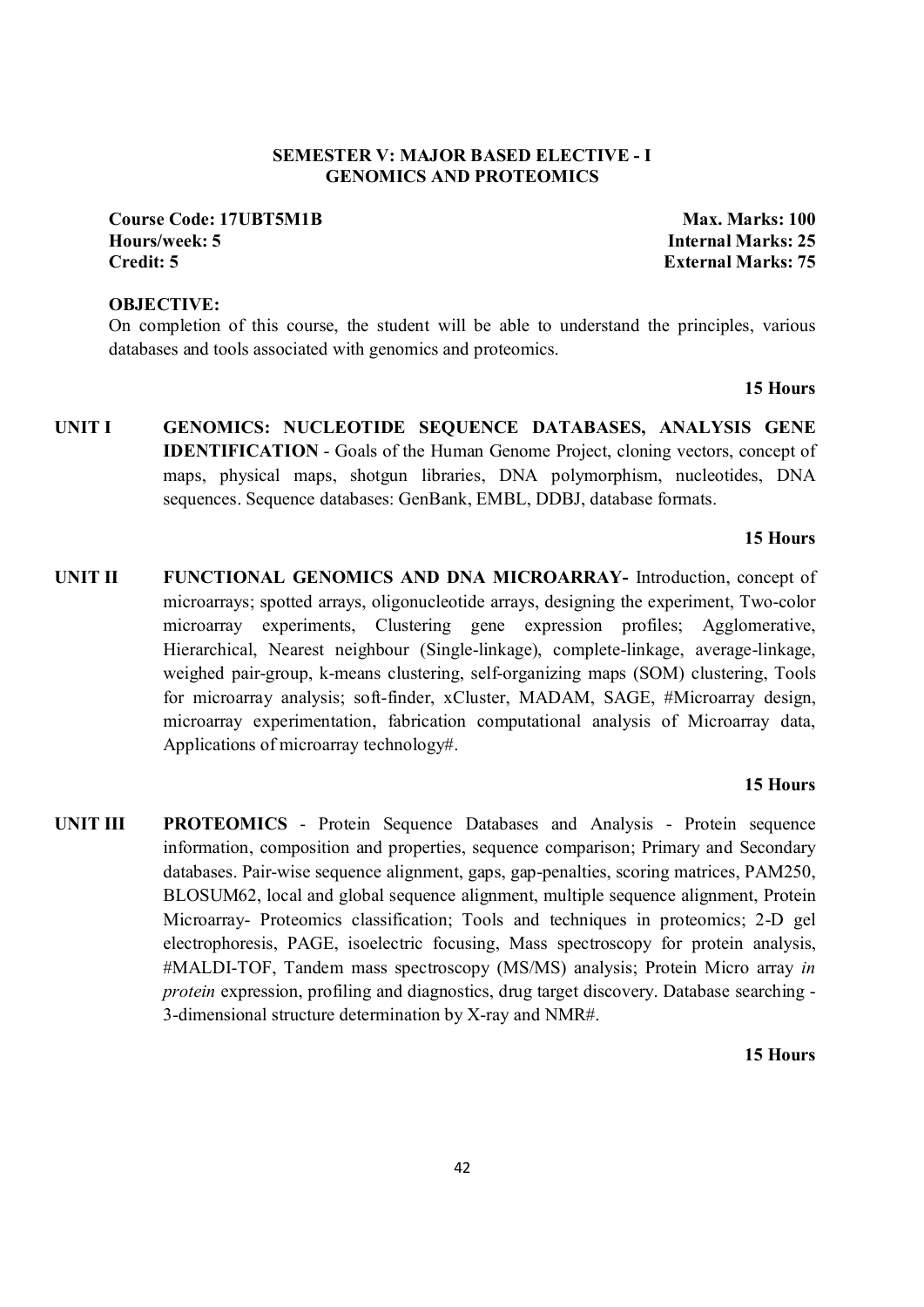**UNIT IV PHYLOGENETIC ANALYSIS -** Evolution, elements of phylogeny, methods of phylogenetic analysis, Phylogenetic tree of life, comparison of genetic sequence of organisms, phylogenetic analysis tools-Phylip, ClustalW; Comparative Transcriptomics-Differential Gene expression, Transplastomics.

#### **15 Hours**

- **UNIT V PHARMACOGENETICS**: High Throughput Screening for Drug Discovery-Identification of Drug targets, Pharmacophore, Pharmacogenetics and Drug development. ADME Properties, Metabolome and Metabolomics. Systems Biology - Model systems. Global databases and analysis and statistical Modelling; Drug Discovery And Computer - Aided Drug Designing: Introduction, drug discovery area, pharmacogenetics and pharmacogenomics applications, SNPs, parameters in drug discovery identification of drug target molecules,drug design and its approaches, computer-aided drug designing methods; computer aided molecular design (CAMD), #Quantum CAChe and project leader, ligand design methods,docking programs; De novo design#.
	- *#....# Self study portion*

#### **Text Books:**

- 1. Cantor C and Smith CL., Genomics: The Science and technology behind the human genome project, Wiley-Inter science, New York, (2000).
- 2. Davis JM., Genome Analysis A practical Approach, Oxford University press, Oxford. (1995).
- 3. Dear PH., Genome Mapping A practical Approach, Oxford University press, Oxford. (1997).

 Unit-1 Chapter 1 T.B.1 Unit-2 Chapter 3, 4 T.B.1 Unit-3 Chapter 6, 7 T.B.2 Unit-4 Chapter 1,2 T.B.2 Unit-5 Chapter 3, 4 T.B.3

#### **Books for Reference:**

- 1. Chirikjian JG., Biotechnology: Theory and Techniques, Mc Graw Hill Publication. (1995).
- 2. Serre JL. Diagnostic Techniques in Genetics, John Wiley & Sons. (2007).
- 3. Katoch R, Springer. Analytical Techniques in Biochemistry and Molecular Biology. (2011).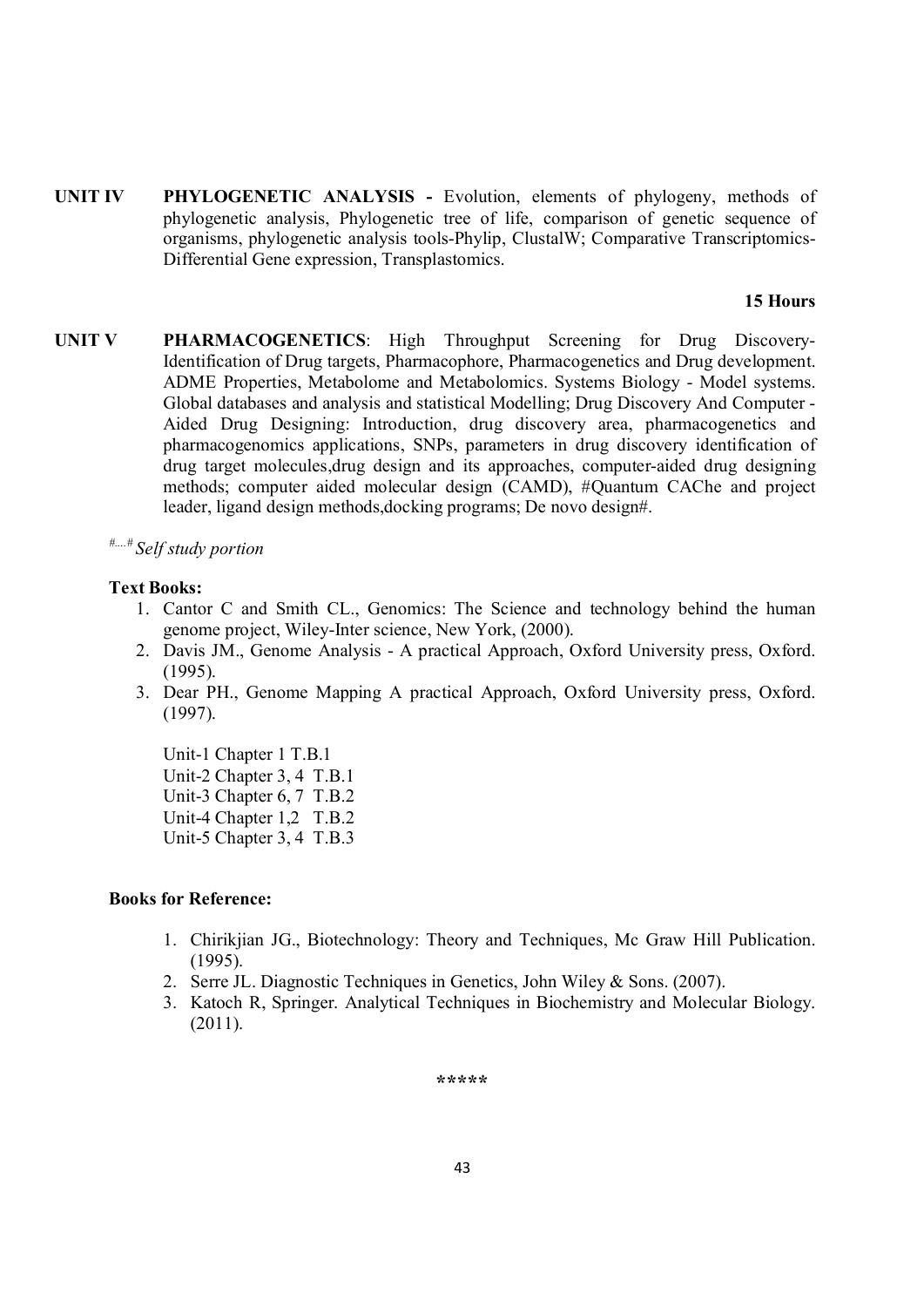#### **SEMESTER V: SKILL BASED ELECTIVE - II BIOSTATISTICS AND COMPUTER APPLICATIONS IN BIOLOGY**

**Subject code: 17UBT5S2A Total Marks: 100 Hrs/week: 2 Internal Mark: --**

#### *Objectives:*

This course aims to providing basic knowledge of computer and operating systems and their application in biological sciences such as packages related to data analysis, data processing and generating graphs. It also provides sufficient knowledge on the recent advances in computer application in biology filed.

#### **6 Hours**

**UNIT I:** Measures of central tendency – mean, median and mode, Measures of dispersion – range, variance, standard deviation, Theories of probability, Students t-test, chi square test for goodness of fit -  $*$  statistical error (definition and types) SPSS  $*$ .

#### **6 Hours**

- **UNIT II:** Introduction to Computers: Types of Computer, Classification of Computers, Hardware and Software, Programming Languages: Machine Language, Assembly Language, Memory – ROM and RAM, Mass Storage Devices-<sup>#</sup> Input and Output Devices $#$ . . **6 Hours**
- **UNIT III:** Internet and world wide web, Client- server organization, FTP, HTTP, Telnet, protocols, Concepts of mail servers and clients, Browsers and mail managers, <sup>#</sup>Netscape and Internet explorer, Internet domain<sup>#</sup>. . **6 Hours**
- **UNIT IV:** Types of operating systems: Office automation tools- Introduction to MS DOS Office automation tools: MS words, MS excel and MS power point – Introduction to windows operating system. Application in biological science.

#### **6 Hours**

**UNIT V:** Web media – networks and application, FAX, voice and information services, Communication Processors, # person to person communication (internet, E-mail, teleconferencing), exchanging files<sup>#</sup>.

*#....# Self -study portion* 

**External Mark: 100**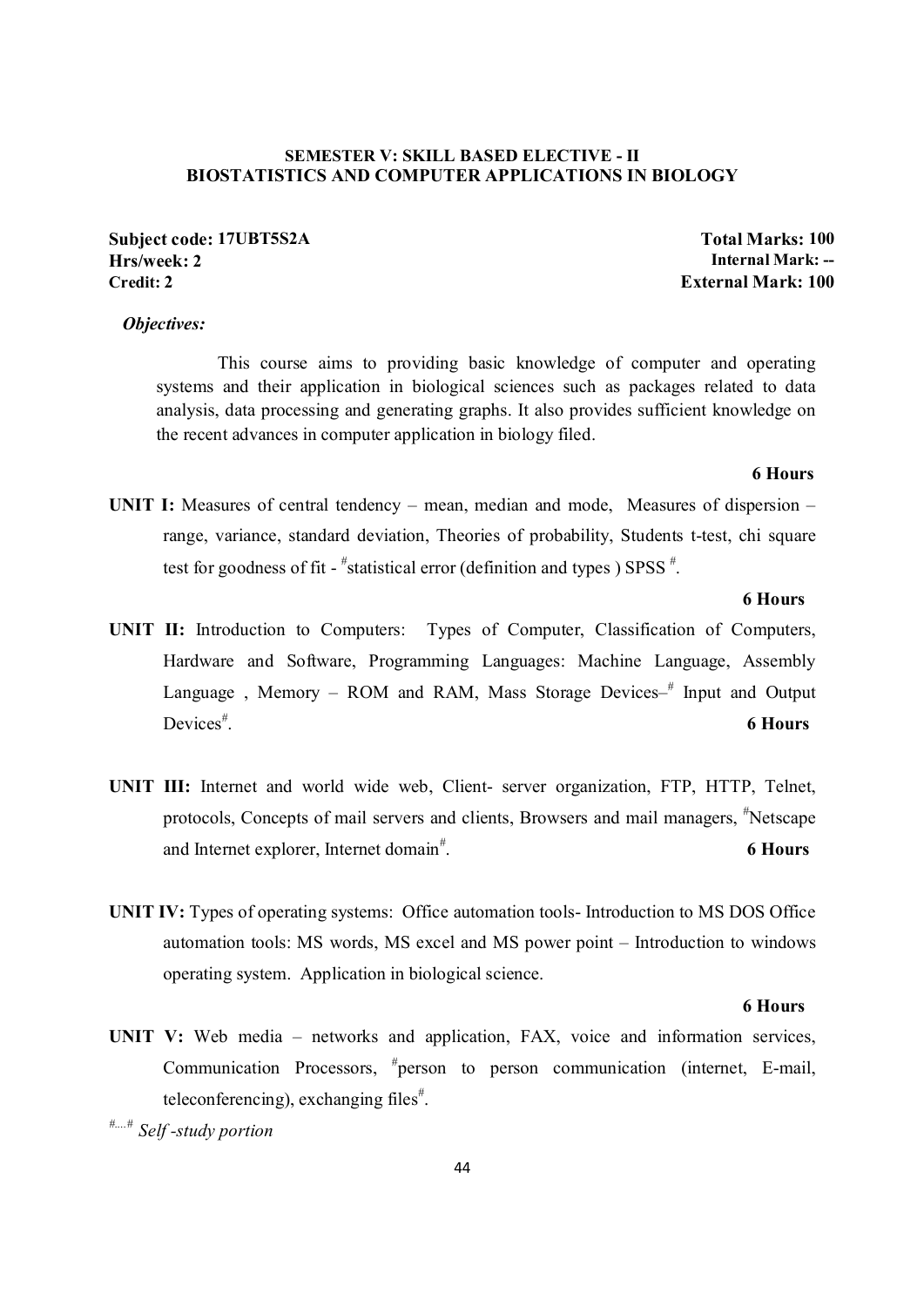- 1. Peter Norton Introduction to computers. Tata Mc-Graw Hill Publication Ltd., New Delhi. (2006).
- 2. Pillai R.S.N., Bagavathi V and S.Chand Statistics S.Chand and Company Ltd., New Delhi. (1984).
- 3. Sinha P.K., Computer Fundamentals concepts, Systems and Applications, (1990).

Unit I Chapter 9 Section 121, 228. T.B-1

Unit II Chapter 1 Section 3-10 T.B-2

Unit III Chapter 8 Section 285- 292 T.B-1

Unit IV Chapter 6 Section 205-208 T.B-1

Unit V Chapters 16 Section 203- 210 T.B-2

#### *e-book*

- 1. Foundational and Computational Statistics Succinctly.
- 2. IHM BHUBANESWAR Computer Application (2013).

### **Books for Reference:**

- 1. Glovery & Mitchell an Introduction to Biostatistics, (2009).
- 2. Sawyer Williams and Hutchinson. Using Information Technology, McGraw Hill, (1999).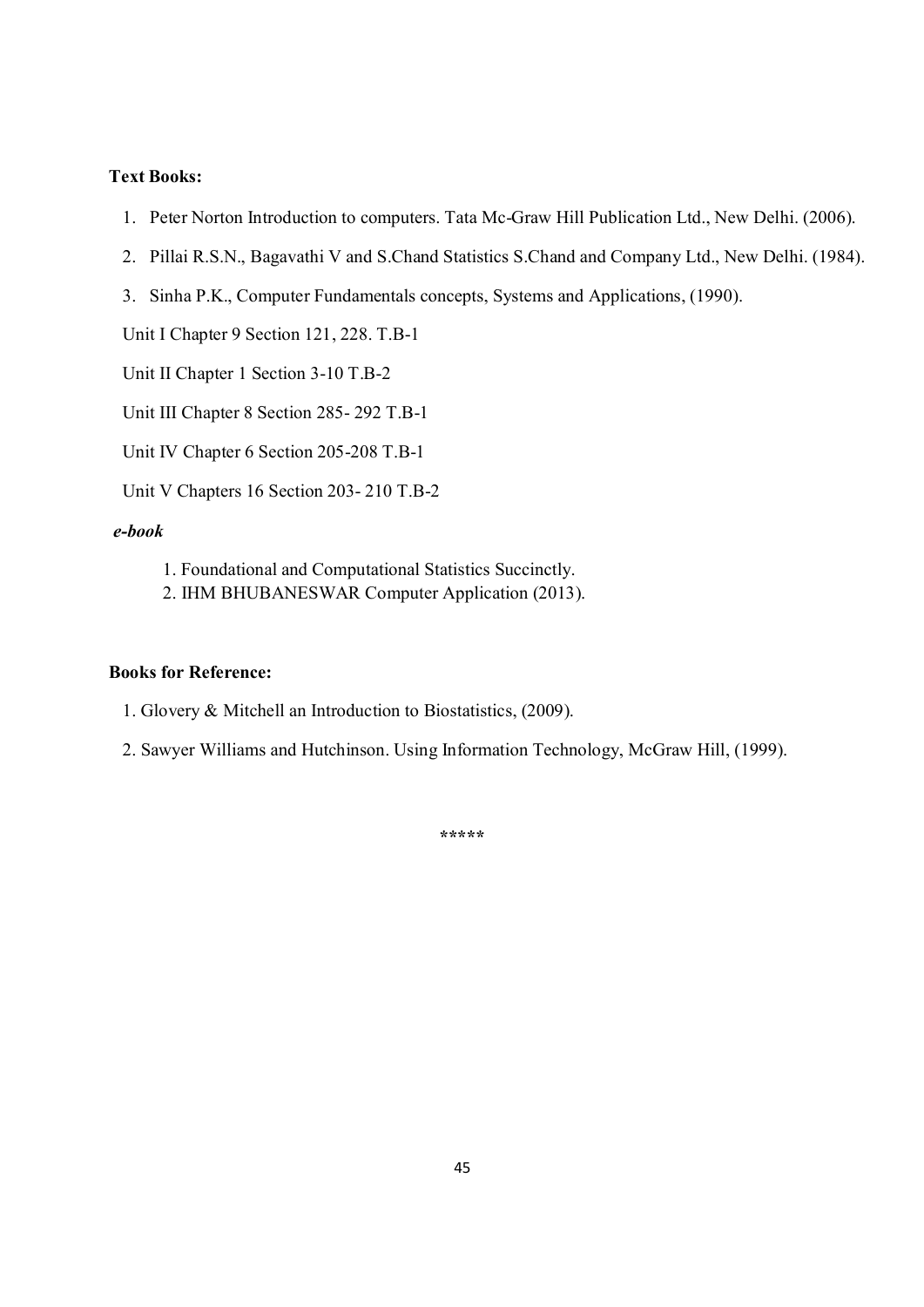#### **SEMESTER V: SKILL BASED ELECTIVE - II**

#### **FORENSIC SCIENCE**

**Subject code: 17UBT5S2B Max Marks: 100 Hrs/week: 2 Internal Marks: -- Credit: 2 External Marks: 100**

**Objectives:** To study the sociological aspects, molecular mechanisms and its application in forensic science.

- **Unit I: Crime Scenario in India:** Introduction to crime and history, Sociological aspects of crime and criminals in society, Types of crime and its causes – property crimes, public order crimes, violent crimes, # cyber-crimes. **6 Hours**
- **Unit II: Forensic Examination of Body and Semen Fluids:** Molecular mechanisms for identification of the evidences from the criminal. **6 Hours**
- **Unit III: Forensic Examination of Hair and Tissue:** Molecular mechanisms for identification of the evidences from the criminal<sup>#</sup>. . **6 Hours**
- **Unit IV: Personal Identification:** Personal identification techniques as somatoscopy, somatometery, "osteometery and craniometery their importance in determination of age and sex. **6 Hours**
- Unit V: Techniques and Applications: New and future technologies  $\textsuperscript{#}$ DNA chips SNPs and limitations of DNA profiling. Application of Molecular techniques to Forensic.

#### **6 Hours**

# *#....# Self -study portion*

#### **Text Books:**

- 1. Dr. Rukmani Krishnamurthy. Introduction to Forensic Science in Crime Investigation. Selective and scientific books publishers and distributors, New Delhi. (2005).
- 2. Kirby, LT. DNA Fingerprinting Technology. Palgrave Macmillan UK. (2009).

Unit I – Chapter 3, T.B. 1 Unit II – Chapter 4 - 14, T.B. 1 Unit III – Chapter 6, section 49, T.B. 2 Unit IV – Chapter 7, Section 50, T.B. 2 Unit V – Chapter 8, Section 51, T.B. 2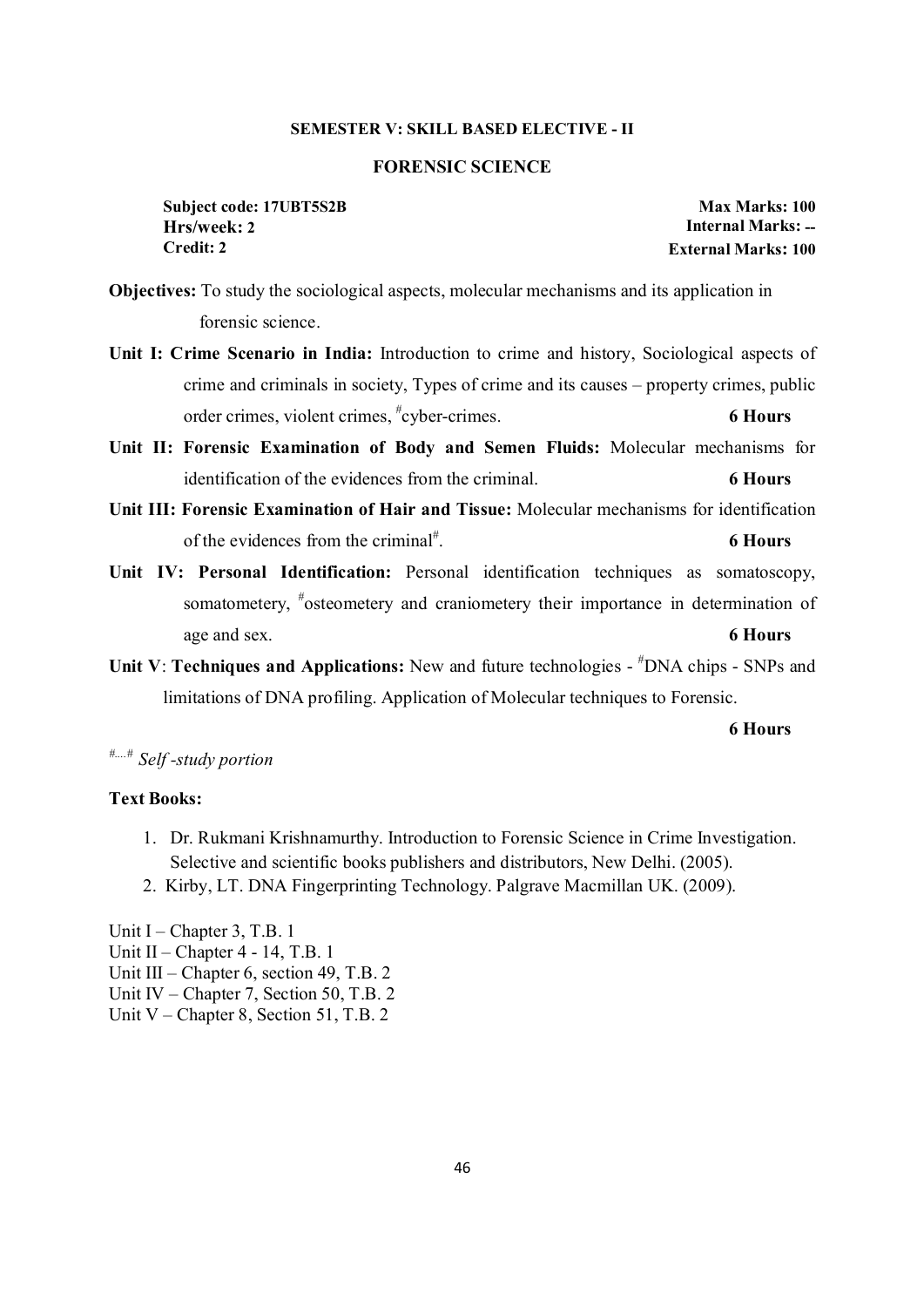#### **Books for Reference:**

- 1. Richard Saferstein. Criminalistics: An Introduction to Forensic Science,  $9<sup>th</sup> Ed. (2001)$ .
- 2. Sharma, B.R., Forensic Science in Criminal Investigation and Trial,  $4<sup>th</sup>$  Ed. (2008).
- 3. Stern C, Principles of Human Genetics, Freeman, California. (2012).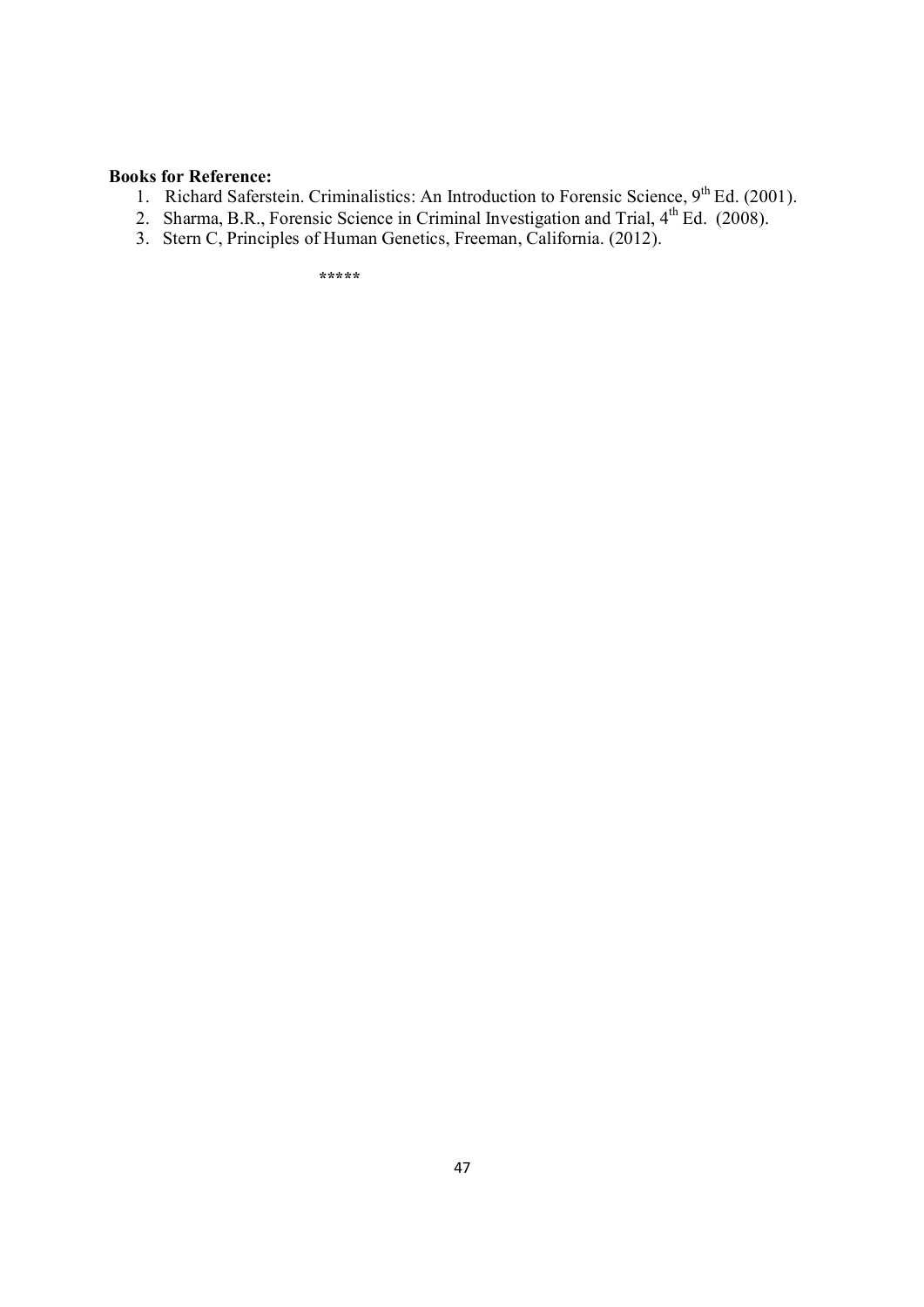#### **SEMESTER V: SKILL BASED ELECTIVE - III**

#### **TEXTILE SCIENCE**

| <b>Subject Code:</b> | <b>17UBT5S3A</b> | <b>Max Marks</b>      | 100    |
|----------------------|------------------|-----------------------|--------|
| Hours/Week:          |                  | <b>Internal Marks</b> | $\sim$ |
| <b>Credit</b>        |                  | <b>External Marks</b> | 100    |

#### **Objectives:**

- To gain the basic knowledge of textiles.
- To learn the properties and manufacturing of different fibers.
- To enable the students to know about basic manufacturing fabrics.

#### **6 Hours**

**UNIT-I: FIBERS CLASSIFICATION:**Introduction to the Textile Fibers – Classification of Textile Fibers – Natural Fibers –Vegetable Fibers, Animal Fibers and Mineral Fibers - Manmade Fibers – Synthetic Fibers,  $*$  Regenerated Fibers  $*$ . Identification of Textile Fibers.

#### **6 Hours**

**UNIT-II: FIBER MANUFACTURING PROCESS:** Manufacturing Process of Cotton, Silk, Polyester and # Viscose Rayon #. Properties of Textile Fibers – Primary properties and Secondary properties.

#### **6 Hours**

**UNIT-III: SPINNING TECHNOLOGY:** Types of Spinning – Chemical Spinning – Melt, Dry, Wet - Mechanical Spinning – Ring, Open End, Electronic Spinning. # Cotton Spinning System #.

#### **6 Hours**

**UNIT-IV: WET PROCESSING:** Preparatory Process – Singeing, Desizing, Scouring and Bleaching. Dyeing – Classification of Dyes – Natural Dyes - Vegetable Dyes, Animal Dyes and Mineral Dyes – Synthetic Dyes - Reactive Dyes, Acid Dyes and  $#$  Disperse Dyes  $#$ .

#### **6 Hours**

**UNIT-V: FINISHING:** Needs of Finishing – Kinds of Finishing - Classification of Finishing – Mechanical Finishes and Chemical Finishes - Special Finishes – Biological Control Finishes – Insect, Moth and Mildew, # Antimicrobial #, Microencapsulation.

*#....#* Self-Study Portion

#### **Text Books**:

- **T.B-1.** Corbman .B.P, Textile Fiber to Fabric Third Edition, International Students Edition, McGraw Hill, Book Co, Singapore, (1985).
- **T.B-2.** Gupta et al, Text Book of Clothing and Textiles and Laundry, 5<sup>th</sup> Edition, Kalyani Publishers, New Delhi, (2006).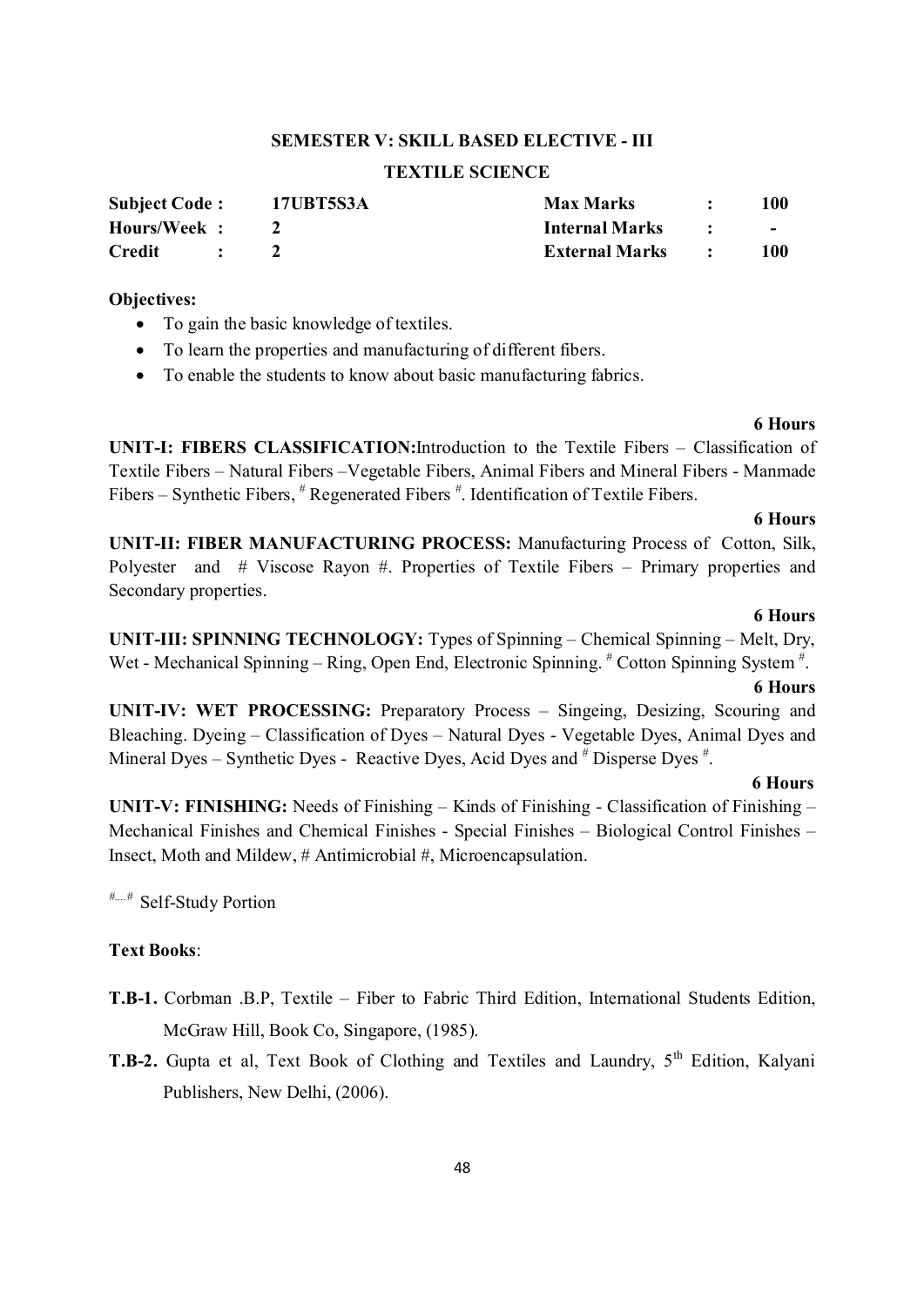Unit I : Chapter 1, T.B-1, Chapter A-1, T.B-2 Unit II : Chapter 13, 16, 18, 22, T.B-1,Chapter A-2, T.B-2 Unit III: Chapter 2, T.B-1 Unit IV: Chapter C-2, D-1, T.B-2 Unit V : Chapter C-2, T.B-2

### **Books for Reference:**

1. Gordon Cook J., "hand book of textile fibers" VOL-Ii Manmade Fibers, Wood Head Publishing, (2010).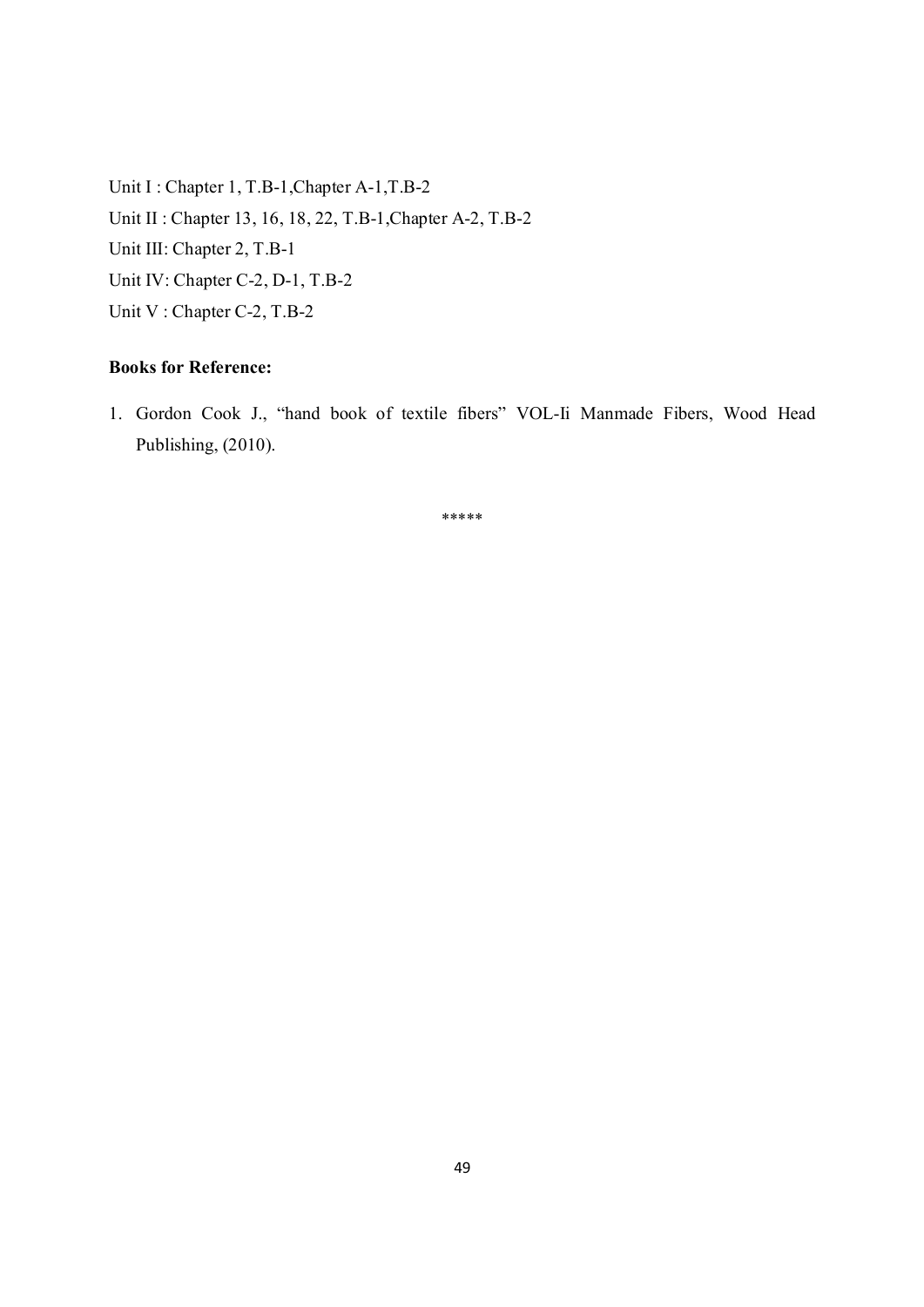#### 50

# **SEMESTER V: SKILL BASED ELECTIVE - III**

### **TEXTILE DYEING**

| <b>Subject Code:</b> |                          | 17UBT5S3B | <b>Max Marks</b>      | 100                             |
|----------------------|--------------------------|-----------|-----------------------|---------------------------------|
| Hours/Week :         |                          |           | <b>Internal Marks</b> | <b>Contract Contract Street</b> |
| Credit               | <b><i>Contractor</i></b> |           | <b>External Marks</b> | 100                             |

#### **Objectives:**

- To gain knowledge on basic processing of textiles.
- To enable students on eco friendly processing in textiles.
- To develop skills in dyeing of fabrics.

#### **UNIT-I: PRETREATMENT OF FABRIC 6 Hours**

 Production sequences of textile fabrics-flow chart-brief description Fabric Preparation-Singeing, Desizing, Scouring, Bleaching (Different methods) # Mercerizing, Wool Carbonizing #, Degumming and Weighting of Silk.

#### **UNIT-II: DYES 6 Hours**

 Dyeing - dyes-classification. Properties of dyes, direct, # vat, reactive #, acid, basic, azoic dyes Vegetable Dyes-types and colours commonly used, Stages of Dyeing - Fibre, Yarn, fabric and garmentprocess involved advantages and limitations.

#### **UNIT-III: DYEING 6 Hours**

 Methods of dyeing: Batch dyeing-winch, # jig, package dyeing #, combination dyeing, machines used and process involved. Fastness Properties of fabrics - water, sunlight etc.

#### **UNIT-IV: FINISHES 6 Hours**

 Aesthetic Finishes: Lustre-glazed, moiré, schreiner, embossed, drape-crisp and transparent, sizing, weighting, Texture-sheared, brushed,  $\#$  embossed, pleated  $\#$ , flocked, embroidered, napped, fulled. Special purpose finishes: stabilization/shrinkage control-different methods, shape retention methods, wrinkle free finishes.

#### **UNIT-V: COLOR FASTNESS AND EFFLUENT TREATMENT 6 Hours**

 Tests to determine color fastness – Fastness to Washing, Immersion in Water, Perspiration, Crocking, Pressing, Light, # Friction, Natural Weather #, Gas Fading. Effluent Treatment – Treatment and its Recycling process, Need for Eco-Friendliness in dyeing process.

# .......# Self-Study Portion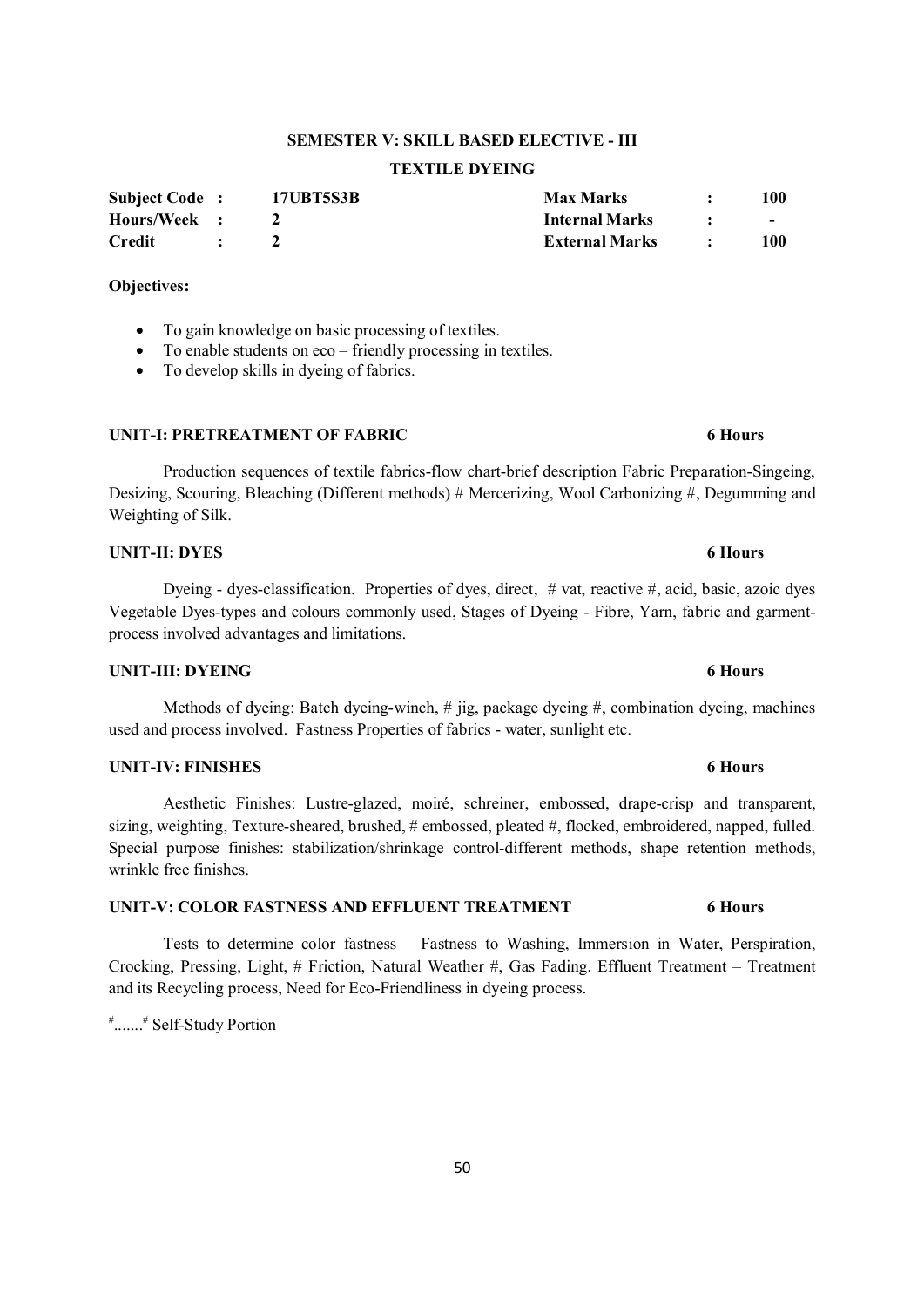**T.B -1** Vankar P.S, Handbook on natural dyes for industrial applications. SRS Publication, (2014).

**T.B -2** Palsingh K.V, Elementary Idea of Textile dyeing, printing and finishing, Kalyani Publishers, (2009).

**T.B - 3** Kadolph S.J, Textiles, Tenth Edition, Dorling Kindersley (India) Pvt. Ltd., (2006).

- **T.B -4** Gupta et al, Text Book of Clothing and Textiles and Laundry, 5<sup>th</sup> Edition, Kalyani Publishers, New Delhi, (2006).
- **T.B -5** Saville B.P., Physical testing and textile, wood head publishing Ltd, England, (1999).

**T.B -6** NIIR Board, Textile Processing with Effluent Treatment, Asia Pacific Business Press Inc, Delhi. (2000)

| Unit I   | Chapter II       | $T.B-2$                    |
|----------|------------------|----------------------------|
| Unit II  | Chapter I        | $T_{\rm B}-1$              |
| Unit III | Chapter XVI, XIX | $T.B-3$                    |
| Unit IV  | Chapter C-2      | $T B - 4$                  |
| Unit V   | Chapter IX       | $T.B - 5$ Chapter I T.B-6. |

#### **Books for Reference:**

1**.** Smith J.L., Textile Processing, Abhishek Publication, Chandigrah (2003).

2**.** Shenai V.,Technology of Textile Processing-, Vol. III, V, VII, VIII, Sveale Publication, Bombay (1981).

3**.** Lewis DM., Wool Dyeing- SDC Publication England (1990).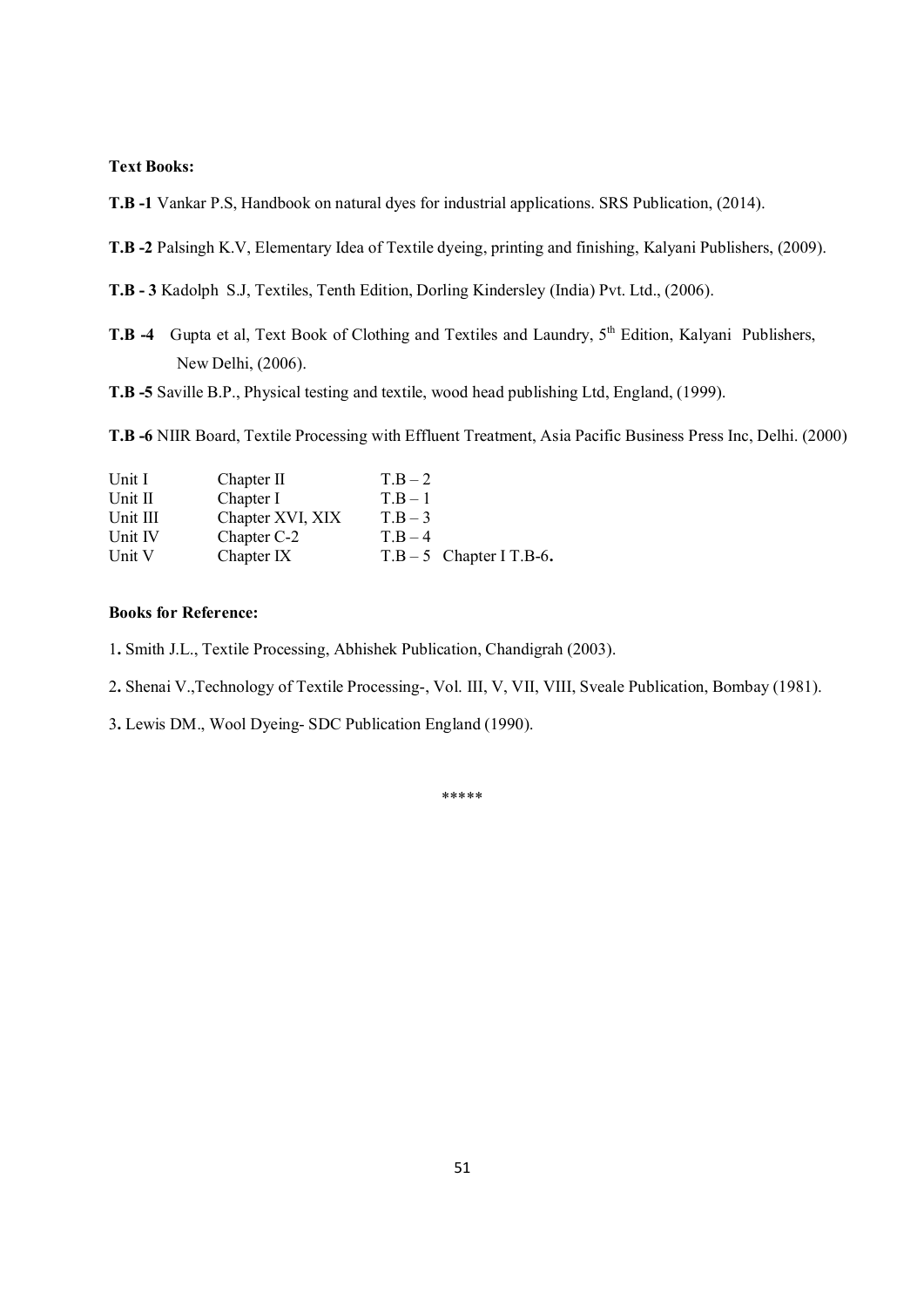### **SEMESTER V: EXTRA CREDIT - I ETHNOBOTANY AND HERBAL MEDICINE**

**Course Code: 17UBT5EC1 Max Marks: 100 Hours/week: -- Internal Marks: --**

**Credit: 4\* External Marks: --**

#### **Objective:**

 To understand the basic knowledge about Ethnobotany and Herbal Medicine Preparation for human health.

#### **UNIT I**

Basic Knowledge of tribes in India and Tamil Nadu. Tribal knowledge towards disease diagnosis, Treatment with medicinal plant, Plant conservation and cultivation. Herbal Medicinal practice in your native place.

### **UNIT II**

Importance of ethnobotany in Indian systems of medicine (Ayurveda, Unani, Siddha and Herbal). Anthropological relationship with sacred grooves.

#### **UNIT III**

Herbal Preparation, Collection of Wild herbs, Hydrotherapy, Herbal Oil, Liquid extract of medicinal plants.

### **UNIT IV**

Extraction of Phytoconstituents from medicinal plants: Alkaloids, flavonoids, phenolic compounds, Volatile Oils, Resins and Tannins.

#### **UNIT V**

Introduction, Origin and basic notion of ethnobotanical study – Ethnobotany as an emerging science and its scope; Ethnobotany in India and Tamil Nadu.

### **Text Books:**

- 1. Jain S K. Methods and approaches in Ethnobotany, Society of Ethnobotanists, Lucknow, (1989).
- 2. Pal, D C and Jain S K.. Tribal Medicine. NayaPrakash Publishers, Calcutta, (1998). Unit I Chapter I, T.B-1 Unit II Chapter II, T.B-1 Unit III Chapter VI, T.B-1 Unit IV Chapter II, T.B-2 Unit V Chapter II, T.B-2

### **Books for Reference:**

1.Wallis, T.E.. Text book of Pharmacognosy, J and A Churchill Ltd. (1946).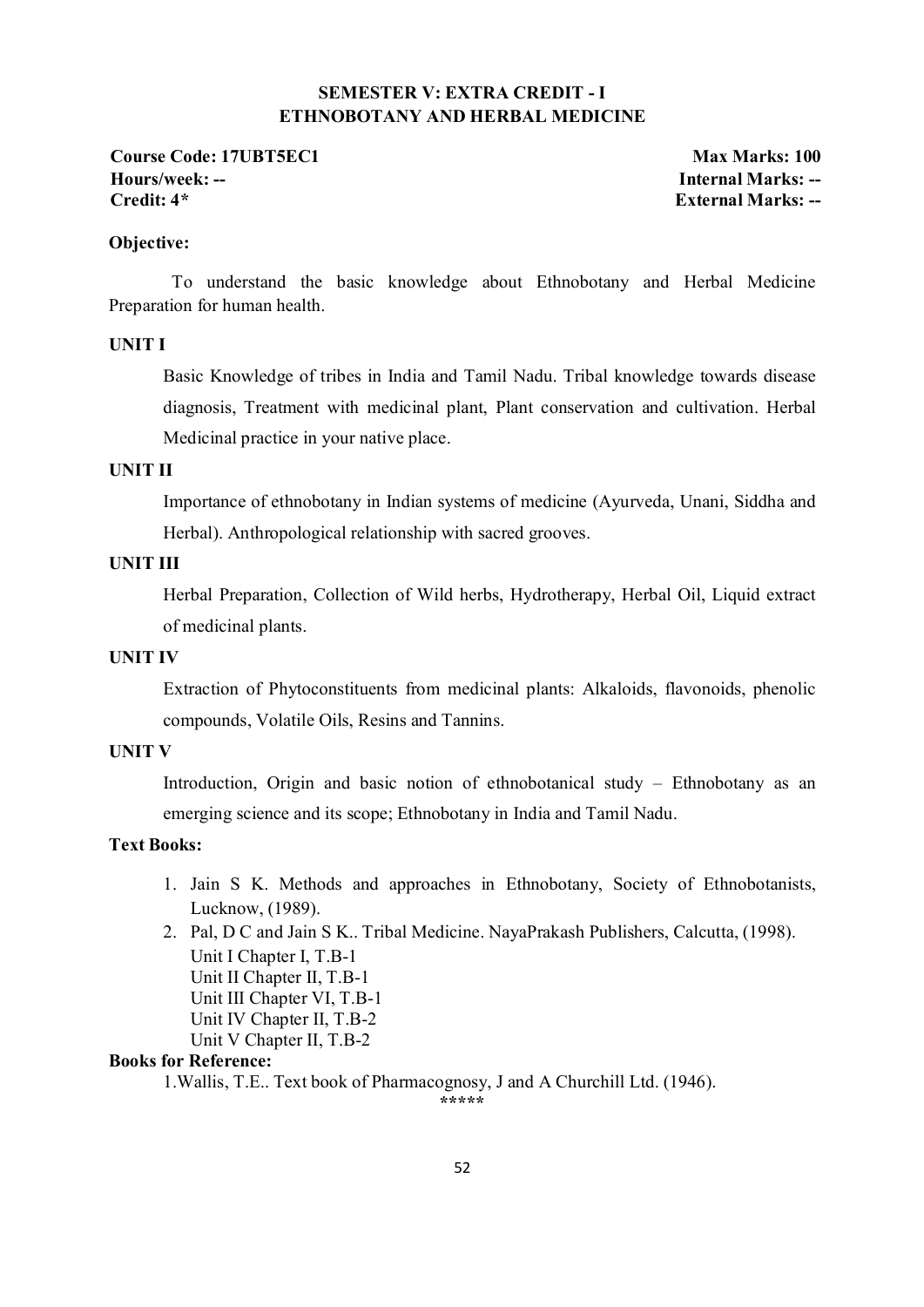#### 53

#### **SEMESTER – VI: CORE - XII BIOPROCESS TECHNOLOGY**

**Course Code: 17UBT6C12 Max. Marks: 100 Hours/week: 5**<br>Credit: 5<br>**Credit: 5**<br>Ryternal Marks: 25

#### **OBJECTIVE:**

On completion of this course, the student will be able

- To comprehend the microbial exploitation in bioconversion technology.
- To understand the various downstream processing methods and production of industrially significant products in fermentation.

**UNIT I:** 15 Hours **Introduction and Microbiology of Fermentation:** Fermentation Microbiology - Historical Perspectives, Microbial biomass, Microbial enzymes and metabolites, Growth cycle, Diauxic growth, cultivation of microbes, Current advances and innovations in fermentation industry.

### **UNIT II:** 15 Hours

**Fermentation kinetics and Bioreactors:** Kinetic models - Unstructured, Compartment, Singlecell, Molecular mechanistic models. Bioreactors - Batch operation, Continuous operation, Fed batch culture, Oxygen transfer, Different types of bioreactors, Aeration and Agitation systems, Immobilized cells, Selection of the reactor, **#** Reactors in Industry**#** .

**UNIT III:** 15 Hours **Microbial synthesis of Primary metabolites:** Technical Processes, Control of Primary metabolism - Induction, Catabolite repression, Source regulation - Nitrogen, Phosphorus and Sulfur, Feedback regulation, Products - Organic acids, Amino acids, Polysaccharides, Vitamins, **#**Alcohols and solvents**#**.

**UNIT IV:** 15 Hours **Microbial synthesis of Secondary metabolites and Strain Improvement:** Process of Secondary metabolite production, Nutrient limitation. Strain Improvement - Random and Recombinant DNA approach, Media formulation. Antibiotics and Secondary metabolites - Penicillins, Cephalosporins, Aminoglycosides and Tetracyclines.

**UNIT V:** 15 Hours **Downstream Processing and Enzyme Production:** Product Recovery and Purification - Microbial cell removal, Foam Separation, Precipitation, Filtration, Centrifugation, Cell disruption, Chromatography, Ultrafiltration, Crystallization. Enzymes - sources, surface and submerged cultures, Industrial enzymes - Proteases, Amylases, Pectinases, Cellulases, βgalactosidase.

*#....# Self - study portion* 

# **Credit: 5 External Marks: 75**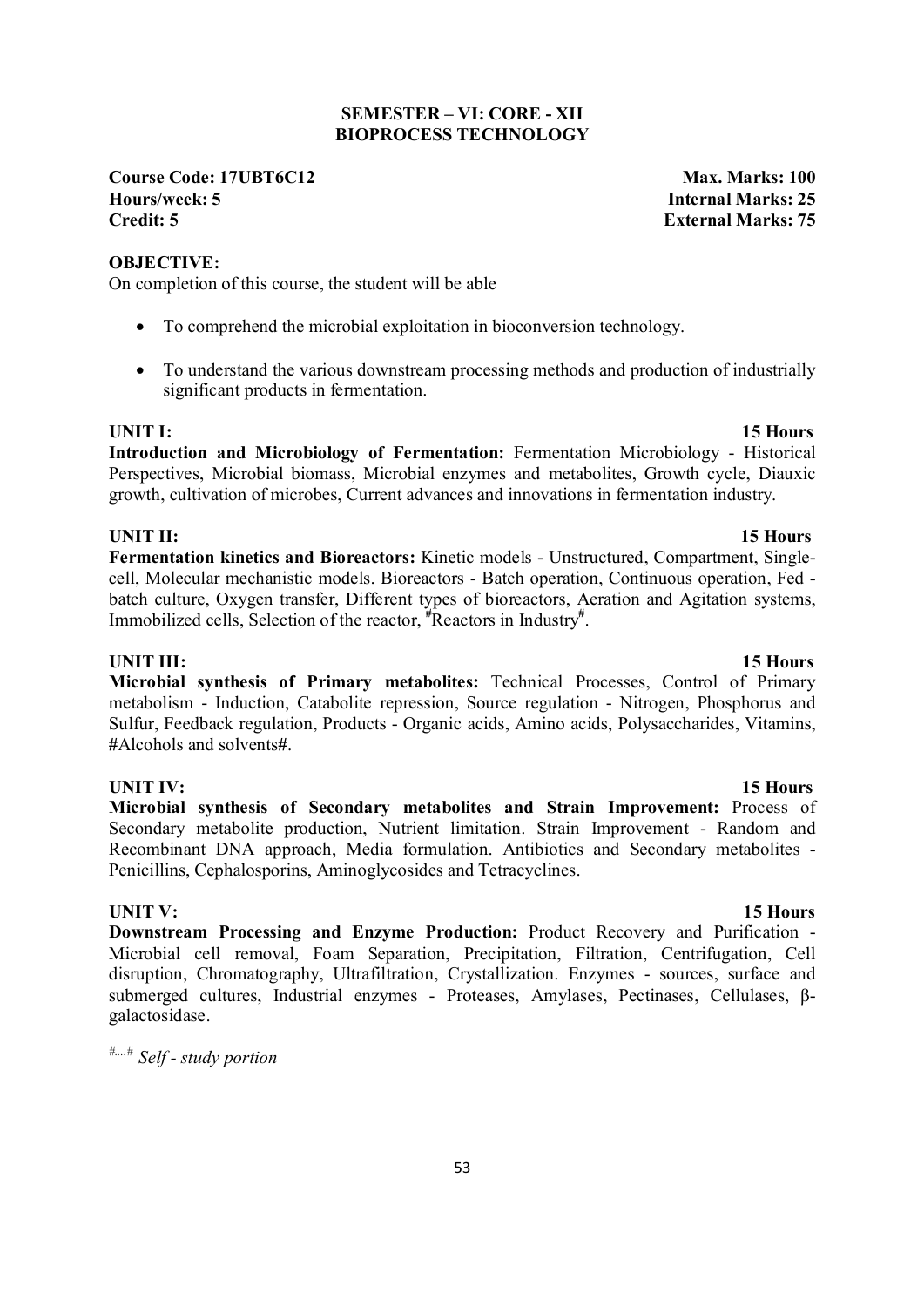- 1. Stanbury PF, Whitaker A, Hall SJ., Principles of Fermentation Technology, 2<sup>nd</sup> Edition, Aditya Books (P) Ltd, New Delhi, (1997).
- 2. Prave P, Faust U, Sittig W, Sukatsch DA., Fundamentals of Biotechnology, Panama Publishing Corporation, Bangalore, (2005).
- 3. El-Mansi EMT, Bryce CFA, Demain AL, Allman AR., Fermentation Microbiology and Biotechnology,  $2<sup>nd</sup>$  Edition, Taylor and Francis Group, New York, (2007).

UNIT 1: TB.1, Chapter - 1, Page No. 1-9. TB.3, Chapter - 1 & 2, Page No. 1-36.

UNIT 2: TB.1, Chapter - 2, Page No. 13-31. TB.1, Chapter - 7, Page No. 167-210.

TB.2, Chapter - 6, Page No. 179-216. TB.3, Chapter - 3, Page No. 47-95.

UNIT 3: TB.2, Chapter - 11, Page No. 437-459.

- UNIT 4: TB.2, Chapter 13, Page No. 516-541. TB.3, Chapter 5, Page No. 131-156.
- UNIT 5: TB.1, Chapter 10, Page No. 277-307. TB.2, Chapter 12, Page No. 474-506.

#### **Books for References:**

- 1. Glazer AN, Nikaldo H Microbial Biotechnology, W H Freeman and company Network, (1995).
- 2. Flickinger MC, Drew SW., Encyclopedia of Bioprocess Technology, John Wiley & Sons, (1999).
- 3. Demain AL, & Davis JE. Industrial Microbiology & Biotechnology, ASM Press, (2004).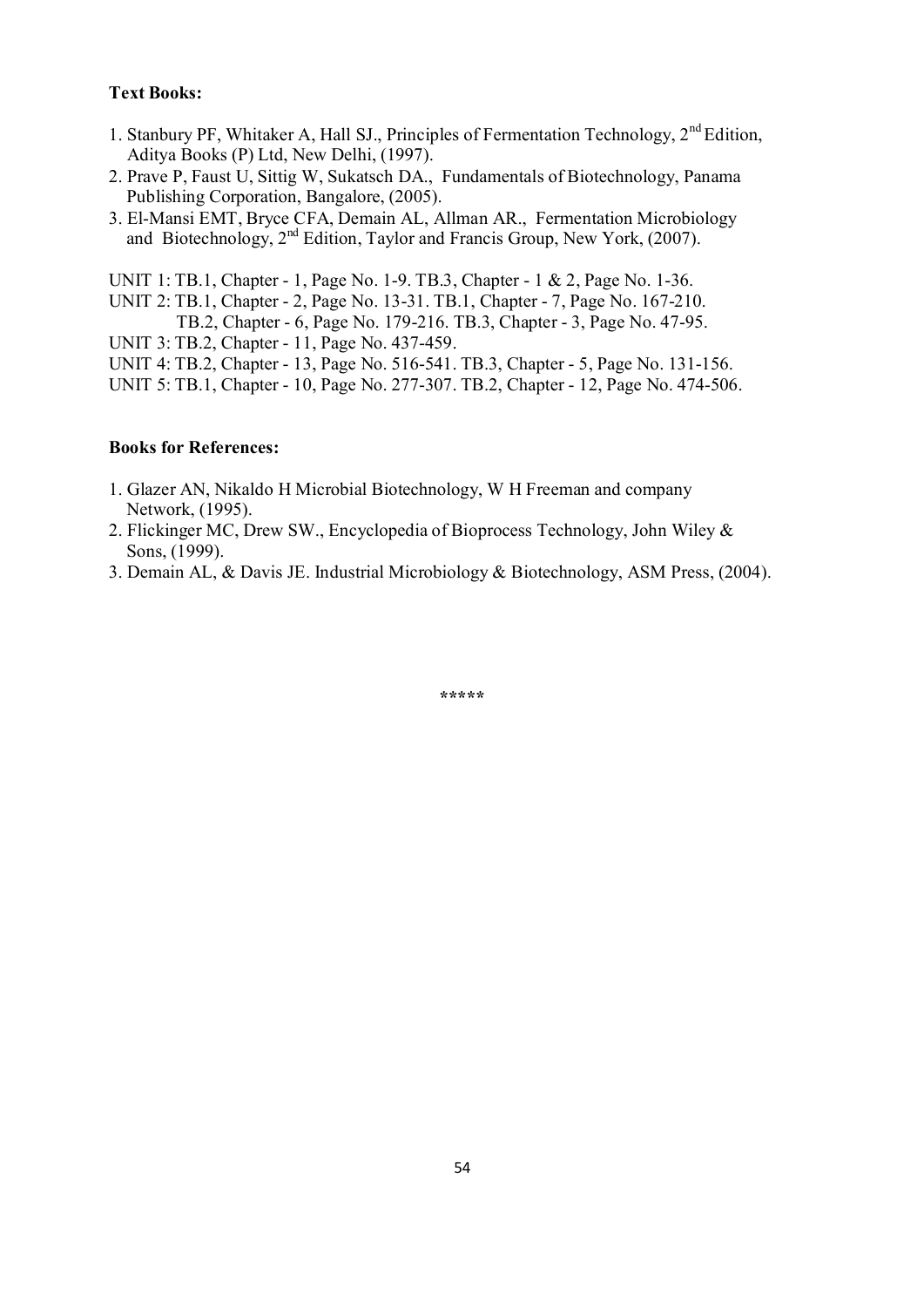### **SEMESTER VI: CORE XIII DEVELOPMENTAL BIOLOGY AND HUMAN PHYSIOLOGY**

**Course Code: 14UBT6C13 Max. Marks:100 Hours/week: 5 Internal Marks: 25 Credit: 5 External Marks: 75**

**Objective:** 

On completion of this course, the student will be able

- To comprehend the theories and various processes involved in the development of organisms.
- To comprehend the functions of different organs and organ systems involved in human physiology.

**UNIT I:** 15 hours **Phenomena of Development**: Theories - Preformation, Epigenesis, Recapitulation. Gametogenesis - Spermatogenesis, Oogenesis, Ovulation, Structure and functions of Spermatozoa and egg in mammals.

### **UNIT II**: **15 hours**

**Fertilization and other phases of Development:** Fertilization - Involvement of physical, chemical and cytological factors, Physiological changes and activation. Parthenogenesis, Cleavage, Germinal layers, Blastulation, Gastrulation, Neurogenesis. Placenta - characteristics, classification, development and functions.

**UNIT - III:** 15 hours **Circulatory and Respiratory system** - Human Circulatory system - Structure and functions, circulatory organs, circulation, hemoglobin, components and functions of blood. Respiratory system: Structure, types and functions, Respiratory organs, Mechanism of Respiration,  $CO<sub>2</sub>$  and  $O<sub>2</sub>$  transport, #regulation of respiration#.

### **UNIT - IV:** 15 hours

**Digestive and Excretory system:** Human Digestive system - Organization, Digestive glands and enzymes, Absorption of Nutrients. Excretory system - Excretory organs and products, Mechanism of Urine and Urea formation, #Kidney stones#.

### **UNIT - V: 15 hours**

**Nervous and Reproductive system**: Human Nervous Coordination: Central and peripheral nervous systems, structure and functions of neurons and brain, Conduction of Nerve impulse. Reproduction - Male and Female Reproductive systems, Fertilization, Estrus and Menstrual cycles, #Pregnancy and Parturition#.

*#....# Self - study portion*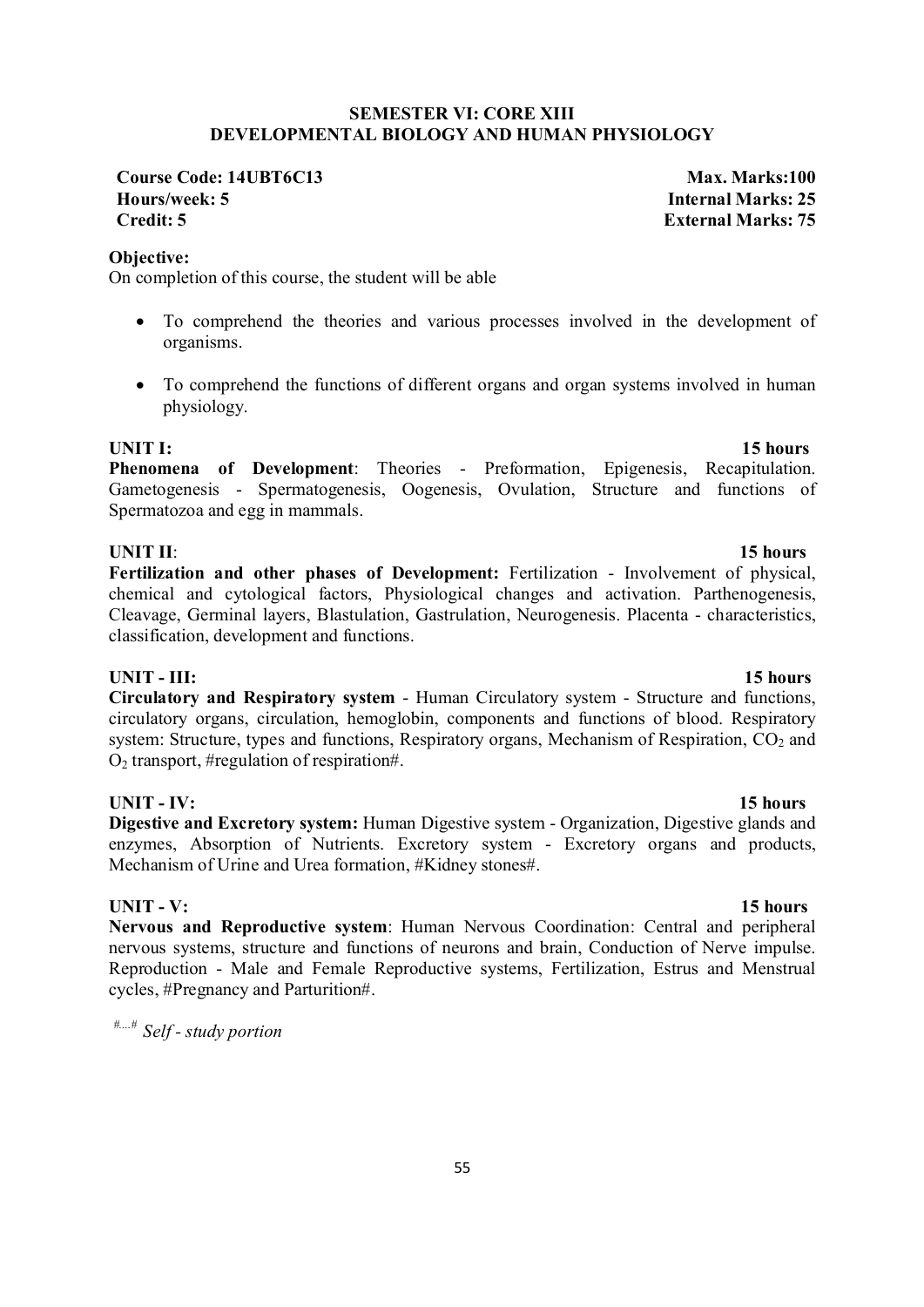- 1. Arumugam N., Developmental Biology, Saras Publication, Nagercoil, India. (2004).
- 2. Eckert Roger, Randall D.,. Animal Physiology, CBS Publishers and Distributors Pvt Ltd, India, (2005).

3. Mariakuttikan A, Arumugam N., Animal Physiology, Saras Publication, Nagercoil, India. (2011).

UNIT 1: TB.1, Chapter - 1 to 5, Page No. 1-39.

UNIT 2: TB.1, Chapter - 6 to 12, Page No. 40-97.

UNIT 3: TB.3, Chapter - 8, Page No. 240-294. Chapter - 6, Page No. 200-228.

UNIT 4: TB.3, Chapter - 4, Page No. 66-109. Chapter -11, Page No. 309-333.

UNIT 5: TB.3, Chapter - 13, Page No. 381-428. Chapter - 21, Page No. 515-555.

### **Books for References:**

- 1. Saunders, J.W., Developmental Biology Patterns and Principles, Macmillan, New - York. (1982).
- 2. Verma S, Agarwal VK Chordate Embryology, S.Chand & Co., New Delhi, (2000).
- 3. Rastogi SC Essentials of Animal Physiology. New Age International Publishers., (2001).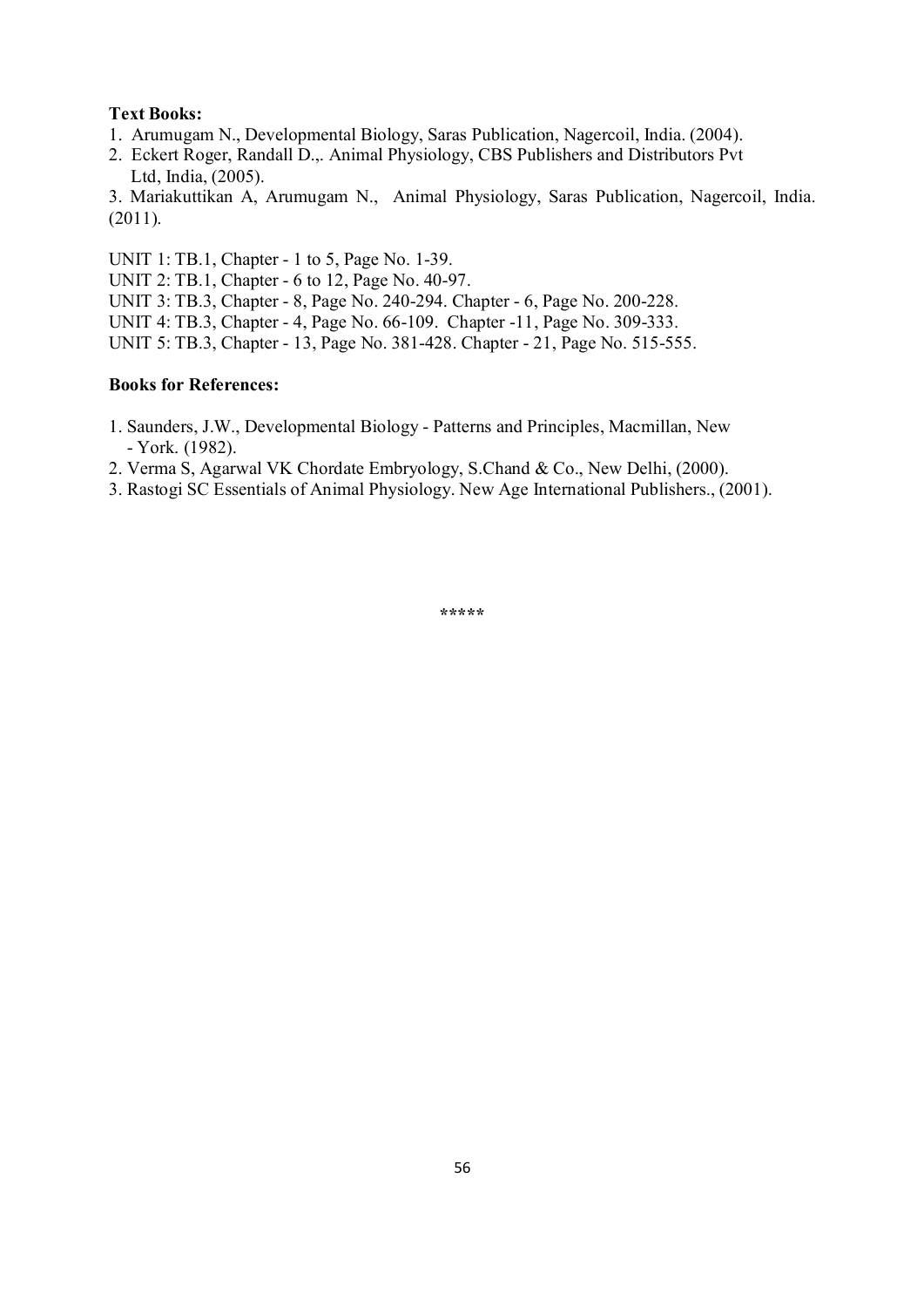#### **SEMESTER VI: CORE - XIV BIOINFORMATICS**

**Subject code: 17UBT6C14 Total Mark: 100 Hrs/week: 5 Internal Marks: 25 Credit: 5 External Marks: 75**

**Objective:** This paper introduces the modern fields of Bioinformatics and helps the students to understand the range of applications of biological software's fields.

#### **15 Hours**

Unit I: Introduction: Bioinformatics – scope, history and application of Bioinformatics, Emerging areas in Bioinformatics. Introduction to Genomics and Proteomics, Human Genome Project, Biological Software, # Public Database- GenBank, Current Status of **Bioinformatics** 

#### **15 Hours**

**Unit II: Workstation:** Bioinformatics workstation, Unix system, Scripting languages- Perl and Python, markup languages- HTML, XML. General Purpose Language C Language, Types of Operator, Array, Function and Structure. # Basic ideas of C++ and Java based object oriented programming<sup>#</sup>.

#### **15Hours**

**Unit III: Biological sequences and Databases:** Introduction to Database Management System. Biological sequences databases – including proteins and nucleic acids sequence – EMBL, DDBJ. Structure databases- CATH, SCOP, Specialized database –Genome data base, <sup>#</sup>EST-Phylogenetic analysis: PAUP and PHYLIP, Genome Database: GOLD, <sup>#</sup>.

#### **15 Hours**

**Unit IV: Database searches and sequence alignment:** Database searches: FASTA and BLAST, Sequence Alignment- Pair wise sequence alignment and multiple sequence alignment. Sequences retrieval from database - NCBI. # Protein sequence analysis - SwissProt and PDB, GEM Dock<sup>#</sup>.

#### **15 Hours**

**Unit V: Applications:** Introduction to Drug Design, Drug Design Approaches, and Computeraided Drug Designing Methods.<sup>#</sup> Molecular modeling drug design, Molecular Decking, ChemSketch # ,

*#…..# Self -study portion*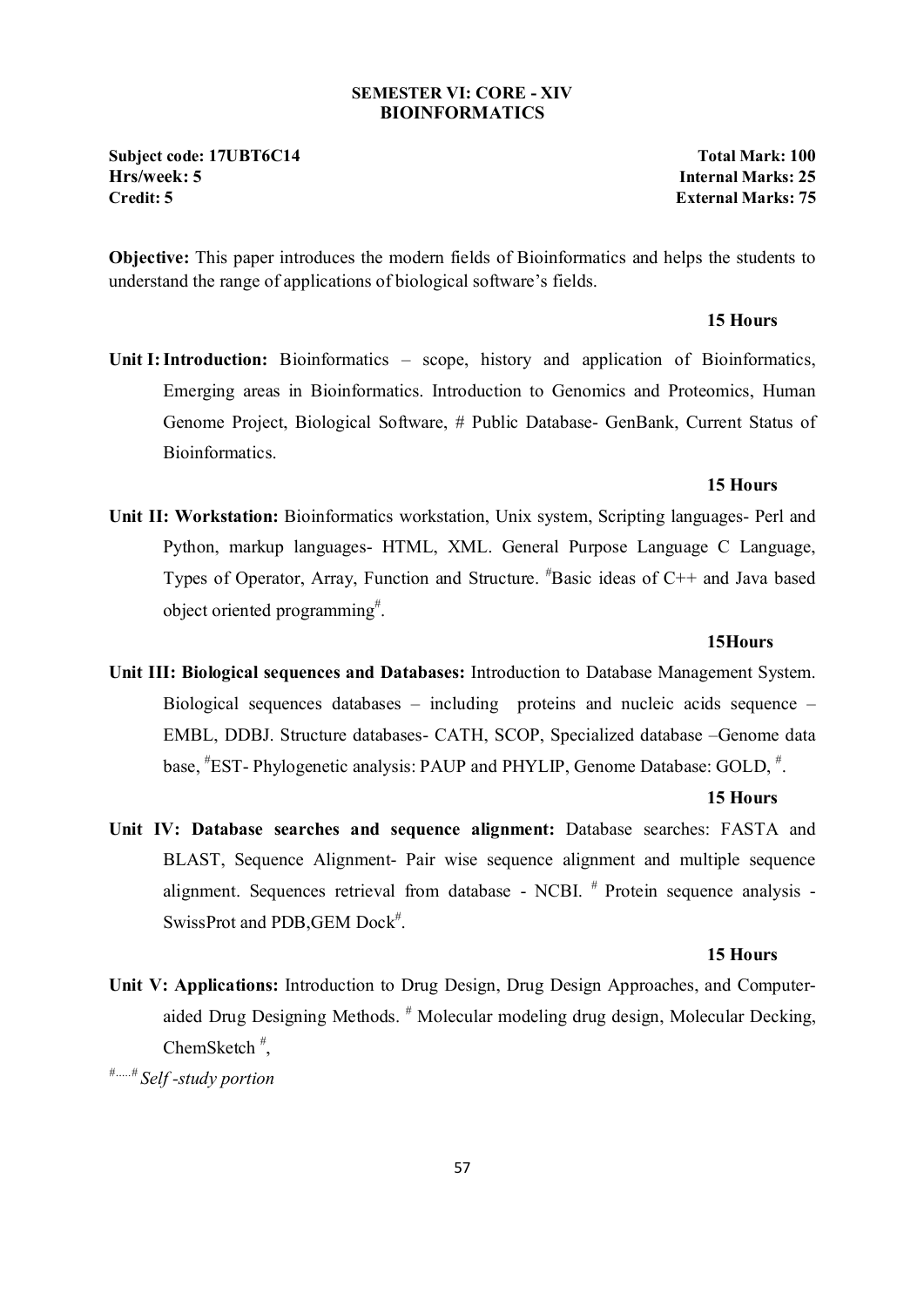- 1. Attwood T.K & D J Parry Smith. Introduction to Bioinformatics Pearson Eductation Ltd., New Delhi., (2004).
- 2. Puneet Mehrotra, Dr. Kumud Sarin Swapna and K.Srivastava, The New Handbook of Bioinformatics., (2005).

Unit I Chapter 1 Section 1 -25. T.B-2 Unit II Chapter 1 Section 1-15 . T.B-2 Unit II Chapter 1 Section 1-12. T.B-1 Unit III Chapter 5 Section 93-123. T.B-2 Unit IV Chapter 6 Section 124-147. T.B-1 Unit V Chapter 16Section 351-364. T.B-2

#### **Books for References:**

- 3. Rastogi, S.C., N. Mendiratta, P. Rastogi,. Bioinformatics Methods and Application Genomics, Proteomics and Drug Discovery, (2004).
- 4. Bioinformatics: Sequence, structure and databanks –Des Higgins & Willie Taylor Oxford University Press, (2000).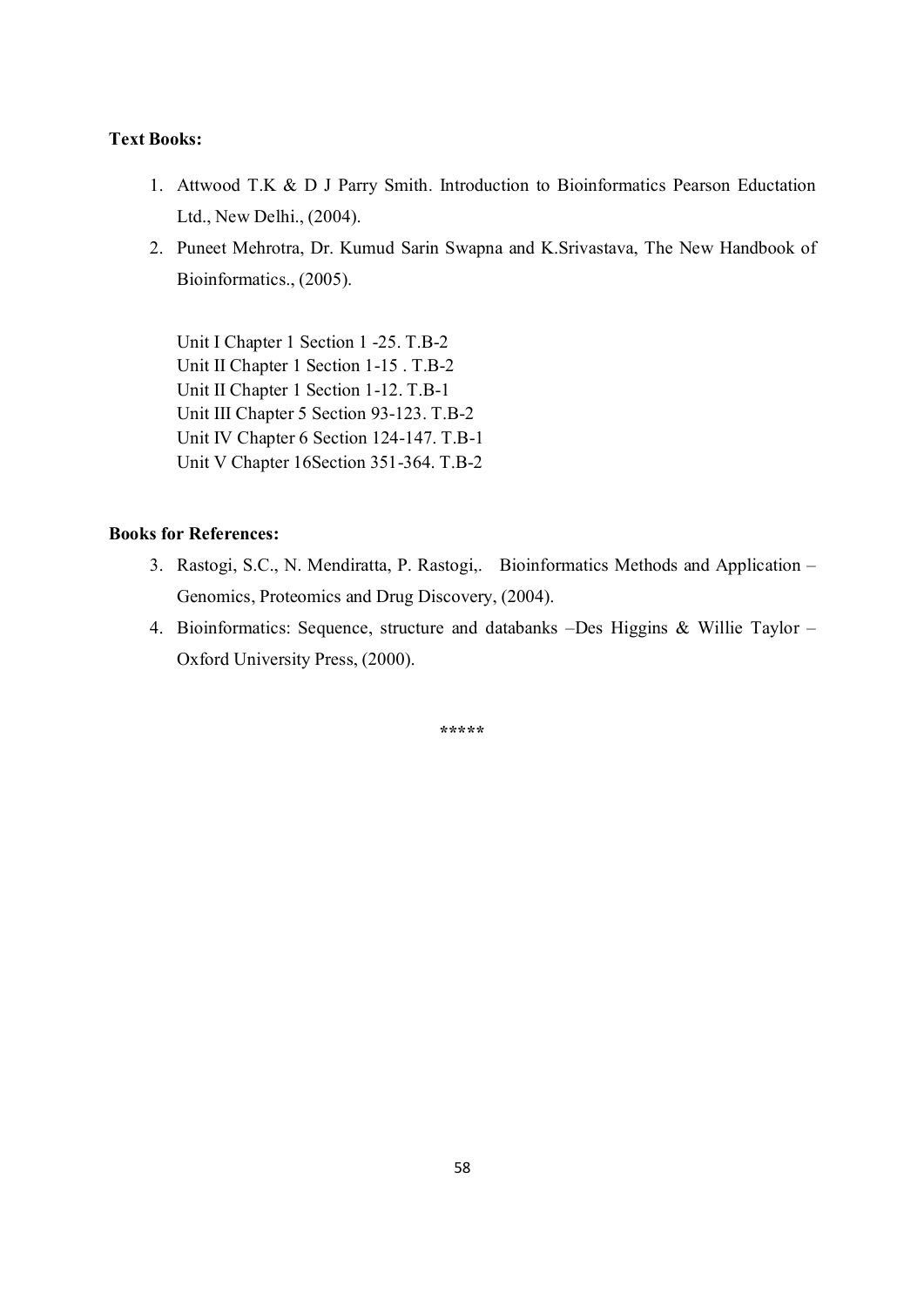#### **SEMESTER VI : CORE – XV BIOPROCESS TECHNOLOGY, DEVELOPMENTAL BIOLOGY AND HUMAN PHYSIOLOGY, BIOINFORMATICS -PRACTICAL**

### **Course code: 17UBT6C15P Total Mark: 100 Hrs/week: 5 Internal Mark:20 Credit: 5 External Mark:80**

#### **OBJECTIVES:**

On completion of this course, the student will be able

- To understand the principle of bioreactor operating system and exploitation of industrially important microbes in bioconversion technology.
- To visualize the developmental stages of model organisms and to understand the physiology of animals.
- To understand the basic principle of Bioinformatics and Bioinformatics tools.
- 1. Isolation of antiobiotic producing microbes from soil.
- 2. Effect of pH and temperature on microbial growth.
- 3. Fermentation of grape juice and production of wine.
- 4. Enzyme immobilization using sodium alginate.
- 5. Demonstration of bioreactor operating system.
- 6. Observation of developmental stages of frog embryo blastula and gastrula.
- 7. Study of staging & staining of Chick embryos (18h, 24h, 48h, 72 h).
- 8. Estimation of Haemoglobin with the help of Haemoglobinometer.
- 9. Study of Internet resources in Bioinformatics- eg. NCBI,
- 10. Sequence alignment by BLAST.
- 11. Phylogenetic analysis using web tools.
- 12. Pair wise Sequence Alignment.
- 13. Multiple alignments- using CLUSTAL W
- 14. Program to convert DNA to RNA.

15. *Web Publishing*: Create a web page for your University / College using HTML. The opening page should provide hyperlinks to other pages (add animation and sound effects appropriately).

#### **Book for References:**

- 1. Stanbury PF, Whitaker A, Hall SJ. Principles of Fermentation Technology,  $2^{nd}$  Edition, Aditya Books (P) Ltd, New Delhi, (1997).
- 2. Tyler MS., Developmental Biology A Guide for experimental study,  $3<sup>rd</sup>$  Edition, Sinauer Associates Publishers, Sunderland, MA., (2000).
- 3. Balaguruswamy E., Programming in ANSI C- Tata McGraw Hill. (1992).
- 4. Attwood TK- Parry Smith DJ., Introduction to bioinformatics- Pearson Education Asia. (2001).
- 5. Rastogi S.C., Namita Mendiratta, Parag Rastogi., Bioinformatics Concepts, Skills & Applications, (2003).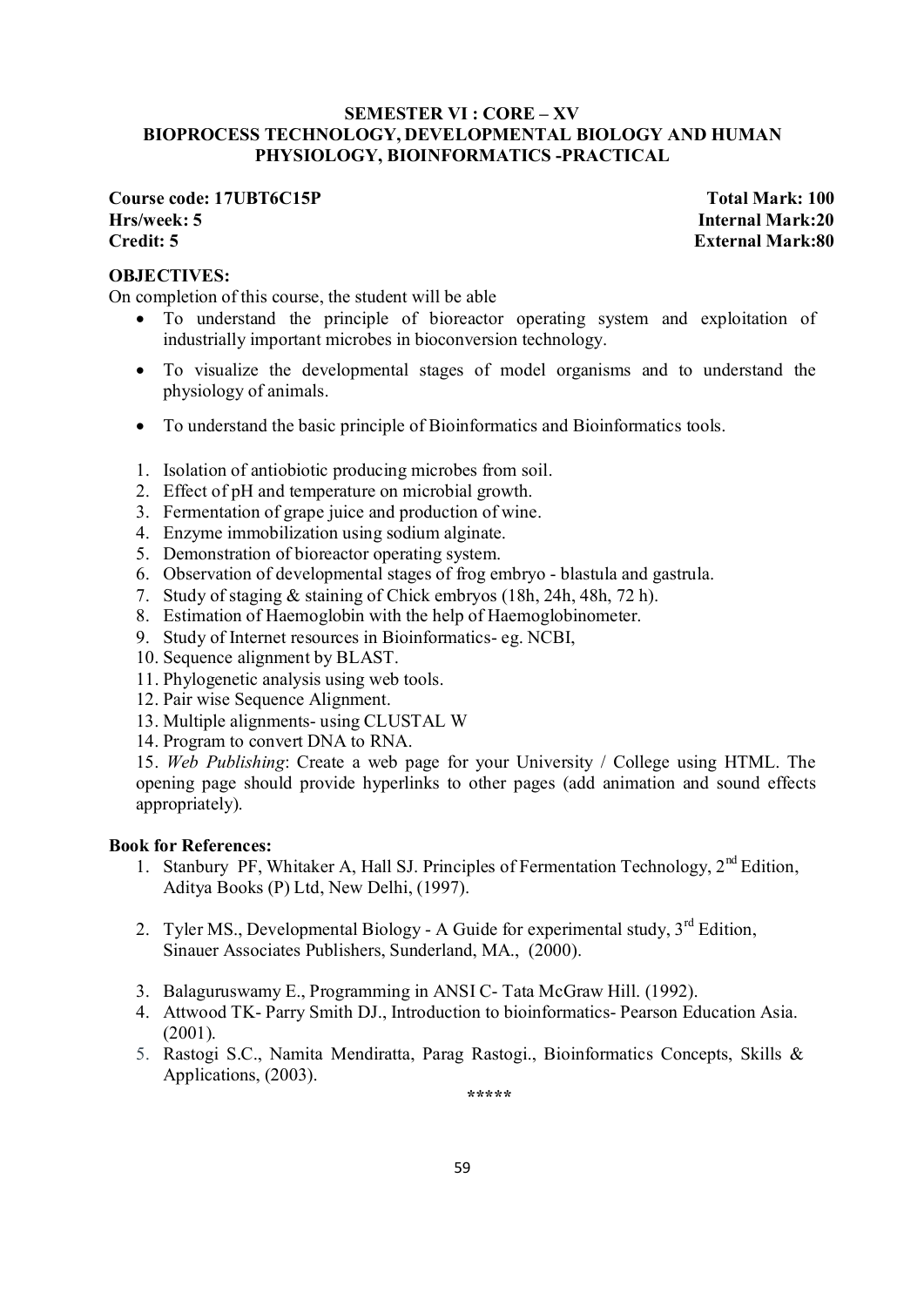#### **SEMESTER VI: MAJOR BASED ELECTIVE - II CANCER AND STEM CELL BIOLOGY**

#### **Course code: 17UBT6M2A Total Mark: 100 Hrs/week: 5 Internal Mark:25 Credit: 4 External Mark:75**

#### **Objectives:**

- 1. To gain deep understanding on the basic processes related to the cancer, growth, causes, and its differentiation.
- 2. To study the multipotent and pluripotent stem cells from various sources, its application and regulation.

### **15 Hours**

**Unit I: Cancer:** Definition, Description of cancer, Basic facts about cancer, cancer is clonal in origin, Hallmarks of Cancer, general classification of human cancers, microscopic and macroscopic features of neoplasm's, Grade and stage of neoplasm – Histologic grade of malignancy and tumor staging.

#### **15 Hours**

**Unit II: Causes of Cancer**: Theory of HITS, Chemical carcinogenesis – metabolic activation of chemical carcinogens (donors of simple alkyl group, cytochrome P-450 mediated activation), Mechanism of tumor initiation, promotion and progression. Irradiation carcinogenesis and viral carcinogenesis (Epstein Barr virus and Hepatitis virus).

#### **15 Hours**

**Unit III: Molecular Genetics of Cancer** – Oncogenes, Oncogene families, cell transforming ability of onc gene, functional classes of oncogenes, Characteristics of individual oncogene (ras and erbA). Tumor suppressor genes – suppressor genes (rb and p53). Cancer diagnosis – categories of tumor markers (nucleic acid based markers and gene expression microarray). Cancer prevention<sup>#</sup>.

#### **15 Hours**

**Unit IV: Stem cells:** Introduction to stem cells, Definition, potency of stem cells, general classification and Sources (adult stem cell, hematopoietic stem cells, mesenchymal stem cells, umbilical cord stem cell and iPSC). Embryonic stem cells (ES) – Origins of mouse embryonic stem cells, derivation of embryonic stem cells, factors influencing ES cell derivation and <sup>#</sup>uses of embryonic stem cells<sup>#</sup>.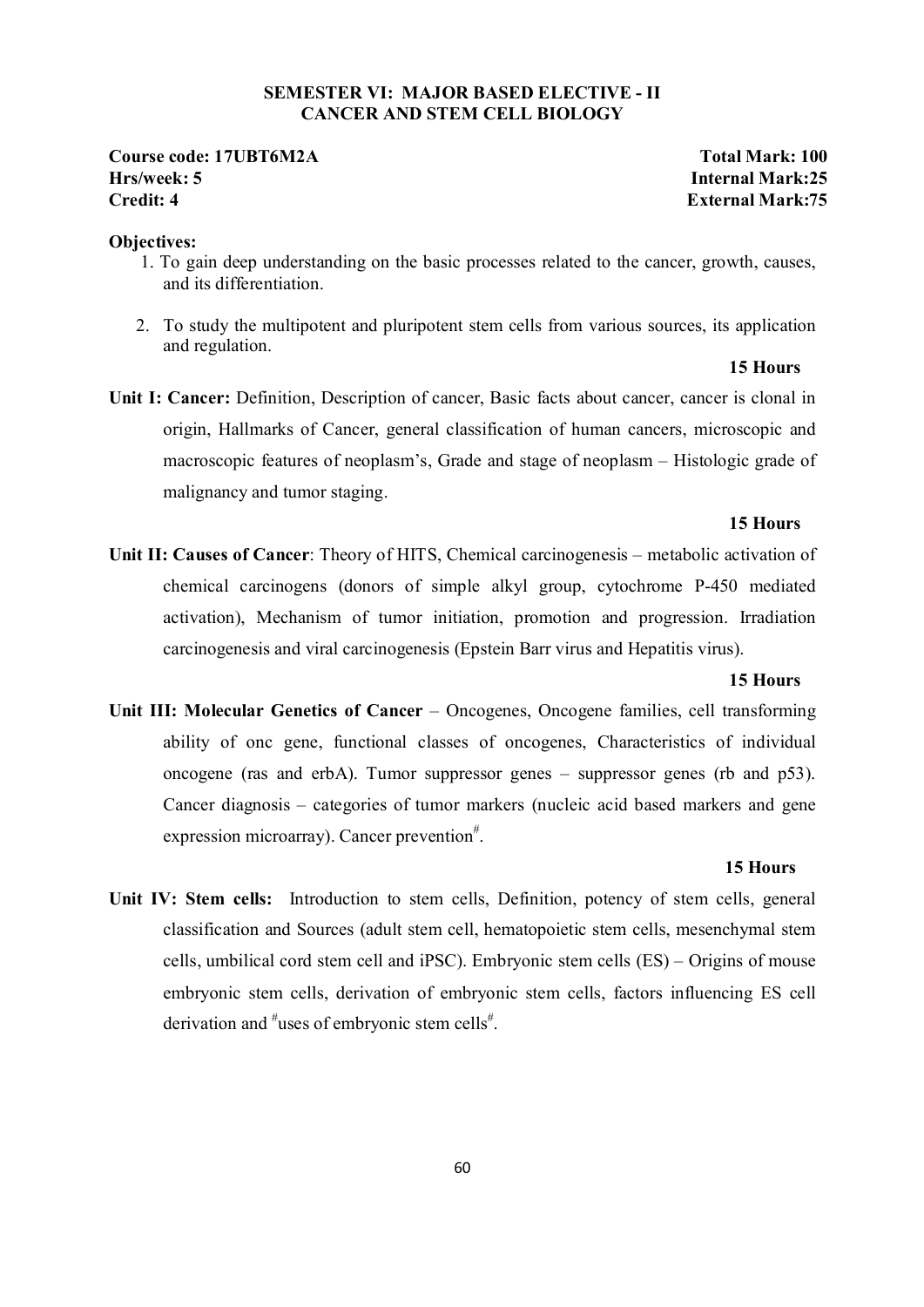**Unit V: Clinical applications of stem cells:** Role of stem cells (spinal cord injury, myocardial infarction and heart failure), Comparison of different sources of stem cells, Role of stem cells in basic research, Regulations of stem cell therapy – current regulatory system in India and permissive regulations in other countries, Stem cell ethics – religious and other ethical issues. .

*#...# Self - study portion* 

### **Text Books:**

- T.B.1. Cancer Biology, Raymond W. Ruddon. Oxford University Press, USA, (2007).
- T.B.2. Stem cell culture, Amita Sarkar. Discovery publishing house Pvt. Ltd. (2009).
- T.B.3. Song Li, Nicolas L'Heureux, Jennifer Elisseeff, Stem cell and tissue engineering. World scientific Publishing Co Pvt Ltd. (2011).
- T.B.4. Alok Sharma, Stem cell therapy in neurological disorders. Surekha press. (2015).

Unit I & Unit II – Chapter 1, 2. Page no:  $3 - 55$ ; Unit III – Chapter 5. Page no:  $321 - 376$ . T.B.1.

Unit II – Chapter 8. Page no: 157-186. T.B.2.

Unit IV – Chapter 1, 3, 4. Page no: 1-9, 31-41, 49-61. T.B.3.

Unit V - Chapter 6 & 9. Page no: 95-102, 159-173. T.B.3.

Unit V – Section B: 11, 12. Page no: 146 – 162; Section C: 20. Page no: 265-277. T.B.4.

### **Books for References:**

- 1. Momna Hejmadi, Introduction to cancer biology. Momna Hejmadi & Ventus Publishing ApS. (2010).
- 2. Peter J.Quesenberry, Stem Cell Biology and Gene Therapy,  $1<sup>st</sup>$  Edition, Willy-Less, (1998).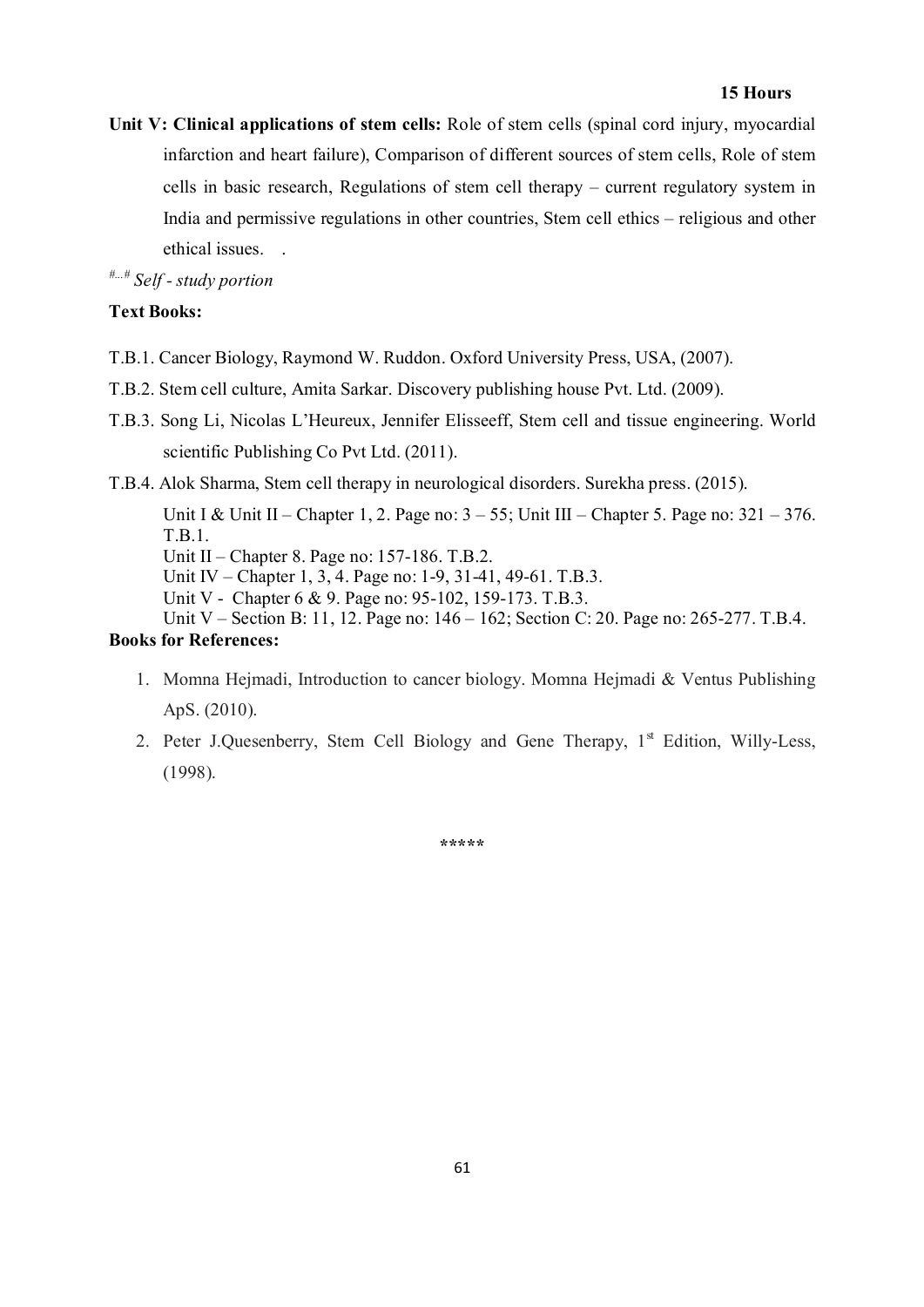#### **SEMESTER VI: MAJOR BASED ELECTIVE – II FOOD BIOTECHNOLOGY**

**Subject code: 17UBT6M2B Max Marks: 100 Hrs/week: 5 Internal Marks: 25**

**External Marks: 75** 

**Objectives:** To study the principles of food processing, preservation and manufacture.

- **UNIT I:** Microorganisms associated with food- bacteria, fungi & yeast (*eg.* fish, meat, vegetables and fruits). # Enzymes in food preparation. **15 Hours**
- UNIT II: Food colors (natural & artificial food colourants) carotenoids, anthocyanins and melanin. # Food flavoring agents. **15 Hours**
- UNIT III: Food engineering operations: Characteristics of food rawmaterials, <sup>#</sup>preparative operations in food industry, cleaning of food raw materials, sorting of foods, grading of foods. **15 Hours**
- **UNIT IV:** Food quality: Sensory evaluation of food quality, quality factors for consumer safety, food safety standards. *Food Safety and Standards Authority of India* (*FSSAI*), # Hazard Analysis and Critical Control Point (HACCP) and # *Food and Drug Administration* (*FDA)*.

#### **15 Hours**

UNIT V: Food preservation & Food spoilage- types. Canned foods. Food borne diseases. <sup>#</sup>Food adulteration. **15 Hours**

*# Self -study portion*

#### **Text Books:**

- 1. Bibek Laramie and Bhunia. Fundamentals of Food Microbiology CRC Press. (2003).
- 2. Michael P. Doyle and Larry. R. Food Microbiology Fundamentals & Frontiers. ASM Press Catalog. (2006).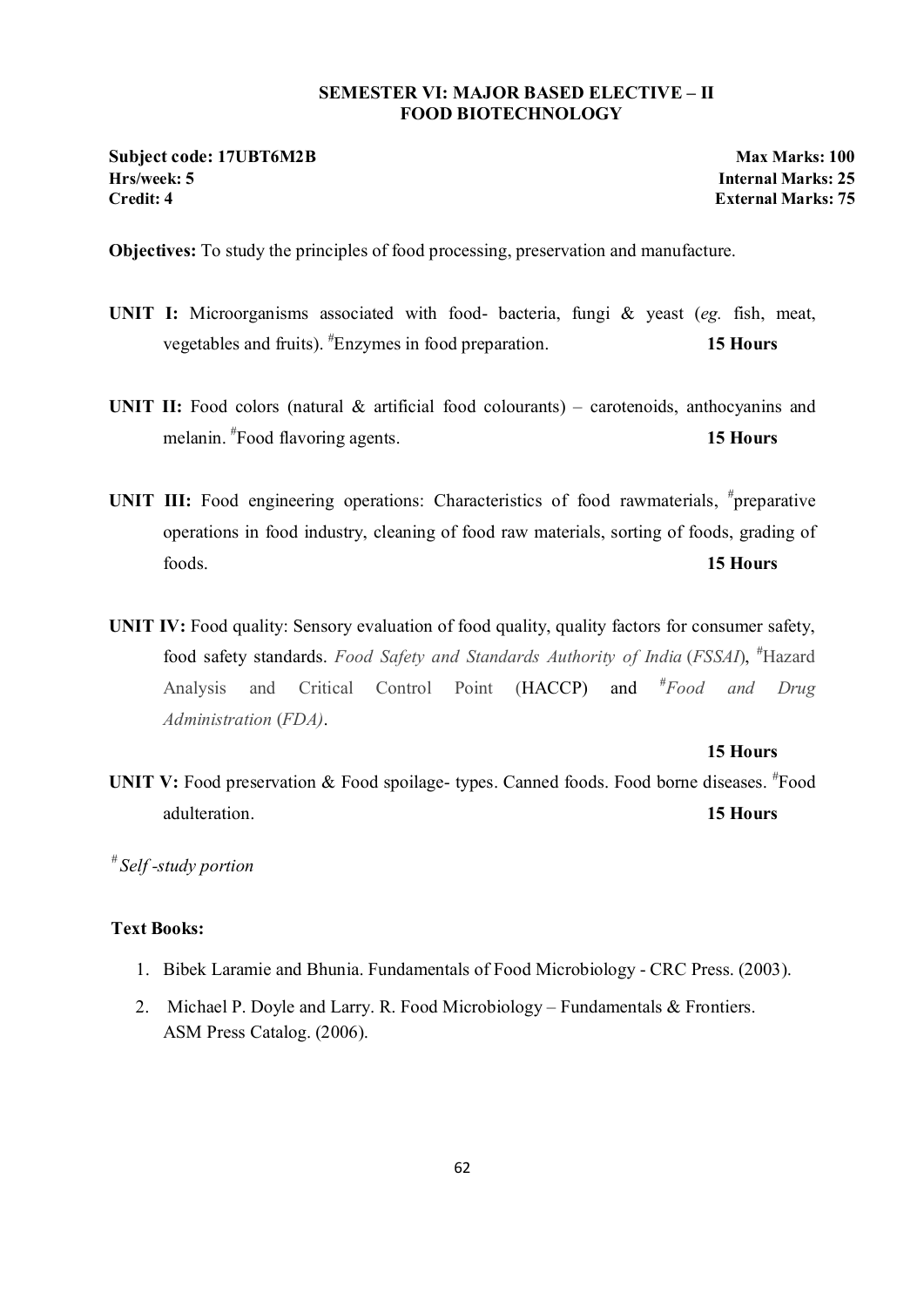Unit I – Chapter 1, T.B. 1 Unit II – Chapter 3 - 14, T.B. 1 Unit III – Chapter 5, section 49, T.B. 1 Unit IV – Chapter 6, Section 50, T.B. 2 Unit V – Chapter 8, Section 51, T.B. 2

### **Books for Reference:**

- 1. Rao D.G., Fundamentals of Food Engineering PHI Learning Pvt Ltd. (2010).
- 2. Siva B., Food Processing & Preservation –PHI Learning Pvt Ltd. (2011).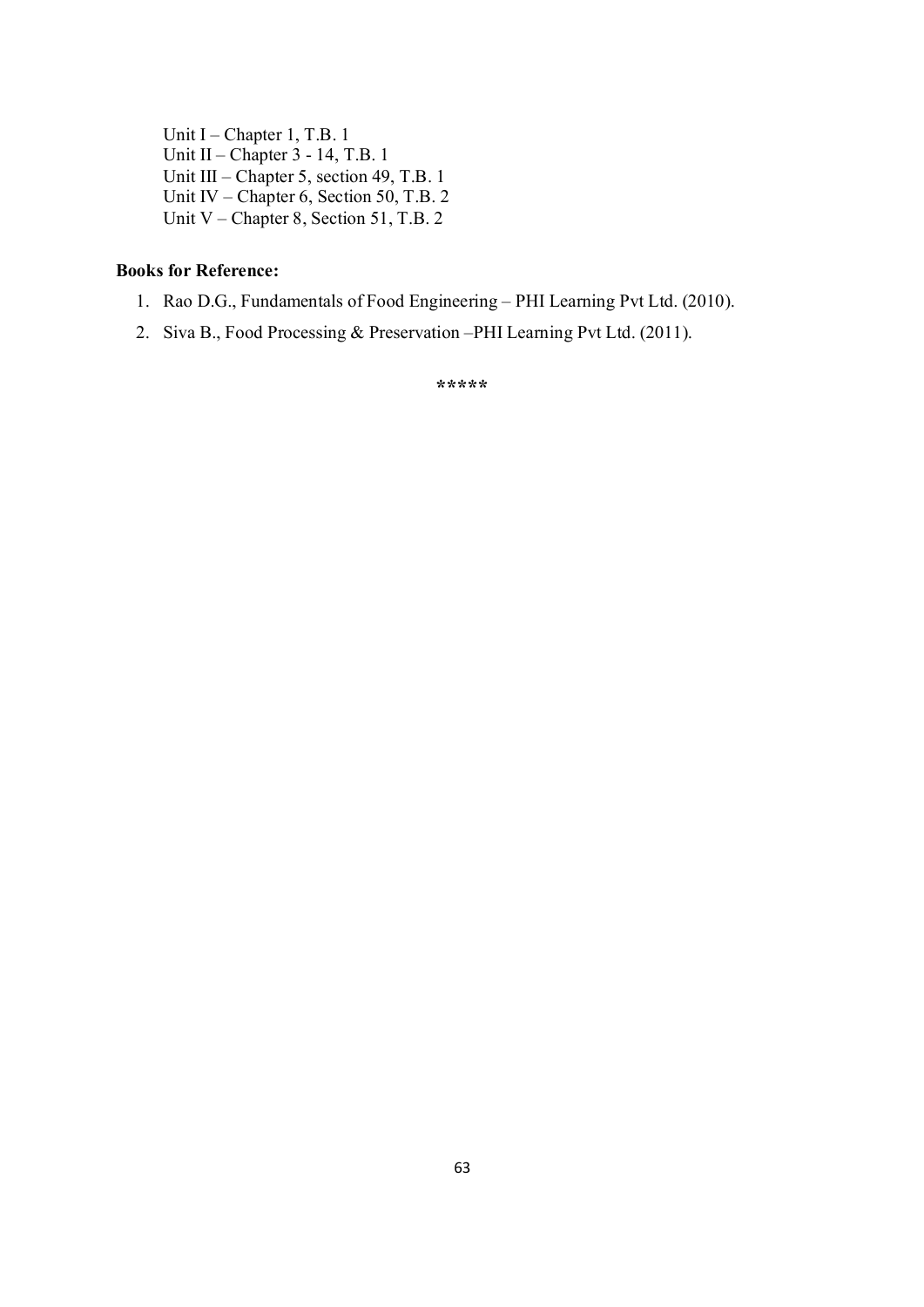#### **SEMESTER VI: MAJOR BASED ELECTIVE - III IPR, BIOSAFETY AND BIOETHICS**

# **Course Code: 17UBT6M3A** Max. Marks: 100 **Hours/Week: 4**<br>Credit: 4 **Internal Marks: 25**

**External Marks: 75** 

#### **Objectives:**

- To study the intellectual property rights, biosafety of genetically engineered products and guidelines in India.
- To understand the ethical implications in Biotechnological applications.

**UNIT –I 12 hours** 

**Meaning and Justification of patenting an invention:** Introduction to Intellectual Property, Concept of IPR, Designs, Trademarks<sup>TM</sup>, Trade secret, Domain names, geographical indications and copyright. Evolution of patent laws, History of Indian patent system, International conventions and treaties, patent law in other countries.

#### **UNIT –II** 12 hours

**Classification of Patents:** Classification of patents in India, WIPO, Categories of patents, special patents, provisional patents, patenting biological product. Grant of patent and patenting authorities: Invention, eligible criteria, patentable and non-patentable inventions in India and abroad, patent office and patent authorities.

#### **UNIT –III** 12 hours

**Introduction to Biosafety & Regulatory mechanism for GMO:** Overview of Biosafety, risk assessment, Cartagena protocol on biosafety. International regulatory bodies, National regulatory bodies, regulatory measures for biosafety. Biosafety guidelines in India evolved by DBT, rules for the manufacture, storage and disposal of hazardous microorganisms, genetically modified organisms and biosafety management.

#### **UNIT –IV 12 hours**

**Biosafety of genetically engineered products:** Genetically engineered products and Recombinant DNA Technology (RDT), risk assessment of RDT products, regulating RDT, permit for movement and import of GMOs, development of products using RDT and their biosafety issues, #biosafety in gene therapy and ecological safety assessment of recombinant organisms#.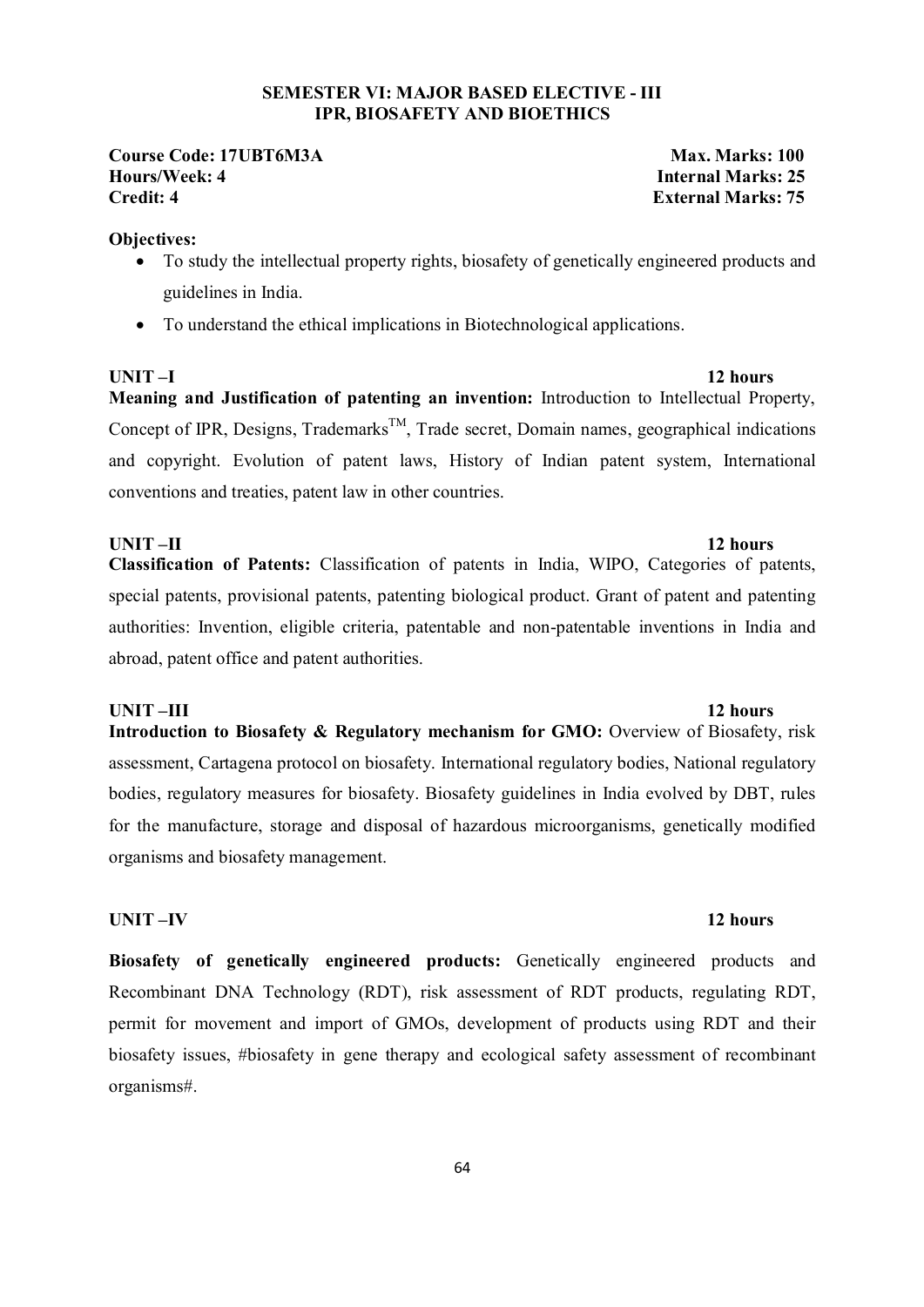#### **UNIT –V 12 hours**

**Introduction to Bioethics:** Bioethics and its scope, different approaches to ethics, their social and ethical implications, public and private sector organizations for biosafety and bioethics, Web-based information of biosafety on GMO – Introduction, biosafety database, importance of good laboratory practices. Myriad's case on gene patenting – *Bt* brinjal, *Bt* cotton and golden rice.

*#….# Self -study portion*

#### **Text Book:**

1. Deepa Goel and Shomini Parashar., "IPR, Biosafety and Bioethics", Dorling Kindersley Pvt. Ltd. (2013).

Unit I – Chapter 1 & 2, Page no: 1-46. Unit II – Chapter 3 & 4, Page no: 47-83. Unit III – Chapter 8 & 10, Page no: 129-137, 150-165. Unit IV – Chapter 11, Page no: 167-174 Unit V – Chapter 13, 14, 15 & 16, Page no: 182-221

#### **Books for References:**

- 1. Beier, F.K., Crespi R.S., and Straus, T., "Biotechnology and Patent protection", Oxford and IBH Publishing Co. New Delhi, (2007).
- 2. "Biosafety issues related to transgenic crops" DBT guidelines, Biotech Consortium India Limited, New Delhi, (2010).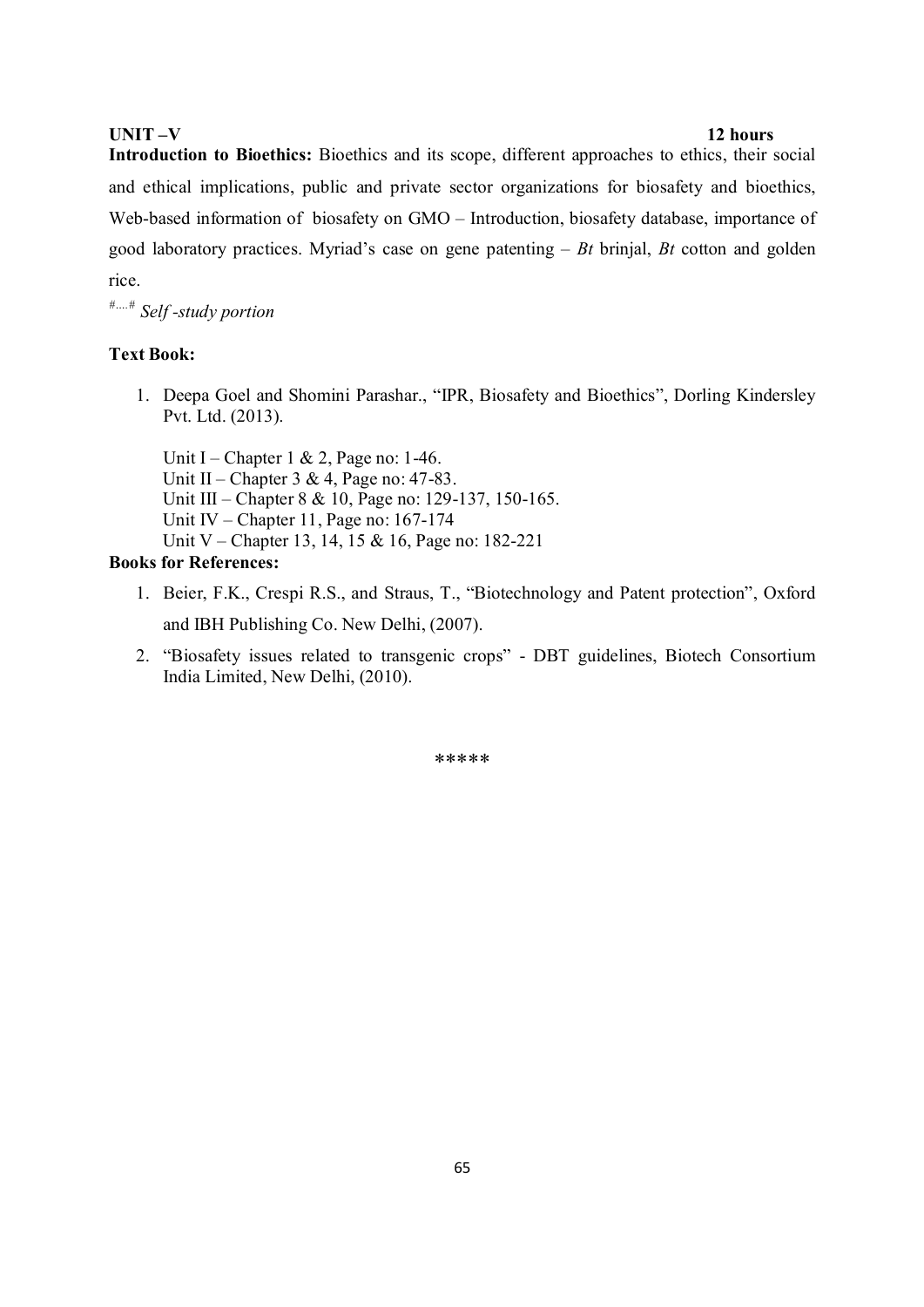#### **SEMESTER VI: MAJOR BASED ELECTIVE - III ANALYTICAL TECHNIQUES IN BIOTECHNOLOGY**

### **Course Code: 17UBT6M3B Max. Marks: 100 Hours/week: 4 Internal Marks: 25 Credit: 4 External Marks: 75**

#### **Objective:**

 On completion of this course, the student will be able to comprehend the principles of analytical techniques involved in Biotechnology.

#### **12 Hours**

**UNIT I**: **Analytical Techniques in Biochemistry & Molecular Biology:** Preparation of solution – Standard, stock, saturated and acid solutions. Buffers & their preparation. Spectrophotometry, p<sup>H</sup> meter, chromatography, centrifugation, isotopic methods. Protein purification techniques, cell disruption and fractionation. PCR, isolation of DNA, RNA, plasmid, quantitative estimation of DNA /RNA, electrophoresis, recovery of DNA fragments from agarose gel, *#* Isolation of mRNA from affinity chromatography*#* .

#### **12 Hours**

**UNIT II: Analytical Techniques in Genetics & Microbiology:** probes, labeling and reading of the signal. FISH, *in situ* PCR, ASO technique: dot-blot and reverse dot-blot. ARMS technique, VNTR, microsatellite, SNP. *#* SSCP, PTT*#* . Microscope, staining techniques, microbial detection and counting, biochemical and sterility testing, labeled antibody methods for detection and identification of microorganisms.

#### **12 Hours**

**UNIT III: Analytical techniques in plant and animal biotechnology:** RFLP, RAPD, DAF, AP-PCR, AFLP, RAMP, S-SAP, STM, SCARS. CO<sub>2</sub> incubator, Magnet activated cell sorting, staining technique in animal cell culture, Inverted microscope, *#* DNA STR profiling*#* .

#### **12 Hours**

**UNIT IV: Analytical techniques in rDNA technology & Immunology:** PFGE, SDS-PAGE, Iso electric focusing, 2-dimensional electrophoresis, blotting techniques, Dot blot technique and autoradiography. Antigen – antibody interactions, ELISA, RIA, FACS.

#### **12 Hours**

**UNIT V: Analytical techniques in pharmaceutical biotechnology:** solid phase extraction, solid phase microextraction, liquid phase micro extraction, molecularly imprinted polimers, turbulent flow chromatography. *#* Supersomes. Immobilized enzyme reactor*#* .

### *#….# Self -study portion*

#### **Text Books:**

- 1. Chawla, H. S, (2009). Introduction To Plant Biotechnology, Oxford and IBH Publishing.
- 2. Dr. Istvan Bak, (2011). Modern analytical techniques in the pharmaceutical- and bioanalysis.
- 3. Ghosal & Srivastava, (2009). Fundamentals of Bioanalytical Techniques and Instrumentation, PHI Learning Pvt. Ltd.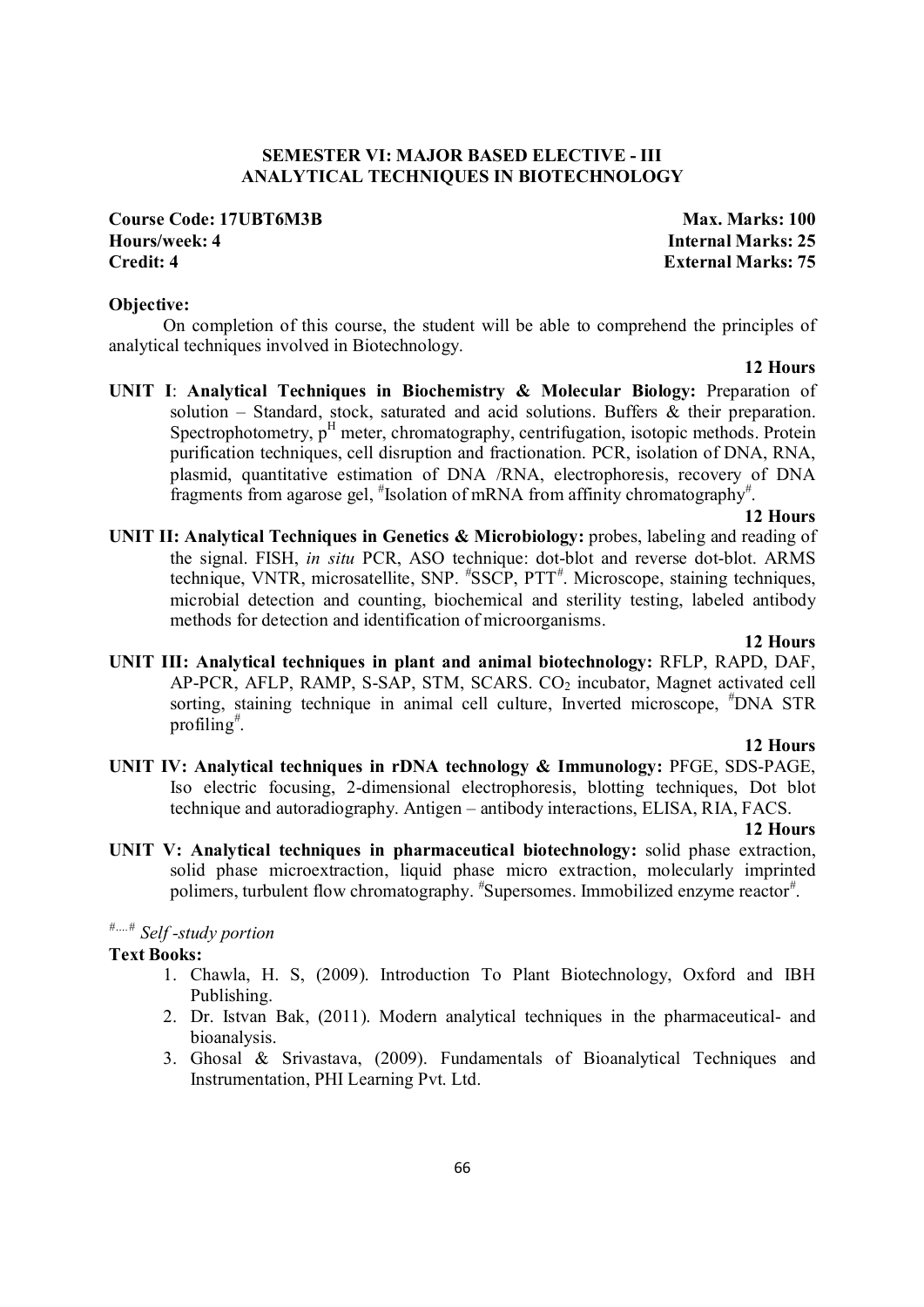Unit I – Chapter 1, T.B. 1 Unit II – Chapter  $3 \& 4$ , T.B. 1 Unit III – Chapter 8 & 10, T.B. 2 Unit IV – Chapter 11, T.B. 2 Unit V – Chapter 15, T.B. 3

#### **Books for Reference:**

- 1. J.G. Chirikjian, Jones & Bartlett Learning., Biotechnology: Theory and Techniques, Mc Graw Hill Publication. (1995).
- 2. Jean Louis Serre., Diagnostic Techniques in Genetics, , John Wiley & Sons, (2007).
- 3. Rajan Katoch, Springer., Analytical Techniques in Biochemistry and Molecular Biology, (2011).